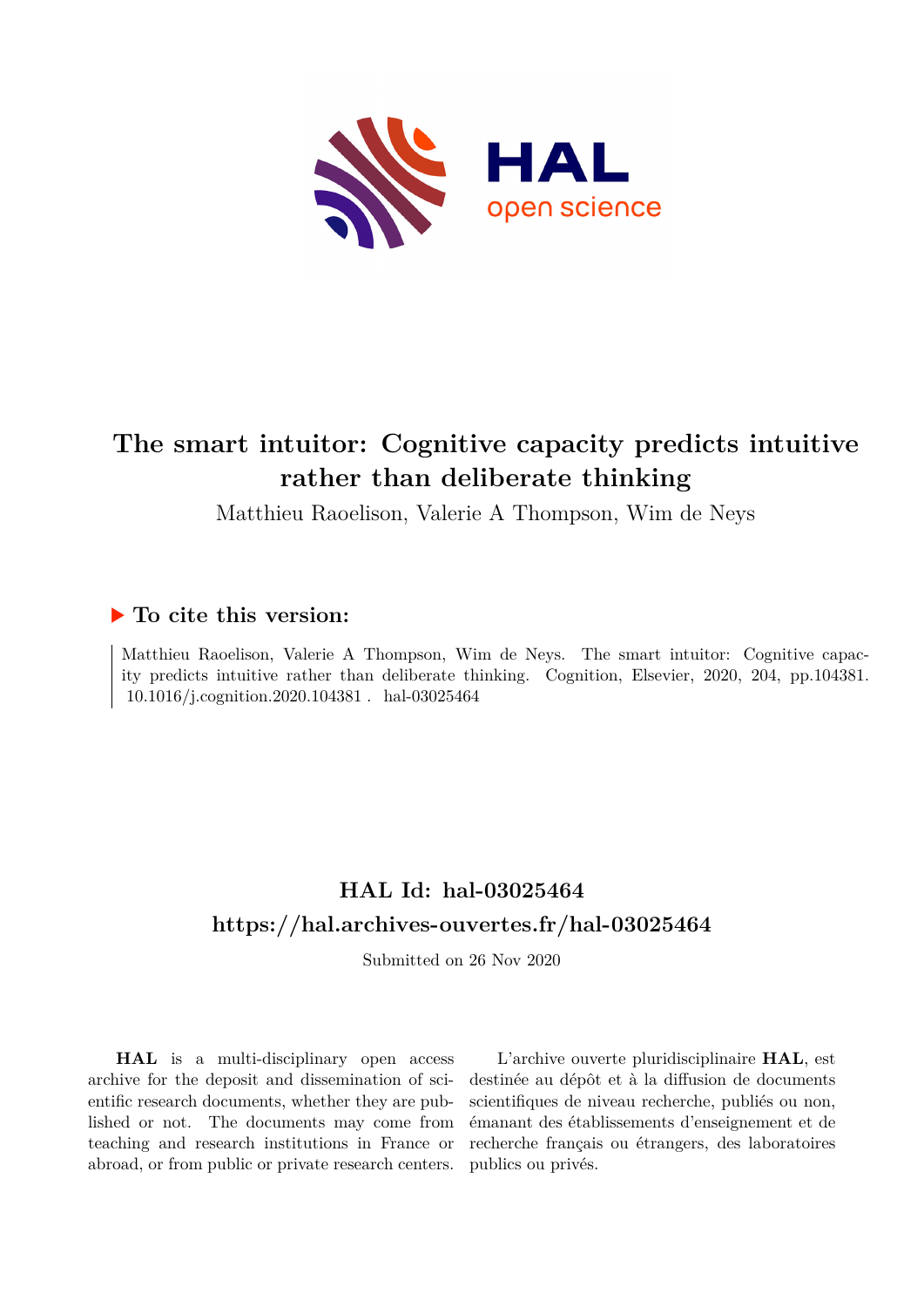# The smart intuitor: Cognitive capacity predicts intuitive rather than deliberate thinking

Matthieu RAOELISON<sup>1</sup>, Valerie A THOMPSON<sup>2</sup>, Wim DE NEYS<sup>1</sup>

June 17, 2020

<sup>1</sup>Université de Paris, LaPsyDÉ, CNRS, F-75005 Paris, France <sup>2</sup>University of Saskatchewan

\*Corresponding author: Matthieu RAOELISON LaPsyDE (CNRS & Université de Paris) Sorbonne - Labo A. Binet 46, rue Saint Jacques 75005 Paris France matthieu.raoelison@gmail.com

*- (In Press). Cognition -*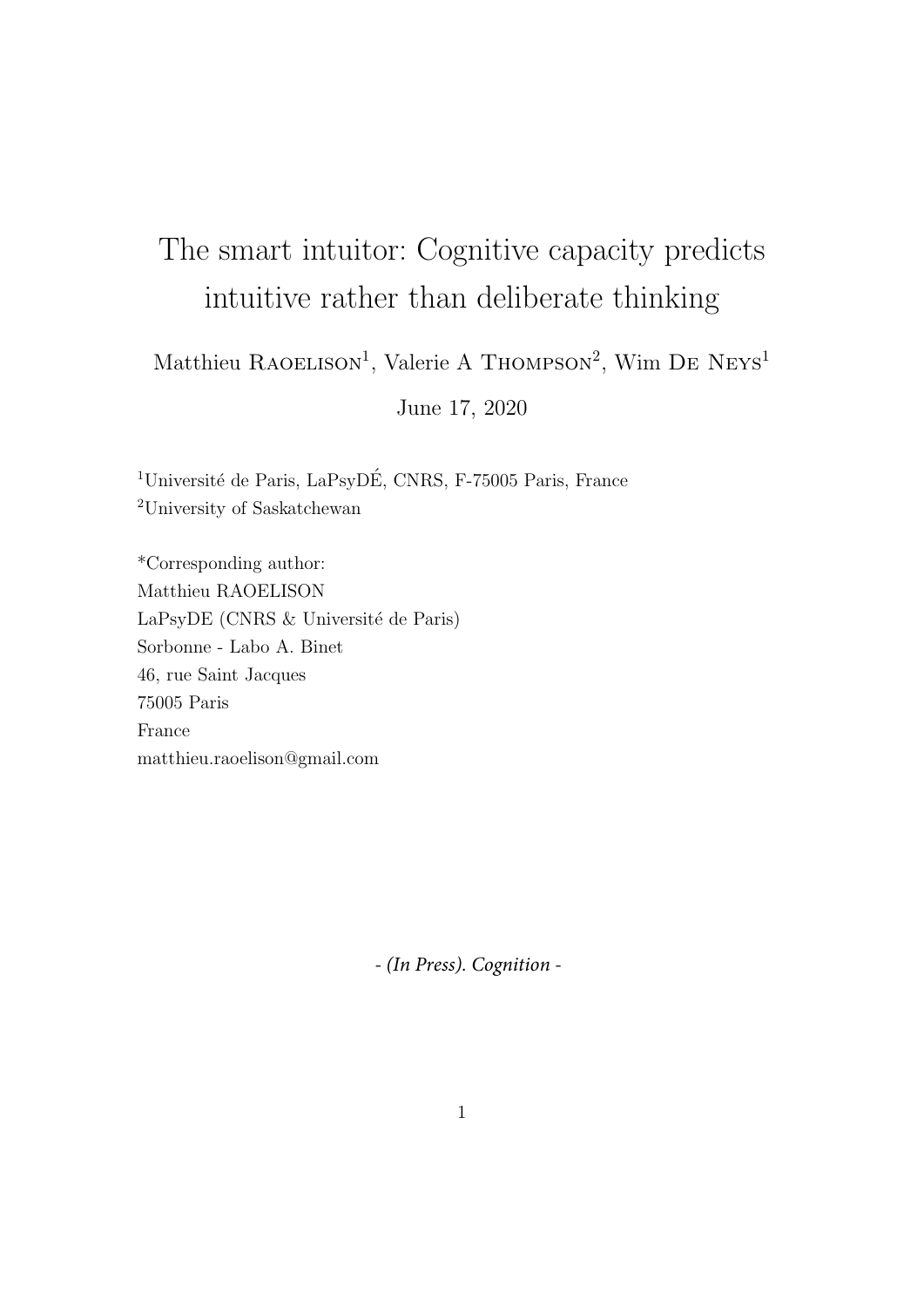#### Abstract

Cognitive capacity is commonly assumed to predict performance in classic reasoning tasks because people higher in cognitive capacity are believed to be better at deliberately correcting biasing erroneous intuitions. However, recent findings suggest that there can also be a positive correlation between cognitive capacity and correct intuitive thinking. Here we present results from 2 studies that directly contrasted whether cognitive capacity is more predictive of having correct intuitions or successful deliberate correction of an incorrect intuition. We used a two-response paradigm in which people were required to give a fast intuitive response under time pressure and cognitive load and afterwards were given the time to deliberate. We used a direction-of-change analysis to check whether correct responses were generated intuitively or whether they resulted from deliberate correction (i.e., an initial incorrect-to-correct final response change). Results showed that although cognitive capacity was associated with the correction tendency (overall  $r = .13$ ) it primarily predicted correct intuitive responding (overall  $r = .42$ ). These findings force us to rethink the nature of sound reasoning and the role of cognitive capacity in reasoning. Rather than being good at deliberately correcting erroneous intuitions, smart reasoners simply seem to have more accurate intuitions.

Keywords: Reasoning; Decision-making; Cognitive capacity; Dual-process theory; Heuristics & biases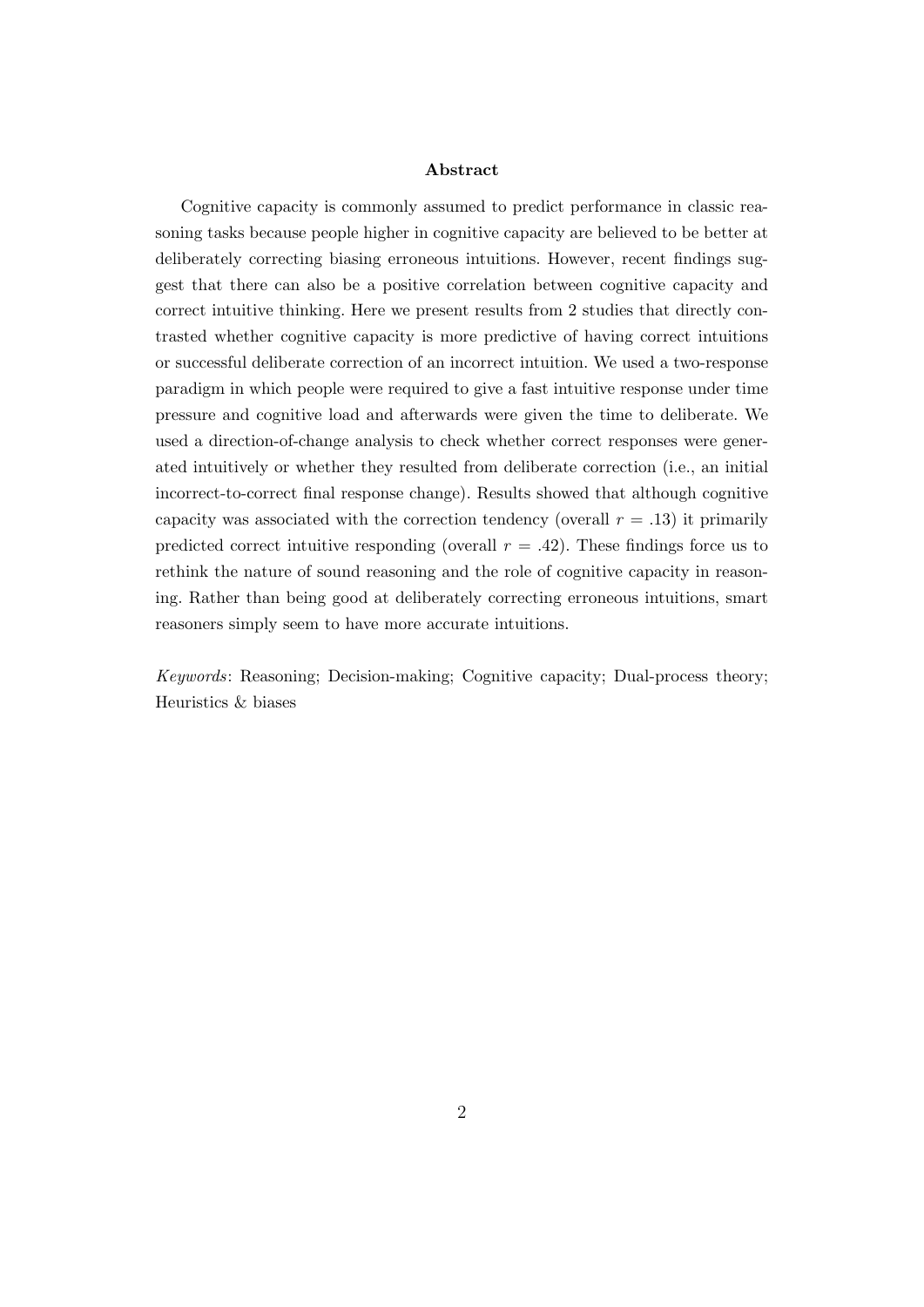# Introduction

Although reasoning has been characterized as the essence of our being, we do not always reason correctly. Decades of research show that human reasoners are often biased and easily violate basic logical, mathematical, and probabilistic norms when a task cues an intuitive response that conflicts with these principles (Kahneman, 2011). Take for example, the notorious bat and ball problem (Frederick, 2005):

"A bat and a ball together cost \$1.10. The bat costs \$1 more than the ball. How much does the ball cost?"

For most people, the answer that intuitively pops up into mind is "10 cents". Upon some reflection it is clear that this cannot be right. If the ball costs 10 cents, the bat would cost–at a dollar more–\$1.10 which gives a total of \$1.20. The correct answer is that the ball costs 5 cents (at a dollar more the bat costs \$1.05, which gives a total of \$1.10). Nevertheless, the majority of participants write down the "10 cents" answer when quizzed about this problem (Frederick, 2005). The intuitive pull of the "10 cents" seems to be such that it leads us astray and biases our thinking.

However, not everyone is biased. Some people do give the correct answer. Individual differences studies have shown that people who score higher on general intelligence and capacity tests are often less likely to be tricked by their intuition (e.g., De Neys, 2006b; Stanovich, 2011; Stanovich & West, 2000, 2008; Toplak, West, & Stanovich, 2011). While this association is fairly well established, its nature is less clear. One dominant view is heavily influenced by the dual process framework that conceives thinking as an interplay between an intuitive reasoning process and a more demanding deliberate one (Evans, 2008; Kahneman, 2011; Sloman, 1996). In general, this "smart deliberator" view entails that people higher in cognitive capacity are better at deliberately correcting erroneous intuitions (e.g., De Neys, 2006b; De Neys & Verschueren, 2006; Evans & Stanovich, 2013; Kahneman, 2011; Stanovich, 2011; Stanovich & West, 1999, 2000; Toplak, West, & Stanovich, 2011). More specifically, incorrect or "biased" responding is believed to result from the simple fact that –just as in the bat-and-ball problem– many situations cue an erroneous, intuitive response that readily springs to mind. Sound reasoning in these cases will require us to switch to more demanding deliberate thinking and correct the initial intuitive response. A key characteristic of this deliberate thinking is that it is highly de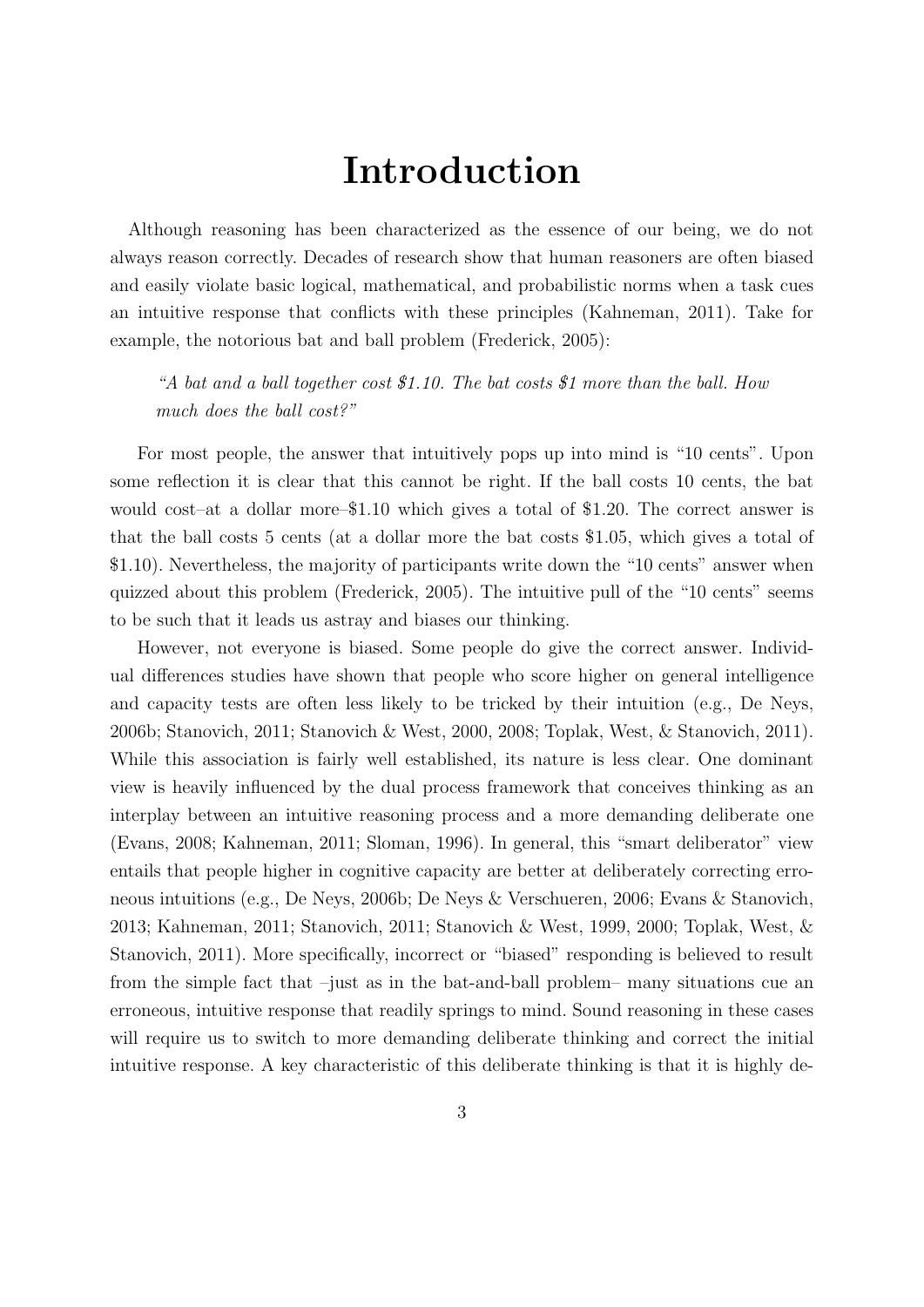manding of our limited cognitive resources (Evans & Stanovich, 2013; Kahneman, 2011; Sloman, 1996). Because human reasoners have a strong tendency to minimize demanding computations many reasoners will refrain from engaging or completing this effortful deliberate processing and stick to the intuitively cued answer. People higher in cognitive capacity will be more likely to have the necessary resources and/or motivation to complete the deliberate process and correct their erroneous intuition.

Although the smart deliberator view is appealing and has been highly influential in the literature (Kahneman, 2011; Stanovich & West, 2000), it is not the only possible explanation for the link between cognitive capacity and reasoning accuracy. In theory, it might also be the case that people higher in cognitive capacity simply have more accurate intuitions (e.g., Peters, 2012; Reyna, 2012; Reyna & Brainerd, 2011; Thompson & Johnson, 2014; Thompson et al., 2018). Consequently, they would not need to deliberate to correct an initial intuition. Their intuitive first hunch would already be correct. Under this "smart intuitor" view, cognitive capacity would predict the ability to have accurate intuitions rather than the ability to deliberately correct one's intuitions.

It will be clear that deciding between the smart deliberator and intuitor views is critical for our characterization of sound reasoning (i.e., having good intuitions or good correction) and what cognitive capacity tests measure (i.e., an ability to correct our intuitions or the ability to have correct intuitions). Interestingly, although the smart deliberator view has long dominated the field, some recent findings with the two-response paradigm (Thompson, Prowse Turner, & Pennycook, 2011) seem to lend empirical credence to the smart intuitor view too. In the two-response paradigm participants are asked to provide two consecutive responses to a problem. First, they have to respond as fast as possible with the first intuitive response that comes to mind. Immediately afterwards, they can take all the time to reflect on the problem before giving a final response. Results show that reasoners who give the correct response as their final response frequently generate the same response as their initial response (Bago & De Neys, 2017, 2019; Newman, Gibb, & Thompson, 2017; Raoelison & De Neys, 2019; Thompson, Prowse Turner, & Pennycook, 2011). Hence, sound reasoners do not necessarily need to deliberate to correct their intuition. Critically, individual difference studies further indicate that this initial correct responding is more likely among those higher in cognitive capacity (Thompson & Johnson, 2014; Thompson et al., 2018).

Unfortunately, the available evidence is not conclusive. Although the observed corre-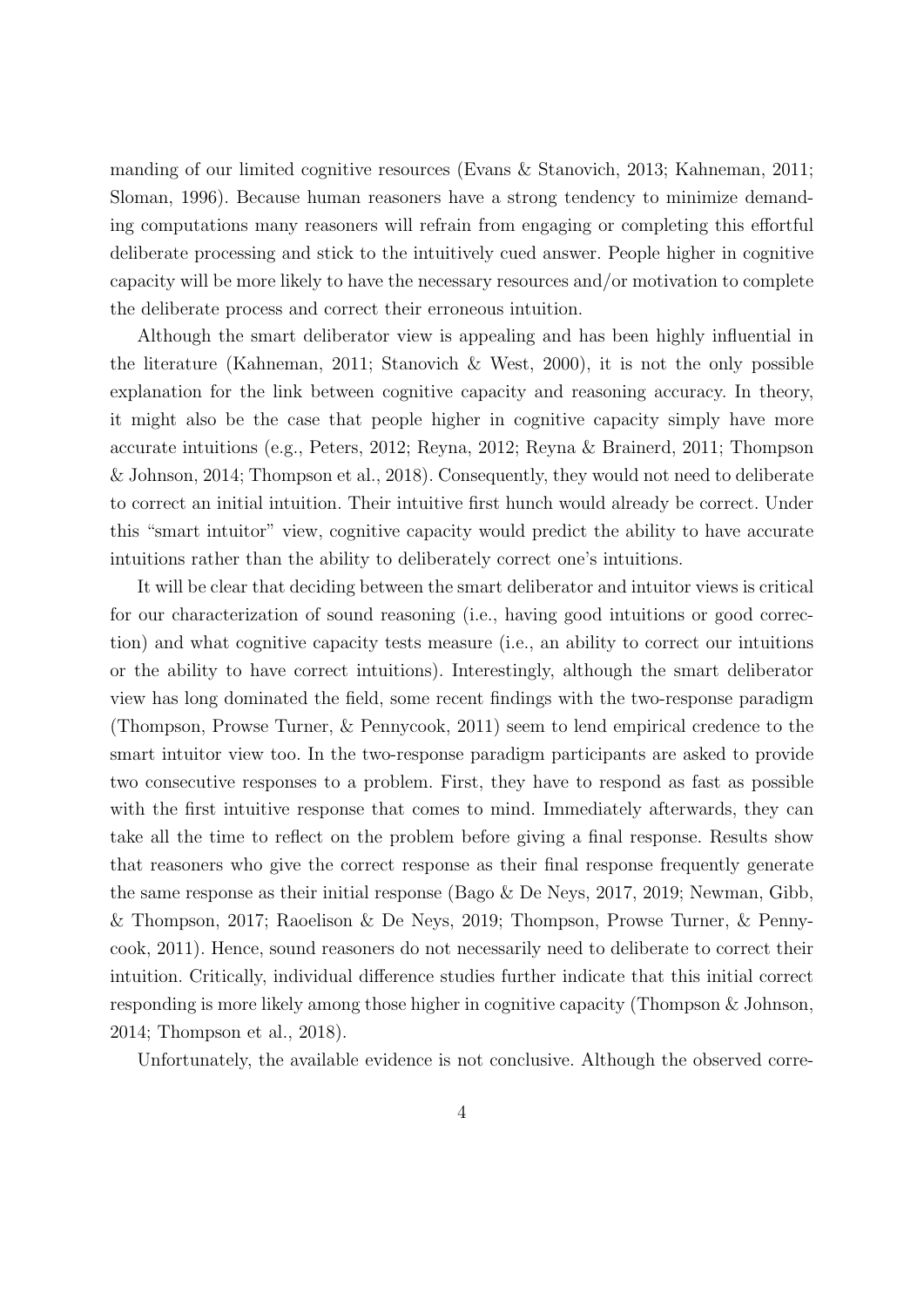lation between cognitive capacity and initial response accuracy might be surprising, the correlation with one's final accuracy after deliberation is still higher (Thompson & Johnson, 2014). Hence, even though there might be a small link between cognitive capacity and having accurate intuitions one can still argue–in line with the smart deliberator view–that the dominant contribution of cognitive capacity lies in its role in the deliberate correction of one's intuitions. More generally, the problem is that simply contrasting initial and final accuracy does not allow us to draw clear processing conclusions. To illustrate, assume deliberation plays no role whatsoever in correct responding. High capacity reasoners would have fully accurate intuitions, and do not need any further deliberate correction. However, obviously, once one arrives at the correct response in the initial response stage, one can simply repeat the same answer as one's final response without any further deliberation. Hence, even if deliberate correction plays no role whatsoever in accurate reasoning, the final accuracy correlation will not be smaller than the initial one.

What is needed to settle the debate is a more fine-grained approach that allows us to track how an individual changed (or didn't change) their initial response after deliberation. Here we use a two-response paradigm and direction-of-change analysis (Bago & De Neys, 2017) to this end. The basic rationale is simple. On each trial people can give a correct or incorrect response in each of the two response stages. Hence, in theory, this can result in four different types of answer patterns on any single trial  $($ " $\theta \theta$ ", incorrect response in both stages; " $11$ ", correct response in both stages; " $01$ ", initial incorrect and final correct response; "10", initial correct and final incorrect response). Looking at the direction of change pattern allows us to decide whether the capacity-reasoning association is driven primarily by intuitive or deliberate processing. A successful deliberate override of an initial incorrect response will result in a " $\partial T$ " type response. If the traditional view is correct and smarter people are specifically better at this deliberate correction, then we expect that cognitive capacity will be primarily associated with the probability of " $01"$ " responses. If smarter people have better intuitions, then they should primarily give "11" responses in which the final correct response was already generated as initial response. By contrasting whether cognitive capacity primarily predicts " $01$ " vs " $11$ " responses we can decide between the "smart deliberator" and "smart intuitor" hypotheses. We present two studies that addressed this question.

In addition, we also adopt methodological improvements to make maximally sure that participants' initial response is intuitive in nature. Note that in previous individual differ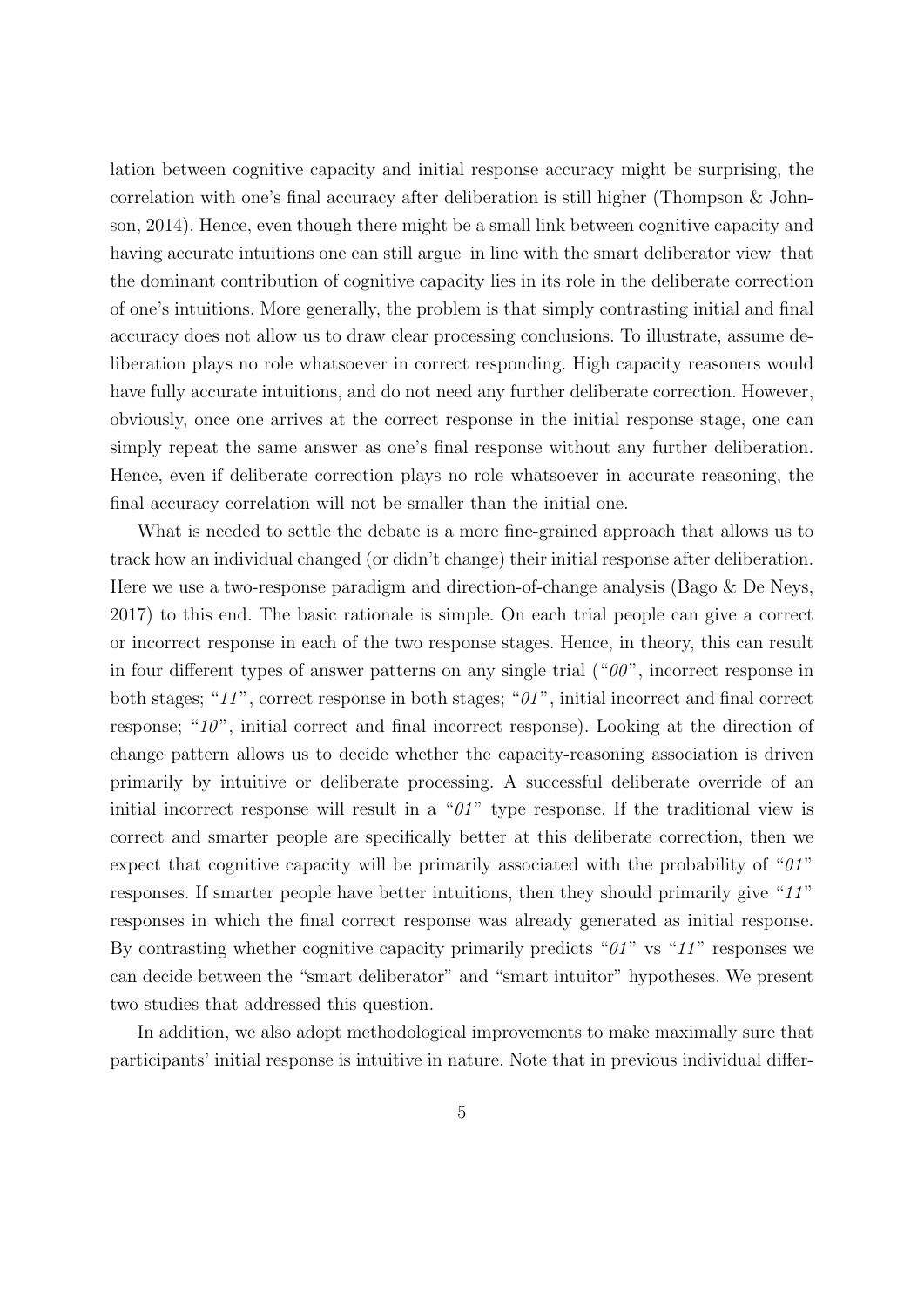ences two-response studies (Thompson & Johnson, 2014), participants were instructed– and not forced–to respond intuitively. Hence, participants higher in cognitive capacity might have ended up with a correct first response precisely because they failed to respect the instructions and engaged in deliberate processing. In the present study we adopt stringent procedures to minimize this issue. Participants are forced to give their first response within a challenging deadline and while their cognitive resources are burdened with a secondary load task (Bago & De Neys, 2017, 2019). Given that deliberation is assumed to be time and resource demanding (Kahneman, 2011; Kahneman & Frederick, 2005), the time pressure and load will help to prevent possible deliberation during the initial response stage (Bago & De Neys, 2017).

# Study 1

# 1 Methods

## 1.1 Participants

We recruited 100 online participants (56 female, Mean age  $=$  34.9 years,  $SD = 12.1$ years) on Prolific Academic (www.prolific.ac). They were paid £5 per hour for their participation. Only native English speakers from Canada, Australia, New Zealand, the United States of America, or the United Kingdom were allowed to take part in the study. Among them, 48 reported high school as their highest level of education, while 51 had a higher education degree, and 1 reported less than high school as their highest educational level. The sample size allowed us to detect medium size correlations with power of .80. Note that the correlation between cognitive capacity and reasoning performance that is observed in traditional (one-response) studies typically lies within the medium-to-strong range (e.g., Stanovich & West, 2000; Toplak, West, & Stanovich, 2011)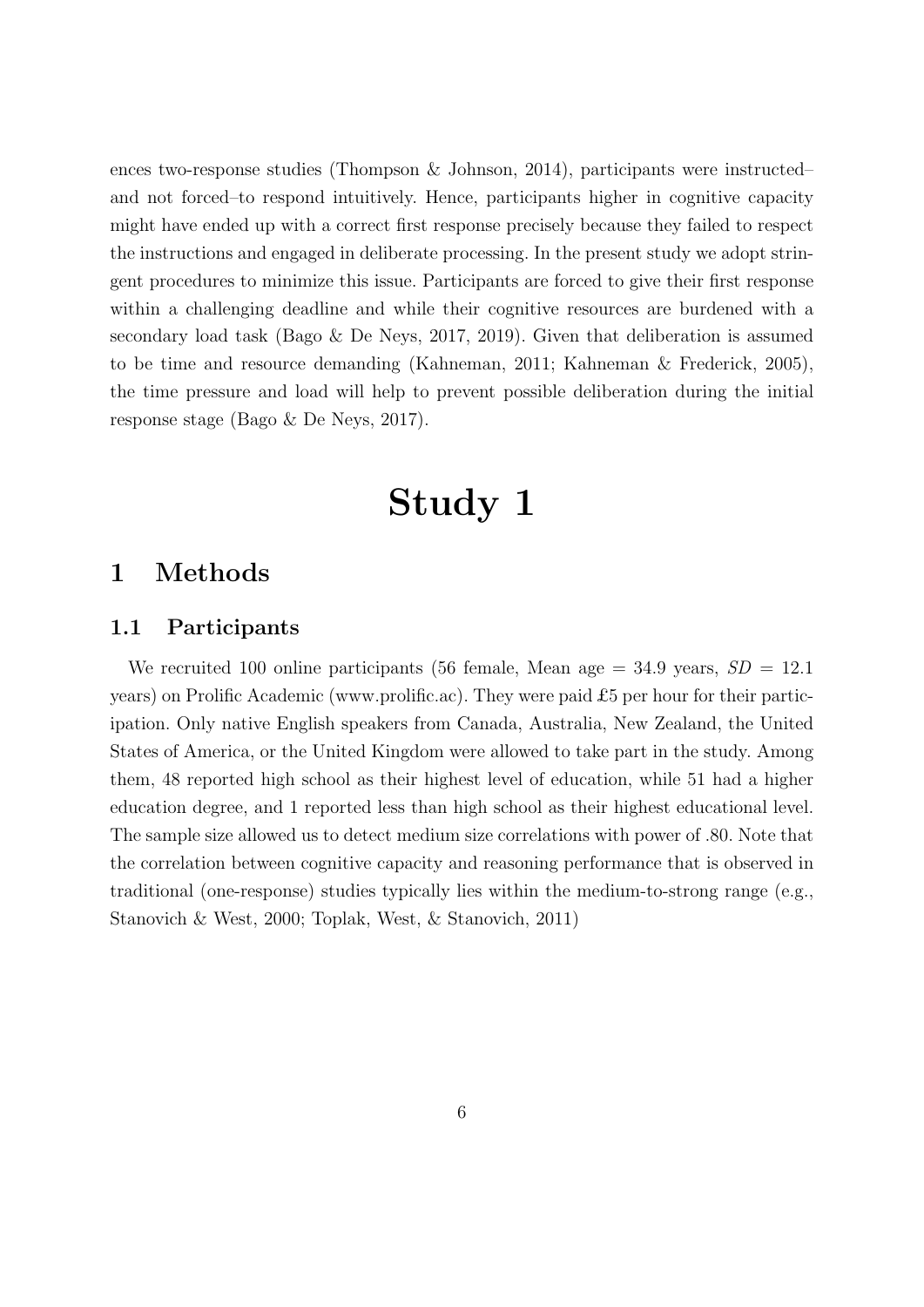## 1.2 Material

#### 1.2.1 Reasoning tasks

This experiment adopted three classic tasks that have been widely used to study biased reasoning. For each of those, participants had to solve four standard, "conflict" problems and four control, "no-conflict" problems (see further). The three tasks were as follows:

Bat-and-ball (BB). Participants solved content modified versions of the bat-and-ball problem taken from Bago and De Neys (2019). The problem content stated varying amounts and objects, but the problems had the same underlying structure as the original bat-and-ball. Four response options were provided for each problem: the correct response ("5 cents" in the original bat-and-ball), the intuitively cued "heuristic" response ("10 cents" in the original bat-and-ball), and two foil options. The two foil options were always the sum of the correct and heuristic answer (e.g., "15 cents" in original bat-and-ball units) and their second greatest common divisor (e.g., "1 cent" in original units<sup>1</sup>). For each item, the four response options appeared in a randomly determined order. The following illustrates the format of a standard problem version:

A pencil and an eraser cost \$1.10 in total. The pencil costs \$1 more than the eraser. How much does the eraser cost? -5 cents -1 cent -10 cents -15 cents

To verify that participants stayed minimally engaged, the task included four control "no-conflict" problem versions in addition to four standard "conflict" items. In the standard bat-and-ball problems the intuitively cued "heuristic" response cues an answer that conflicts with the correct answer. In the "no-conflict" control problems, the heuristic intuition is made to cue the correct response option by deleting the critical relational "more than" statement (e.g., "A pencil and an eraser cost \$1.10 in total. The pencil costs \$1.

 $\overline{^{1}}$ To illustrate, consider the common divisors of 15 and 30. In ascending order these are 1, 3, 5, and 15. Thus, the greatest common divisor is 15 and the second greatest divisor is 5.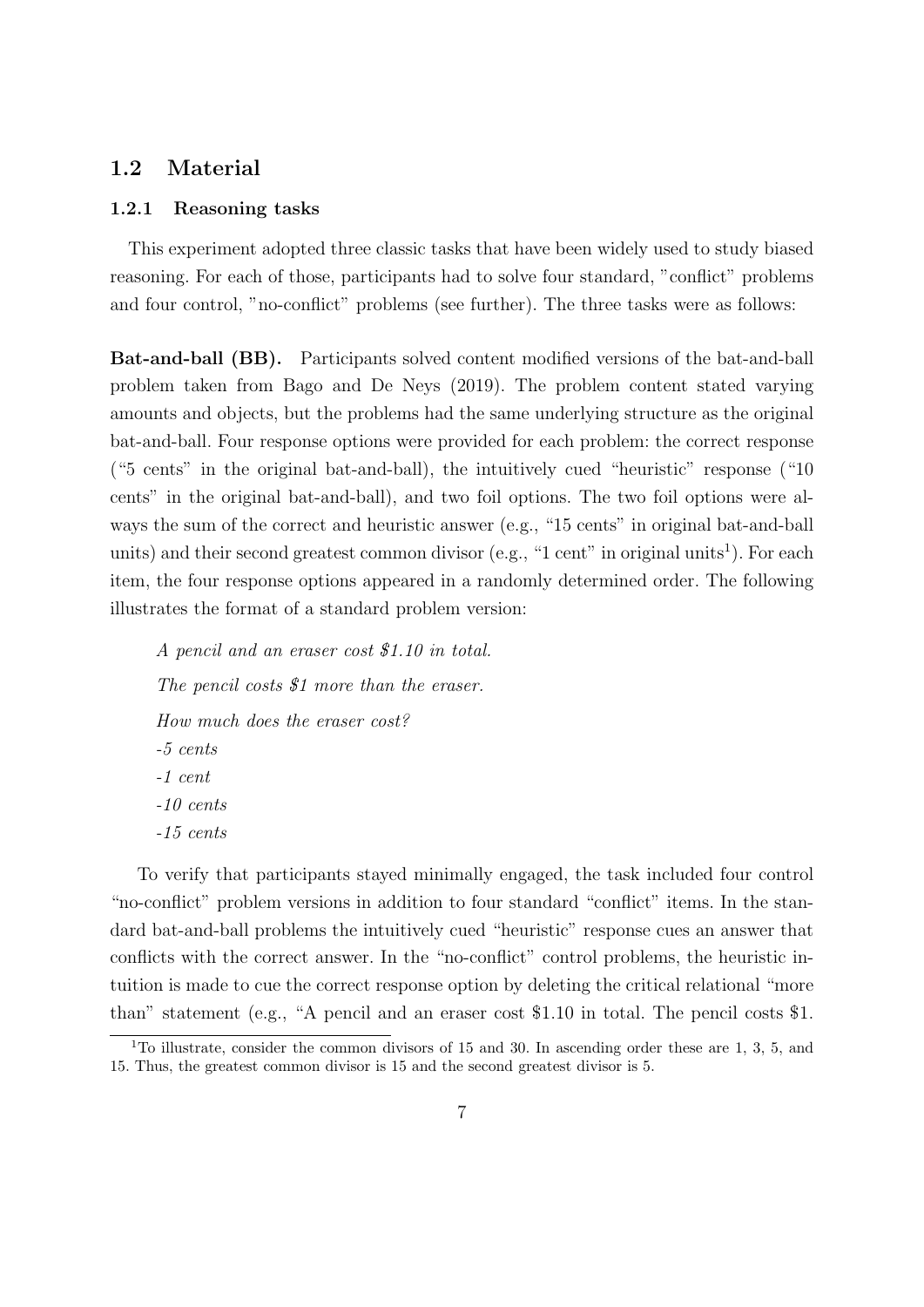How much does the eraser cost?). In this case the intuitively cued "10 cents" answer is also correct. The same four answer options as for a corresponding standard conflict version were used. Given that everyone should be able to solve the easy "no-conflict" problems correctly on the basis of mere intuitive reasoning, we expect to see ceiled performance on the control items, if participants are paying minimal attention to the task and refrain from mere random responding.

Two sets of items were created in which the conflict status of each item was counterbalanced: Item content that was used to create conflict problems for half of the participants, was used to create no-conflict problems for the other half (and vice versa).

Problems were presented serially. Each trial started with the presentation of a fixation cross for 1000 ms. After the fixation cross disappeared, the first sentence of the problem, which always stated the two objects and their cost together (e.g., "A pencil and an eraser cost \$1.10 in total"), was presented for 2000 ms. Next, the rest of the problem was presented under the first sentence (which stayed on the screen), with the question and the possible answer options. Participants had to indicate their answer by clicking on one of the options with the mouse. The eight items were presented in random order.

**Syllogism (SYL).** We used the same syllogistic reasoning task as Bago  $\&$  De Neys (2017). Participants were given eight syllogistic reasoning problems based on Markovits & Nantel (1989). Each problem included a major premise (e.g., "All dogs have four legs"), a minor premise (e.g., "Puppies are dogs"), and a conclusion (e.g., "Puppies have four legs"). The task was to evaluate whether the conclusion follows logically from the premises. In four of the items the believability and the validity of the conclusion conflicted (conflict items, two problems with an unbelievable–valid conclusion, and two problems with a believable–invalid conclusion). For the other four items the logical validity of the conclusion was in accordance with its believability (no-conflict items, two problems with a believable–valid conclusion, and two problems with an unbelievable–invalid conclusion). We used the following format:

All dogs have four legs Puppies are dogs Puppies have four legs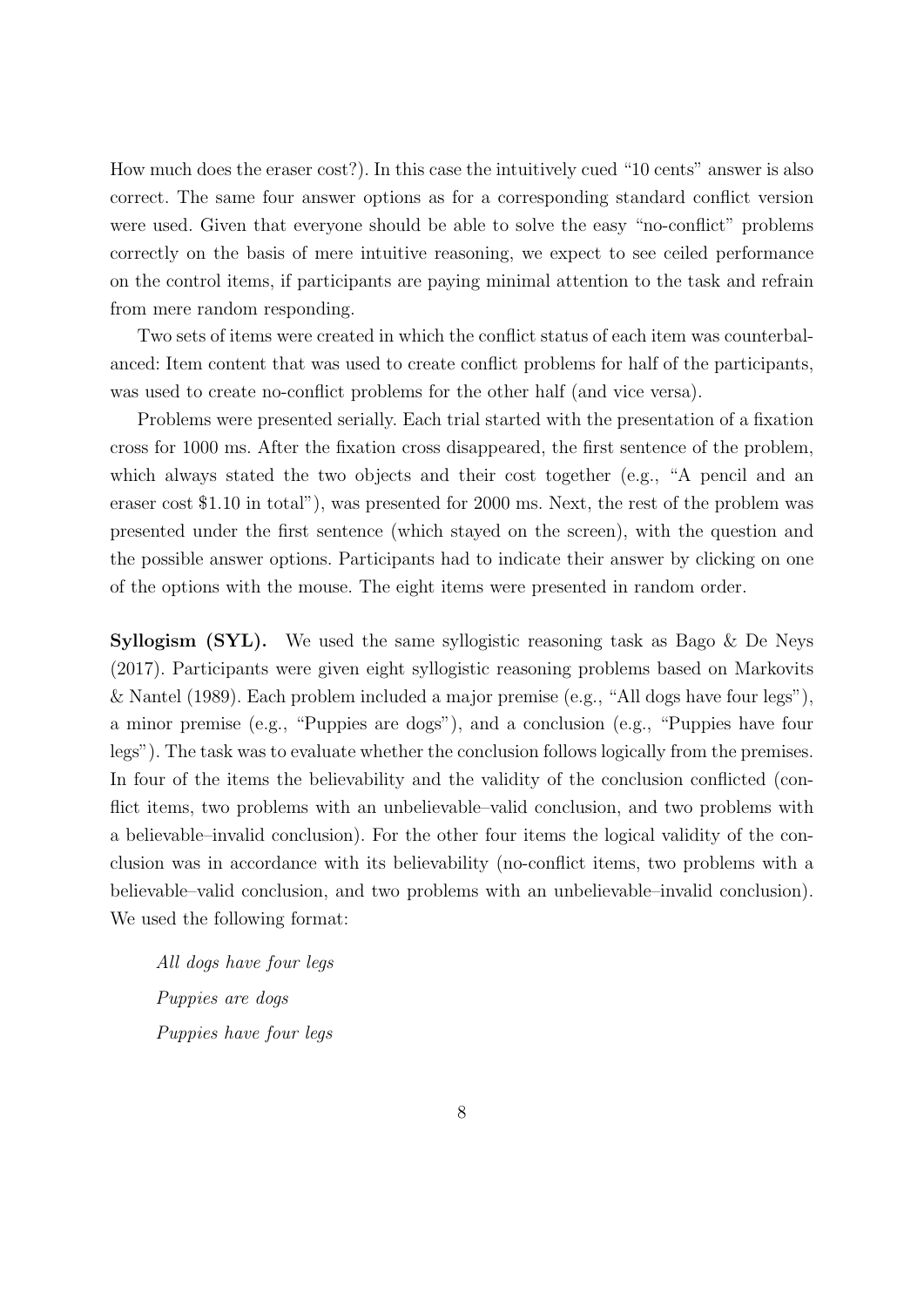Does the conclusion follow logically? -Yes -No

Two sets of items were used for counterbalancing purposes. The same contents were used but the conflict and no-conflict status was reversed for each of them by switching the minor premise and the conclusion. Each set was used for half the participants.

The premises and conclusion were presented serially. Each trial started with the presentation of a fixation cross for 1000 ms. After the fixation cross disappeared, the first sentence (i.e., the major premise) was presented for 2000 ms. Next, the second sentence (i.e., minor premise) was presented under the first premise for 2000 ms. After this interval was over, the conclusion together with the question "Does the conclusion follow logically?" and two response options (yes/no) were presented right under the premises. Once the conclusion and question were presented, participants could give their answer by clicking on it. The eight items were presented in a randomized order.

Base Rate (BR). Participants solved a total of eight base-rate problems taken from Bago & De Neys (2017). Participants always received a description of the composition of a sample (e.g., "This study contained I.T engineers and professional boxers"), base rate information (e.g., "There were 995 engineers and 5 professional boxers") and a description that was designed to cue a stereotypical association (e.g. "This person is strong"). Participants' task was to indicate to which group the person most likely belonged. The problem presentation format was based on Pennycook et al. (2014). The base rates and descriptive information were presented serially and the amount of text that was presented on screen was minimized. First, participants received the names of the two groups in the sample (e.g., "This study contains clowns and accountants"). Next, under the first sentence (which stayed on the screen) we presented the descriptive information (e.g., Person 'L' is funny). The descriptive information specified a neutral name ('Person L') and a single word personality trait (e.g., "strong" or "funny") that was designed to trigger the stereotypical association. Finally, participants received the base rate probabilities. The following illustrates the full problem format:

This study contains clowns and accountants. Person 'L' is funny.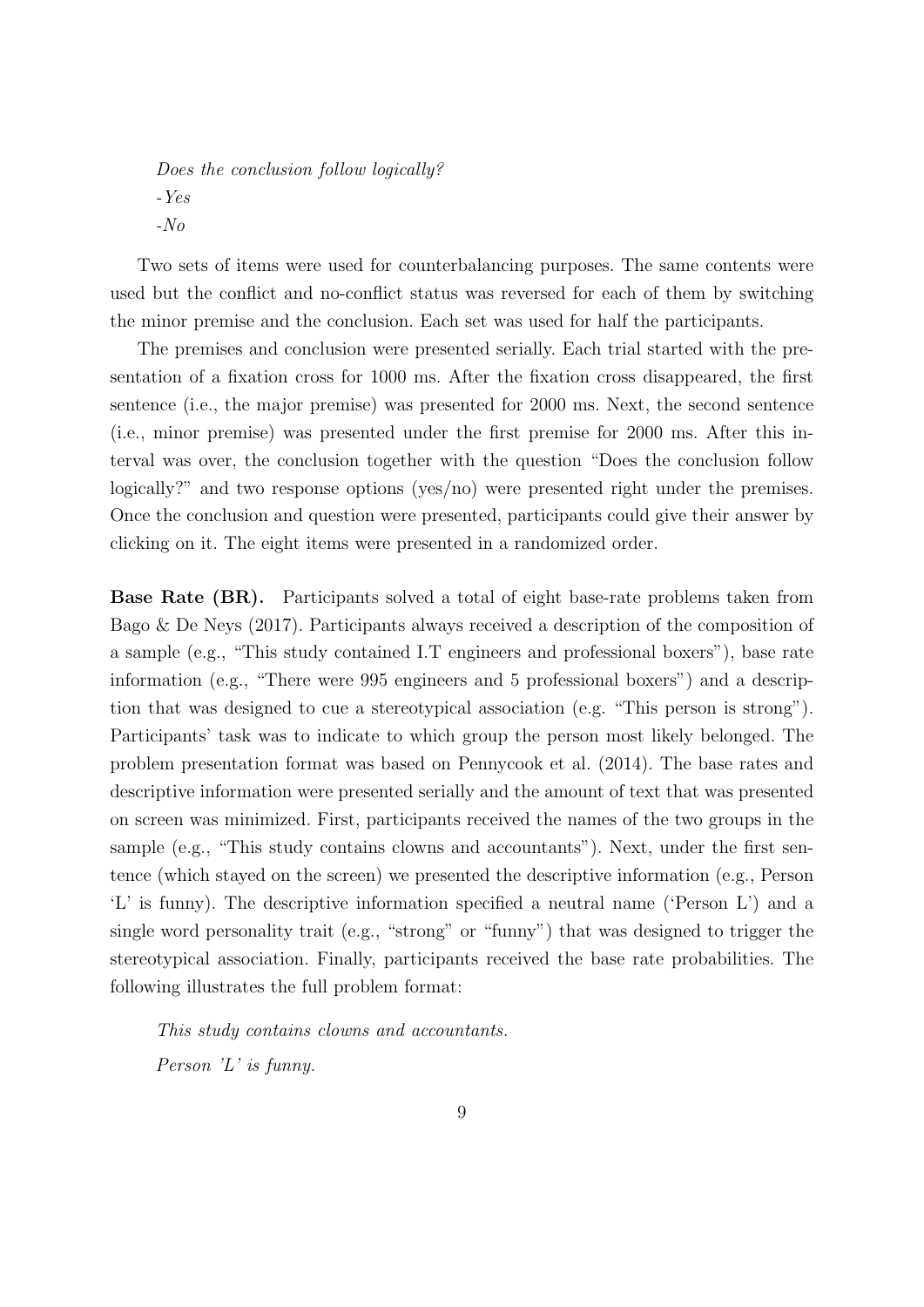There are 995 clowns and 5 accountants. Is Person 'L' more likely to be: -A clown -An accountant

Half of the presented problems were conflict items and the other half were no-conflict items. In no-conflict items the base rate probabilities and the stereotypical information cued the same response. Two sets of items were used for counterbalancing purposes. The same contents were used but the conflict and no-conflict status of the items in each set was reversed by switching the base rates of the two categories.

Pennycook et al. (2014) pretested the material to make sure that words that were selected to cue a stereotypical association consistently did so but avoided extremely diagnostic cues. As Bago & De Neys (2017) clarified, the importance of such a non-extreme, moderate association is not trivial. Note that we label the response that is in line with the base rates as the correct response. Critics of the base rate task (e.g., Gigerenzer, Hell, & Blank, 1988; see also Barbey & Sloman, 2007) have long pointed out that if reasoners adopt a Bayesian approach and combine the base rate probabilities with the stereotypical description, this can lead to interpretative complications when the description is extremely diagnostic. For example, imagine that we have an item with males and females as the two groups and give the description that Person 'A' is 'pregnant'. Now, in this case, one would always need to conclude that Person 'A' is a woman, regardless of the base rates. The more moderate descriptions (such as 'kind' or 'funny') help to avoid this potential problem. In addition, the extreme base rates that were used in the current study further help to guarantee that even a very approximate Bayesian reasoner would need to pick the response cued by the base-rates (see De Neys, 2014).

Each item started with the presentation of a fixation cross for 1000 ms. After the fixation cross disappeared, the sentence which specified the two groups appeared for 2000 ms. Then the stereotypical information appeared, for another 2000 ms, while the first sentence remained on the screen. Finally, the last sentence specifying the base rates appeared together with the question and two response alternatives. Once the base-rates and question were presented participants were able to select their answer by clicking on it. The eight items were presented in random order.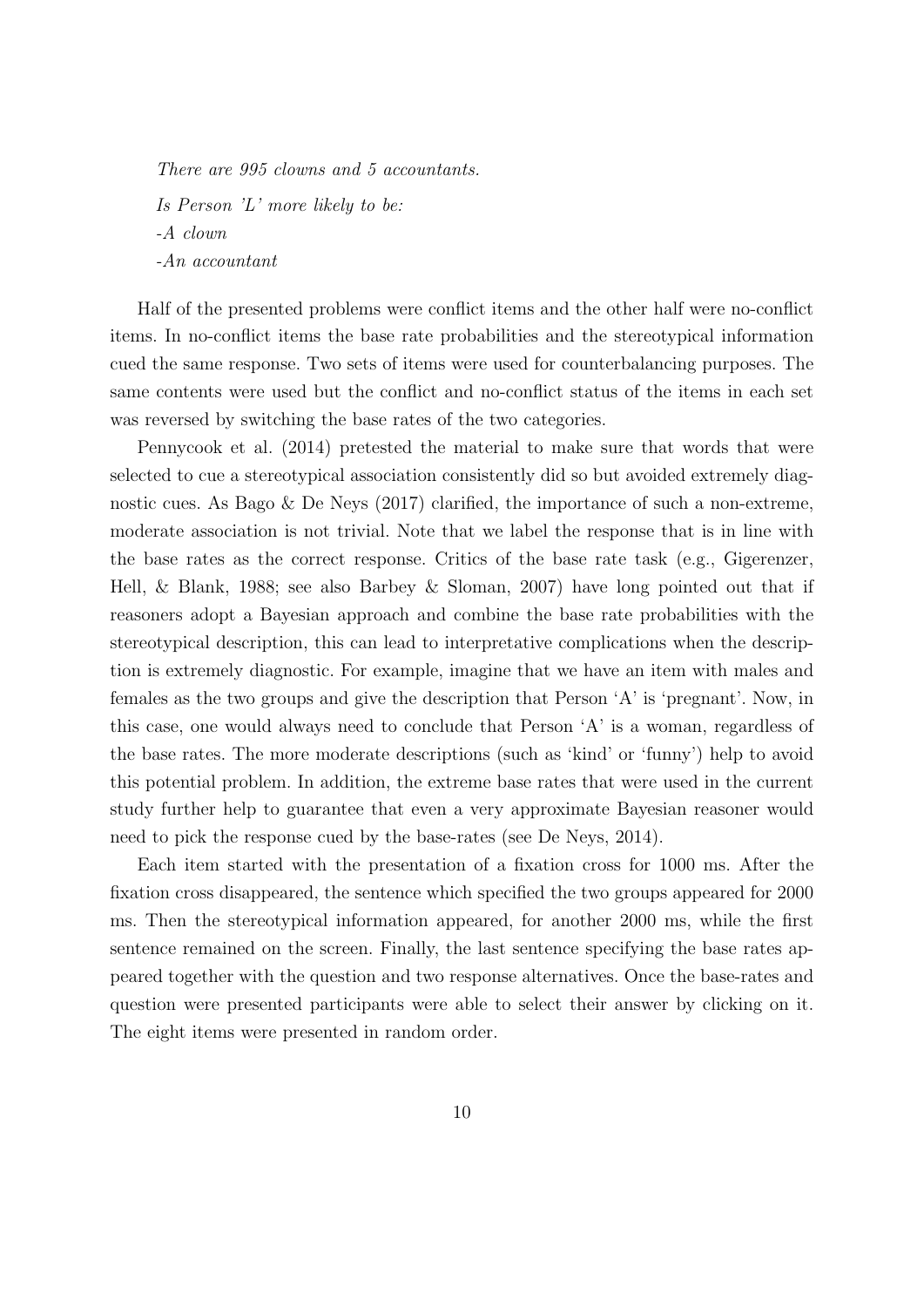Two-response format. We used the two-response paradigm (Thompson, Prowse Turner, & Pennycook, 2011) to elicit both an initial, intuitive response and a final, deliberate one. Participants had to provide two answers consecutively to each reasoning problem. To minimize the possibility that deliberation was involved in producing the initial response, participants had to provide their initial answer within a strict time limit while performing a concurrent load task (see Bago & De Neys, 2017, 2019; Raoelison & De Neys, 2019). The load task was based on the dot memorization task (Miyake et al., 2001) as it had been successfully used to burden executive resources during reasoning (e.g., De Neys, 2006b; Franssens & Neys, 2009). Participants had to memorize a complex visual pattern (i.e., 4 crosses in a 3x3 grid) presented briefly before each reasoning problem. After answering the reasoning problem the first time (i.e., intuitively), participants were shown four different patterns (i.e., with different cross placings) and had to identify the one presented earlier. Miyake et al. (2001) showed that the dot memorization task taxes executive resources. Previous reasoning studies also indicate that dot memorization load directly hampered reasoning (i.e., it typically decreases reasoning accuracy when solving the classic reasoning tasks adopted in the present study, e.g., De Neys, 2006b, Franssens & Neys, 2009, Johnson, Tubau, & De Neys, 2016, and this disruption is also observed for those in the top range of the cognitive capacity distribution, e.g., De Neys, 2006b).

The precise initial response deadline for each task was based on the pretesting by Bago & De Neys (2017, 2019). The allotted time corresponded to the time needed to simply read the problem conclusion, question, and answer alternatives (i.e., the last part of the serially presented problem) in each task and move the mouse (bat-and-ball problem: 5 s; syllogisms: 3 s; base-rate task: 3 s). Obviously, the load and deadline were applied only during the initial response stage and not during the subsequent final response stage in which participants were allowed to deliberate (see further).

#### 1.2.2 Cognitive capacity tests

Raven. Raven's Advanced Progressive Matrices (APM, Raven, Raven, & Court, 1998) have been widely used as a measure of fluid intelligence (Conway et al., 2002; Engle et al., 1999; Kane et al., 2004; Unsworth & Engle, 2005). A Raven problem presents a 3 x 3 matrix of complex visual patterns with a missing element, requiring one to pick the only pattern matching both row- and column-wise among eight alternatives to solve it.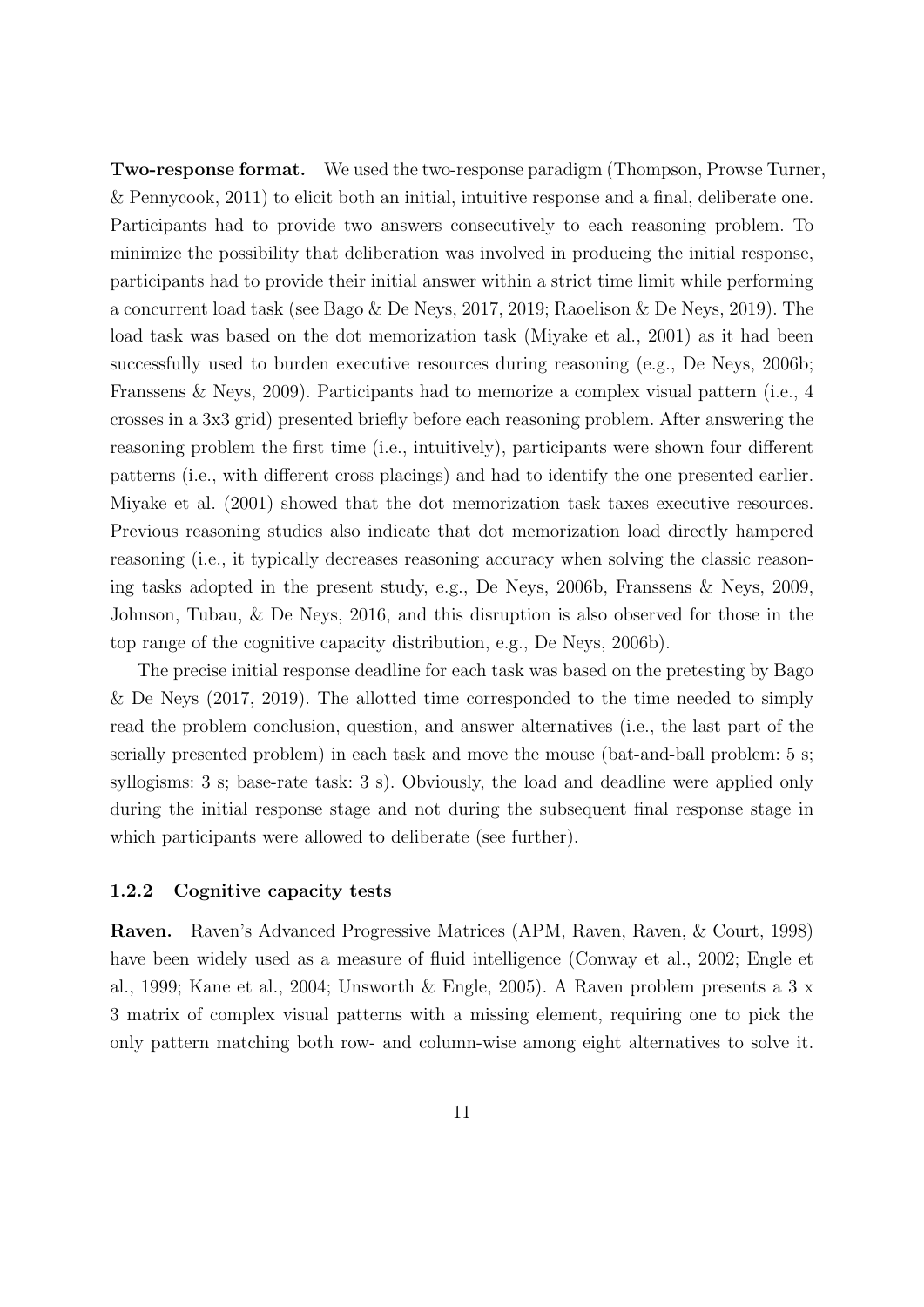We used the short form of the APM developed by Bors & Stokes (1998) that includes 12 items. Raven score for each participant was defined as the number of correctly solved items, ranging from 0 to 12.

CRT-2. The Cognitive Reflection Test (CRT) developed by Frederick (2005) is a short questionnaire that captures both cognitive capacity and motivational thinking dispositions to engage deliberation (Toplak, West, & Stanovich, 2014). It has proven to be one of the single best predictors of reasoning accuracy (Toplak, West, & Stanovich, 2011). In the present study, we used the CRT-2, an alternative, four-question version of the CRT developed by Thomson & Oppenheimer (2016). The CRT-2 uses verbal word problems (e.g., "If you're running a race and you pass the person in second place, what place are you in?" (intuitive answer: first; correct answer: second) that rely less on numerical calculation abilities. Note that the bat-and-ball problem does not feature in the CRT-2. As with the original CRT, solving each of its four questions is assumed to require engaging in deliberation to overcome intuitive but erroneous responses. The CRT-2 score we computed was the number of correctly solved questions, ranging from 0 to 4.

### 1.3 Procedure

The experiment was run online on the Qualtrics platform. Upon starting the experiment, participants were told that the study would take about fifty minutes and demanded their full attention throughout. They were then presented with the three reasoning tasks in a random order. Each task was first introduced by a short transition to indicate the overall progress (e.g., "You are going to start task 1/5. Please click on Next when you are ready to start task 1.") before a general presentation of the task. For the first task, this general presentation stated the following:

Please read these instructions carefully!

The following task is composed of 8 questions and a couple of practice questions. It should take about 10 minutes to complete and it demands your full attention.

In this task we'll present you with a set of reasoning problems. We want to know what your initial, intuitive response to these problems is and how you respond after you have thought about the problem for some more time.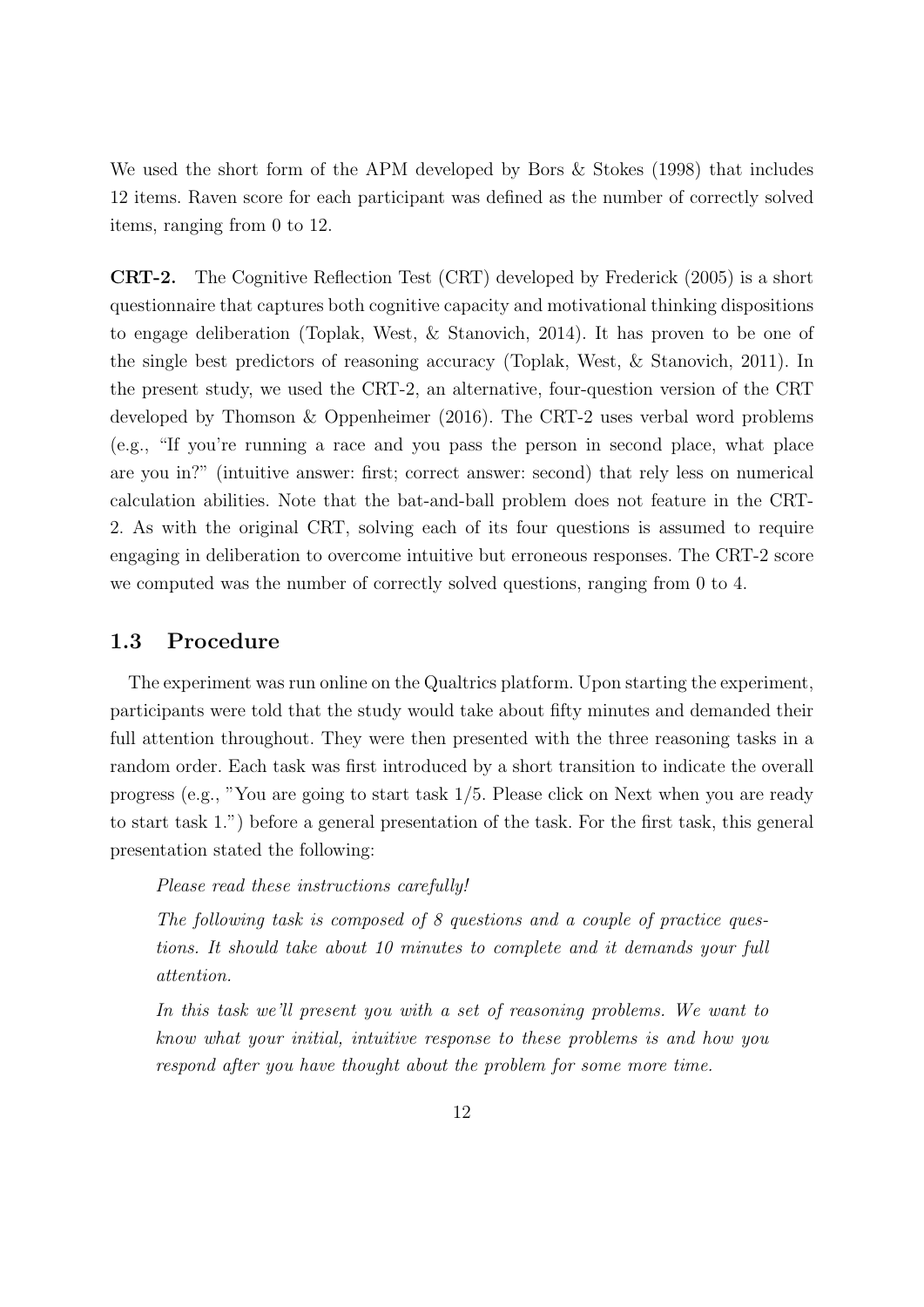Hence, as soon as the problem is presented, we will ask you to enter your initial response. We want you to respond with the very first answer that comes to mind. You don't need to think about it. Just give the first answer that intuitively comes to mind as quickly as possible.

Next, the problem will be presented again and you can take all the time you want to actively reflect on it. Once you have made up your mind you enter your final response. You will have as much time as you need to indicate your second response.

After you have entered your first and final answer we will also ask you to indicate your confidence in the correctness of your response.

In sum, keep in mind that it is really crucial that you give your first, initial response as fast as possible. Afterwards, you can take as much time as you want to reflect on the problem and select your final response.

Next, the reasoning task was presented. The presentation format was explained and the deadline for the initial response was introduced (see Supplementary material for full instructions). Participants solved two unrelated practice reasoning problems to familiarize themselves with the deadline and the procedure. Next, they solved two practice matrix recall problems (without concurrent reasoning problem). Finally, at the end of the practice, they had to solve the two earlier practice reasoning problems under cognitive load.

Every task trial started with a fixation cross shown for 1 second. Next, the target pattern for the memorization task was presented for 2 seconds. We then presented the problem preambles (i.e., first sentence of the bat-and-ball problems, group composition for the base rate items, or major premise of the syllogisms, see Material) for 2 seconds. The second sentence (i.e., adjective of the base-rate item, or the minor premise of the syllogisms) was then displayed under the first sentence for 2 seconds as well for the relevant tasks. Afterward the full problem was presented and participants were asked to enter their initial response.

The initial response deadline was 5 seconds for the bat-and-ball task and 3 seconds for the syllogisms and base-rate problems (see Material). One second before the deadline the background of the screen turned yellow to warn participants about the upcoming deadline. If they did not provide an answer before the deadline, they were asked to pay attention to providing an answer within the deadline on subsequent trials. After the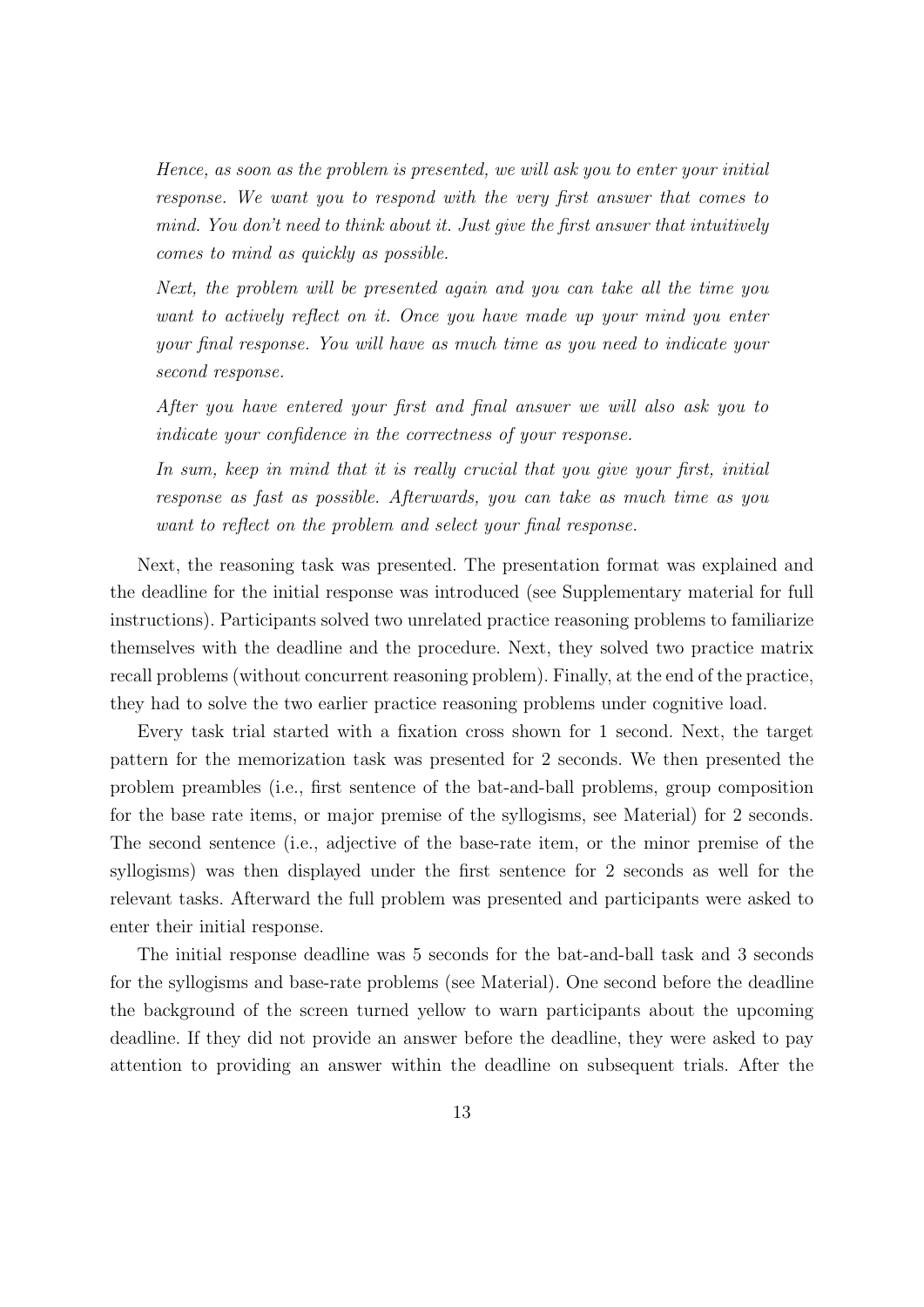initial response was entered, participants were presented with four matrix patterns from which they had to choose the correct, to-be-memorized pattern. Once they provided their memorization answer, they received feedback as to whether it was correct. If the answer was not correct, they were also asked to pay more attention to memorizing the correct dot pattern on subsequent trials. Finally, the full item was presented again, and participants were asked to provide a final response.

The color of the answer options was green during the first response, and blue during the final response phase, to visually remind participants which question they were answering. Therefore, right under the question we also presented a reminder sentence: "Please indicate your very first, intuitive answer!" and "Please give your final answer.", respectively, which was also colored as the answer options.

After participants had entered their initial and final answers, they were also always asked to indicate their response confidence on a scale ranging from 0% (completely sure I'm wrong) to 100 % (completely sure I'm right). These confidence ratings were collected for consistency with previous work but were not analyzed.

After completing the eight items of each task, a transition indicated the overall progress (e.g., "This is the end of task 1. You are going to start task 2/5. Click on Next when you are ready to start task 2."). Next, the subsequent reasoning task was introduced.

After participants completed the third reasoning task, they were introduced to the Raven matrices:

#### Please read these instructions carefully!

The following task will assess your observation and reasoning skills. There is no time limit and no memorization task here.

You will see a picture with a missing part and 8 potential fragments. Your task is to pick the correct fragment to complete the picture.

You'll first be presented with 2 problems to familiarize yourself with the task. Please click on Next to start practice.

Participants were then shown one Raven item along with the solution and basic explanations, followed by another example where they had to solve it themselves and received feedback. The twelve Raven items were presented one after the other. Participants had to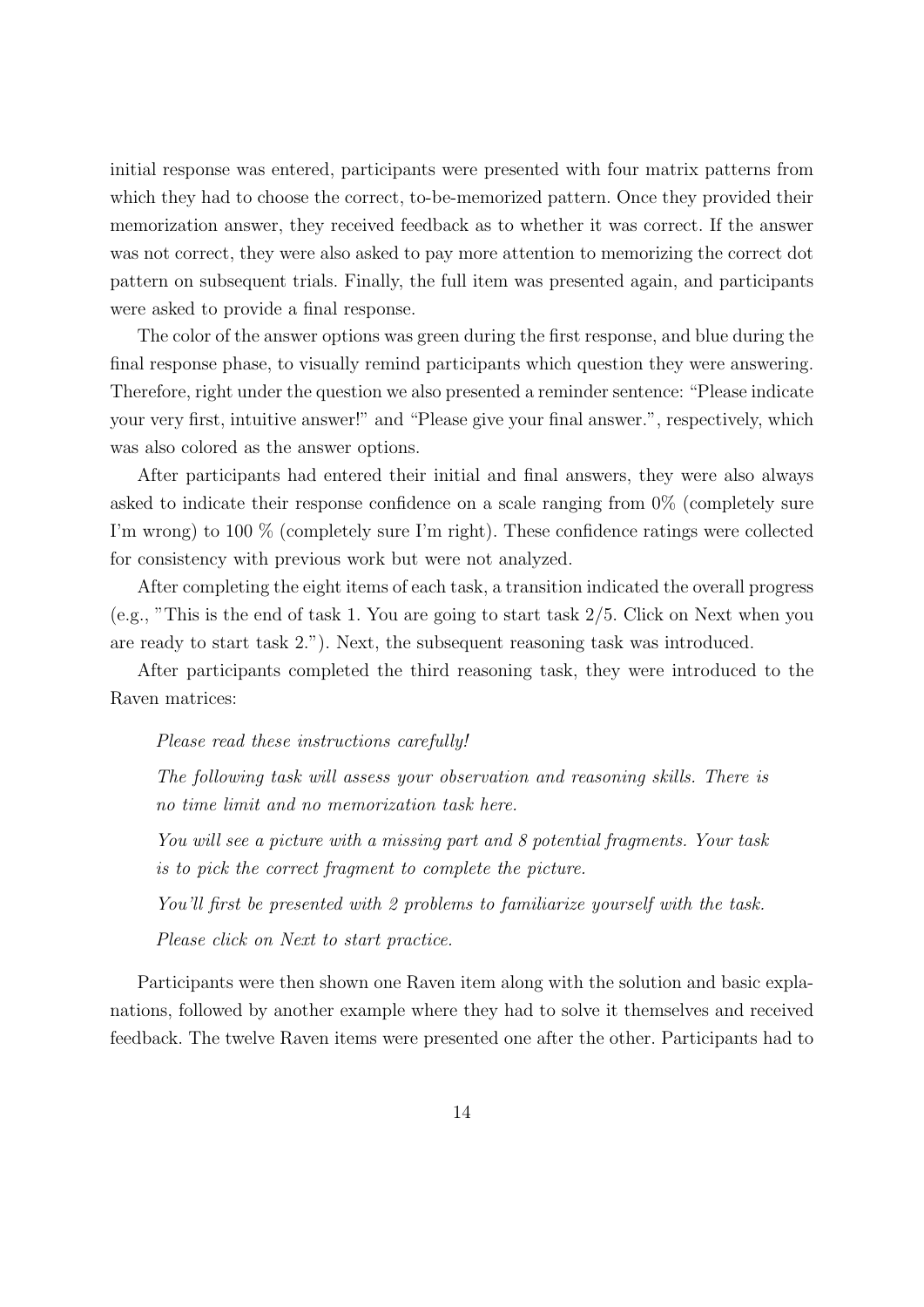provide an answer for each item and could not skip it to progress through the task. There was no time limit to provide an answer.

After completing the Raven task, participants were introduced to the CRT-2:

The following task is composed of  $\lambda$  questions. There is no time limit and no memorization task here.

Click on Next to proceed.

Please read these instructions carefully!

Each item of the CRT-2 was presented separately. No time limit was used either. At the very end of the experiment, participants were shown the standard bat-and-ball problem and were asked whether they had seen it before. We also asked them to enter the solution. Finally, participants completed a page with demographic questions.

## 1.4 Exclusion criteria

Missed deadline and load task failure. We discarded trials where participants failed to provide a response before the deadline or failed the load memorization task because we could not guarantee that the initial response for these trials did not involve any deliberation.

For bat-and-ball items, participants missed the deadline on 48 trials and further failed the load task on 114 trials, leading to 638 remaining trials out of 800 (79.75%). On average each participant contributed 3.1 ( $SD = 1$ ) standard problem trials and 3.3 ( $SD = 0.8$ ) control no-conflict trials. For syllogisms, participants missed the deadline on 65 trials and further failed the load task on 107 trials, leading to 628 remaining trials out of 800 (78.5%). On average each participant contributed 3.1 ( $SD = 1$ ) standard problem trials and 3.2 ( $SD = 0.9$ ) control no-conflict trials. For the base-rate neglect task, participants missed the deadline on 48 trials and further failed the load task on 115 trials, leading to 637 remaining trials out of 800 (79.63%). On average each participant contributed 3.2  $(SD = 1)$  standard problem trials and 3.2  $(SD = 1)$  control no-conflict trials.

Bat-and-ball familiarity. The bat-and-ball is widely used and has been popularized in the media as well (Hoover & Healy, 2017). If participants already knew the task, they might not need to override a heuristic, incorrect intuition to solve it. In addition, high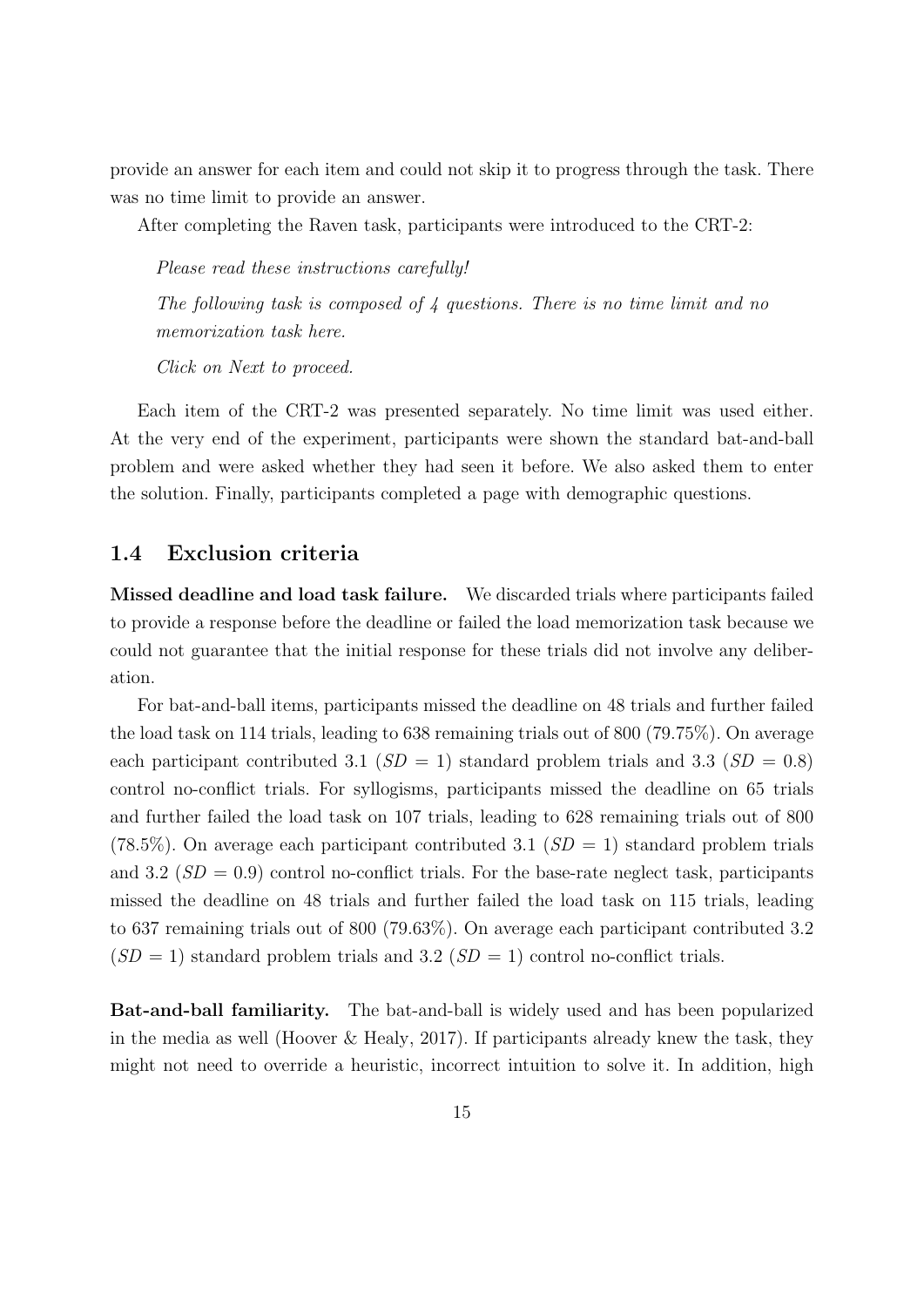IQ people are more likely to have seen it before (Bialek & Pennycook, 2017). This might unduly bias results against the "smart deliberator" hypothesis. We therefore excluded from our analysis an additional 126 bat-and-ball trials from 20 participants (34 of their bat-ad-ball trials were already excluded because of missed deadline and load task failure) who reported having seen the original problem before and were able to provide the correct "5 cents" response at the end of the experiment. Their trials for the other tasks were included in the analysis.

### 1.5 Composite measures

For the reasoning performance and cognitive capacity correlation analyses we computed a composite index of cognitive capacity by averaging the z-scores on each of the individual cognitive capacity tests (i.e., Raven and CRT-2). Likewise, for reasoning performance we created a composite index by averaging the z-scores on each of the individual reasoning tasks (i.e., syllogisms, base-rate, and bat-and-ball). We calculated a separate reasoning performance composite for initial accuracy, final accuracy, and each direction of change category (see further).

# 2 Results and discussion

## 2.1 Reasoning performances

Accuracy. Table 1 shows the accuracy results for individual tasks. In line with previous findings, both at the initial and final response stages participants were predominantly biased and showed overall low accuracy on the conflict problems (average initial accuracy:  $M = 33.8, SD = 29$ ; average final accuracy:  $M = 41.6, SD = 32.3$ . However, as expected, they had little trouble solving the control no-conflict problems correctly (average initial accuracy:  $M = 88.1$ ,  $SD = 12.1$ ; average final accuracy:  $M = 89.2$ ,  $SD = 13.3$ ). These trends were observed on all individual tasks. Note that as in previous two-response studies, accuracy on the conflict problems also slightly increased from the initial to final response stage.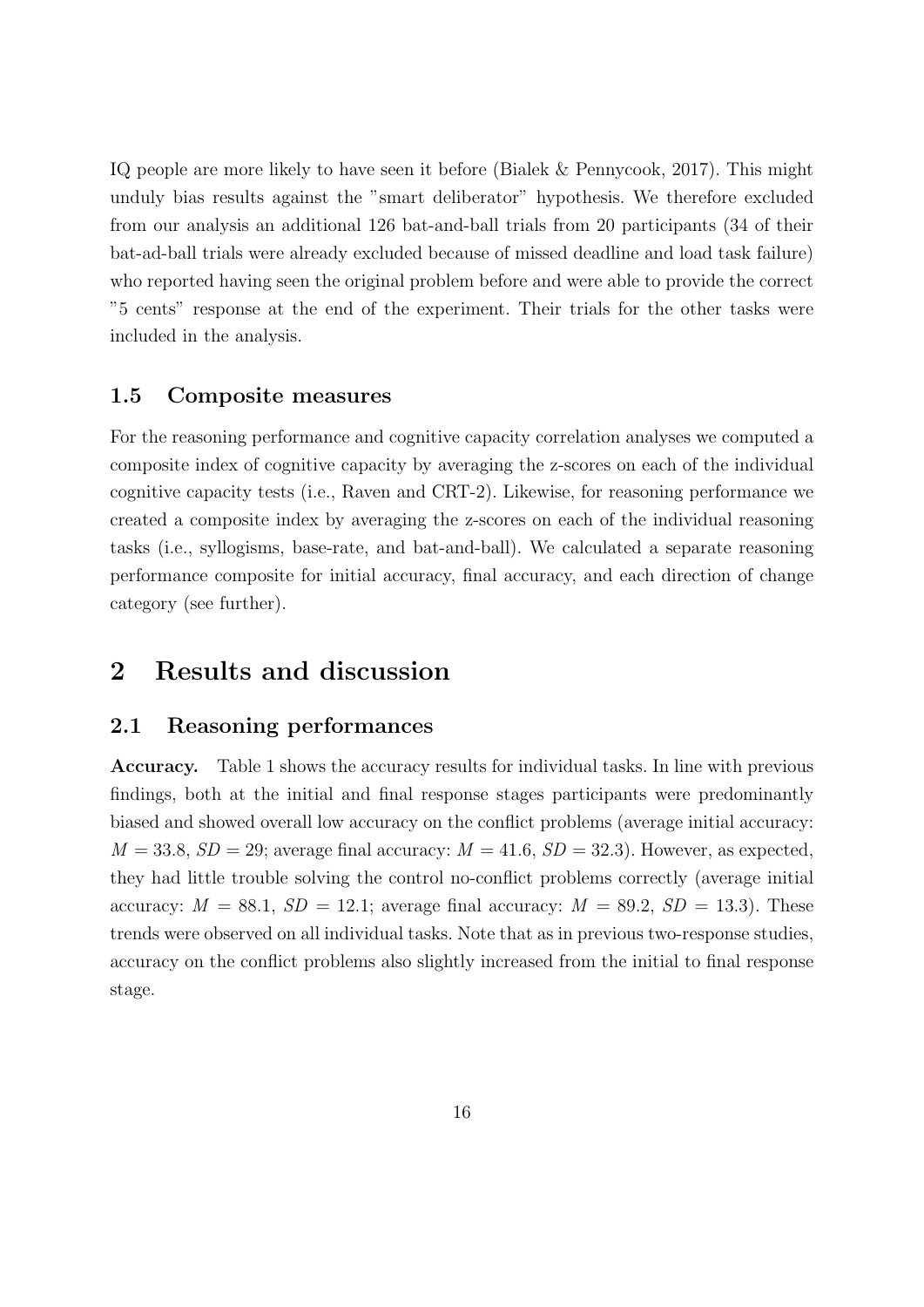Direction of change. We proceeded to a direction of change analysis (Bago & De Neys, 2017) on conflict trials to pinpoint how precisely participants changed (or didn't change) their initial answer after deliberation. To recap, since participants were asked to provide two responses on each trial, this resulted in four possible direction of change categories:  $00$  (both incorrect initial and final responses),  $01$  (incorrect initial response but correct final responses), 10 (correct initial response but incorrect final response) and 11 (both correct initial and final responses). Table 2 reports the frequency of each direction for individual tasks.<sup>2</sup> We observed figures similar to previous studies (Bago  $\&$  De Neys, 2017, 2019; Raoelison & De Neys, 2019): overall, the majority of trials were  $\theta\theta$  (57.5% on average), which reflected the fact that people are typically biased in these tasks and don't change an initial incorrect response after deliberation. The second most prevalent overall category was 11 (30.9%), followed by 01 (9.5%) and 10 (2.2%). Note that for all tasks we consistently observe a higher proportion of  $11$  than  $01$  trials. This implies that in those cases that a reasoner gives a correct final response after deliberation, they typically already generated the correct answer as their initial, intuitive response. Consistent with previous findings (Bago & De Neys, 2017, 2019), this suggests that correct final responders often already have correct intuitions.

<sup>2</sup>For completeness, the frequency for no-conflict trials can be found in the Supplementary section (Table S1)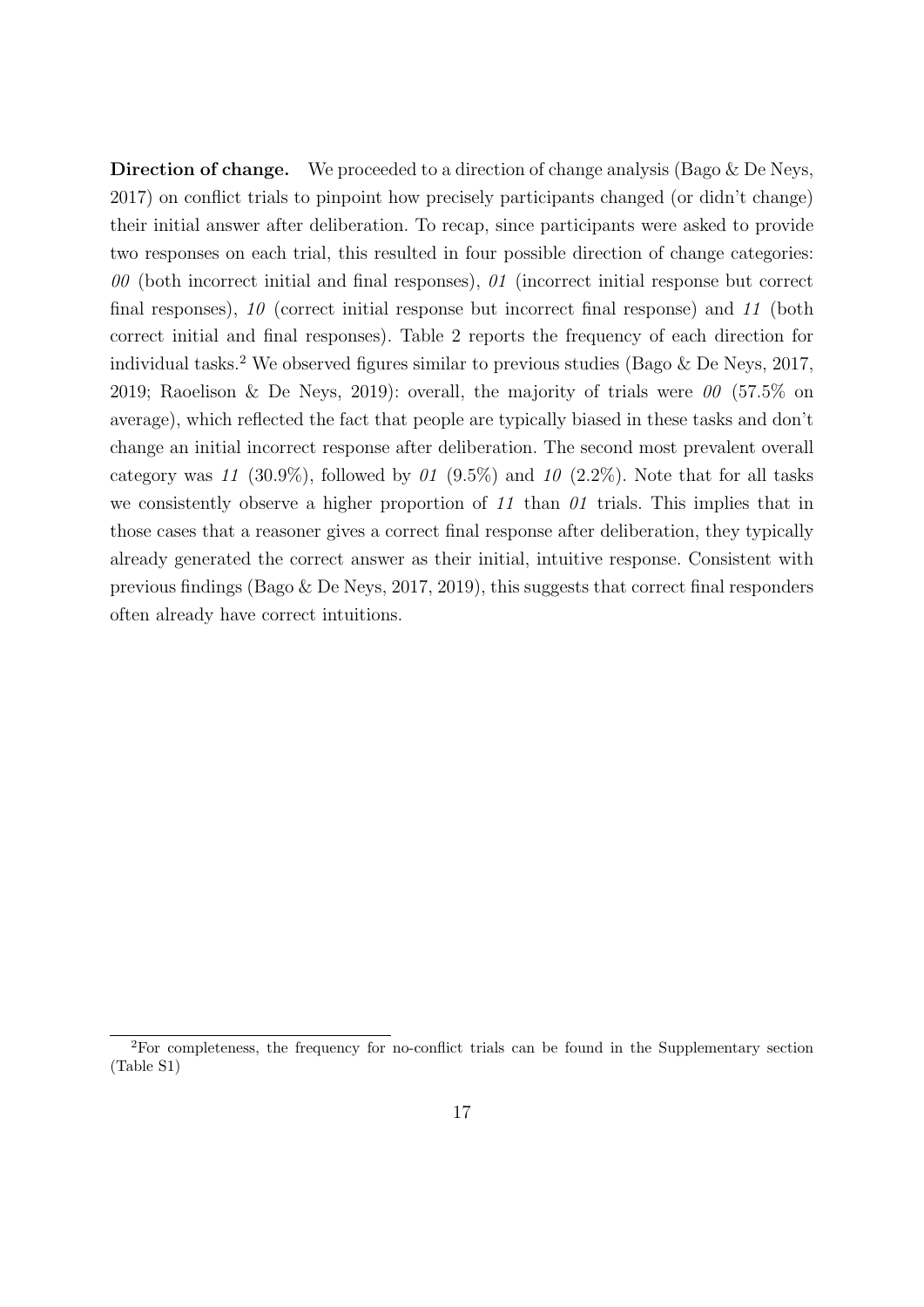#### Table 1

Study Task Conflict No-conflict No-conflict Neutral Initial Final Initial Final Initial FinalStudy 1 BB 9.6% (25.5) 13% (31.8) 97.8% (9.9) 96.4% (15.6) BR 38.6% (41.8) 49.4% (45.7) 91.4% (19.7) 95.6% (15.5)SYL  $43.9\%$   $(34.5)$   $51\%$   $(34.7)$   $76.8\%$   $(24.6)$   $77\%$   $(24.3)$ Average 33.8% (29) 41.6% (32.3) 88.1% (12.1) 89.2% (13.3)Study 2 BB  $12\% (26.3)$   $13.7\% (32)$   $94.1\% (17.2)$   $99.1\% (6.6)$   $62.9\% (31.5)$   $90.6\% (22.4)$ BR  $49.3\%$  (43)  $56.7\%$  (43.4)  $95.9\%$  (13.1)  $97.7\%$  (8.9)  $84.8\%$  (26.5)  $89.6\%$  (23.2)  $\text{SYL}$  39.3% (30.9) 46.7% (34) 75.2% (23) 80.7% (22.3) 60.3% (29.9) 68.6% (28.9) Average 36.6% (25.6) 43.2% (30.1) 88.2% (12.2) 92.2% (8.9) 70.5% (19.1) 82.6% (15.7)Combined BB  $11.1\% (26)$   $13.5\% (31.8)$   $95.5\% (14.9)$   $98\% (11)$ BR  $45.2\% (42.8) 53.9\% (44.3) 94.2\% (16) 96.9\% (11.9)$ SYL 41.1\% (32.3) 48.4\% (34.3) 75.8\% (23.6) 79.2\% (23.1) Average 35.5% (26.9) 42.5% (30.9) 88.2% (12.1) 91% (10.9)

 Percentage of Correct Initial and Final Responses (SD) on Conflict, No-Conflict and Neutral Problems in the Batand-Ball, Base-Rate and Syllogistic Reasoning Tasks

*Note.*  $BB = bat$ -and-ball;  $BR = base$  rate;  $SYL = s$ yllogism.

18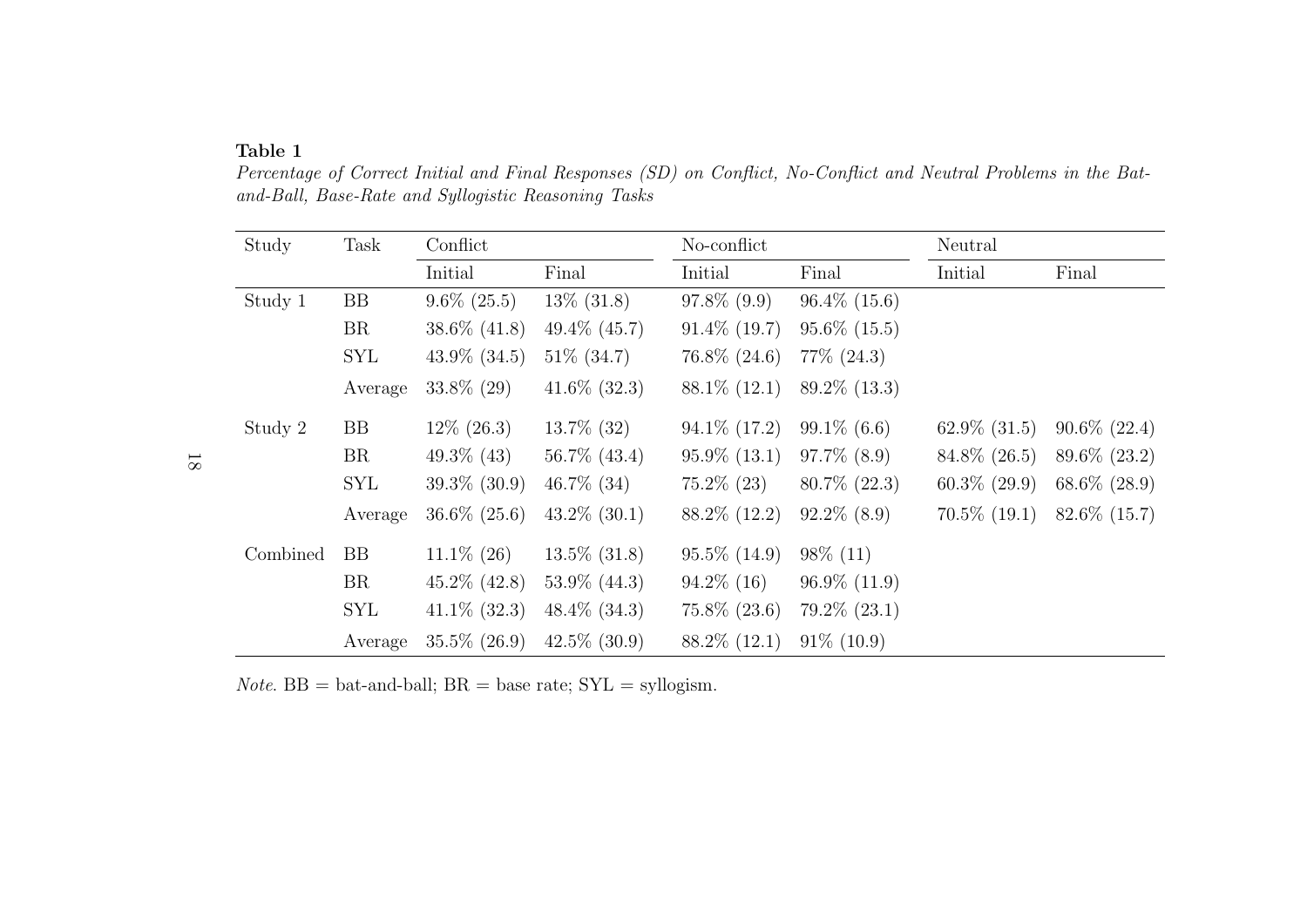## Table 2

Percentage of Trials Within Every Direction of Change Category for Conflict and Neutral Items

| Study    | Items    | Task       | Direction of change |                |              |                |  |
|----------|----------|------------|---------------------|----------------|--------------|----------------|--|
|          |          |            | 00                  | 01             | 10           | 11             |  |
| Study 1  | Conflict | <b>BB</b>  | 86.5% (218)         | $3.6\%$ (9)    | $0\%$ (0)    | $9.9\%$ (25)   |  |
|          |          | <b>BR</b>  | 44.8\% (142)        | 14.8% (47)     | $3.8\%$ (12) | $36.6\%$ (116) |  |
|          |          | SYL        | $46.8\%$ (144)      | $8.8\%$ (27)   | $2.3\%$ (7)  | $42.2\%$ (130) |  |
|          |          | Average    | 57.5% (504)         | $9.5\%$ (83)   | $2.2\%$ (19) | $30.9\%$ (271) |  |
| Study 2  | Conflict | <b>BBB</b> | $83.3\%$ (355)      | $4.9\%$ (21)   | $2.6\%$ (11) | $9.2\%$ (39)   |  |
|          |          | BR         | 36.8% (203)         | $13.6\%$ (75)  | $5.4\%$ (30) | $44.2\%$ (244) |  |
|          |          | SYL        | $48.4\%$ (268)      | $11.4\%$ (63)  | $3.1\%$ (17) | $37.2\%$ (206) |  |
|          |          | Average    | 53.9% (826)         | $10.4\%$ (159) | $3.8\%$ (58) | 31.9% (489)    |  |
|          | Neutral  | <b>BB</b>  | $5.6\%$ (19)        | $30.4\%$ (104) | $3.8\%$ (13) | $60.2\%$ (206) |  |
|          |          | <b>BR</b>  | $6.3\%$ (35)        | $7.1\%$ (39)   | $2.7\%$ (15) | 83.9% (463)    |  |
|          |          | SYL        | 24.7\% (128)        | $15.4\%$ (80)  | $6.4\%$ (33) | $53.6\%$ (278) |  |
|          |          | Average    | $12.9\%$ (182)      | $15.8\%$ (223) | $4.3\%$ (61) | 67\% (947)     |  |
| Combined | Conflict | BB         | 84.5\% (573)        | $4.4\%$ (30)   | $1.6\%$ (11) | $9.4\%$ (64)   |  |
|          |          | <b>BR</b>  | 39.7% (345)         | 14\% (122)     | $4.8\%$ (42) | $41.4\%$ (360) |  |
|          |          | SYL        | 47.8\% (412)        | $10.4\%$ (90)  | $2.8\%$ (24) | $39\%$ (336)   |  |
|          |          | Average    | 55.2\% (1330)       | $10\%$ (242)   | $3.2\%$ (77) | 31.5% (760)    |  |

*Note.* BB = bat-and-ball;  $BR = base$  rate;  $SYL = syllogism$ . The raw number of trials in each category is presented between brackets.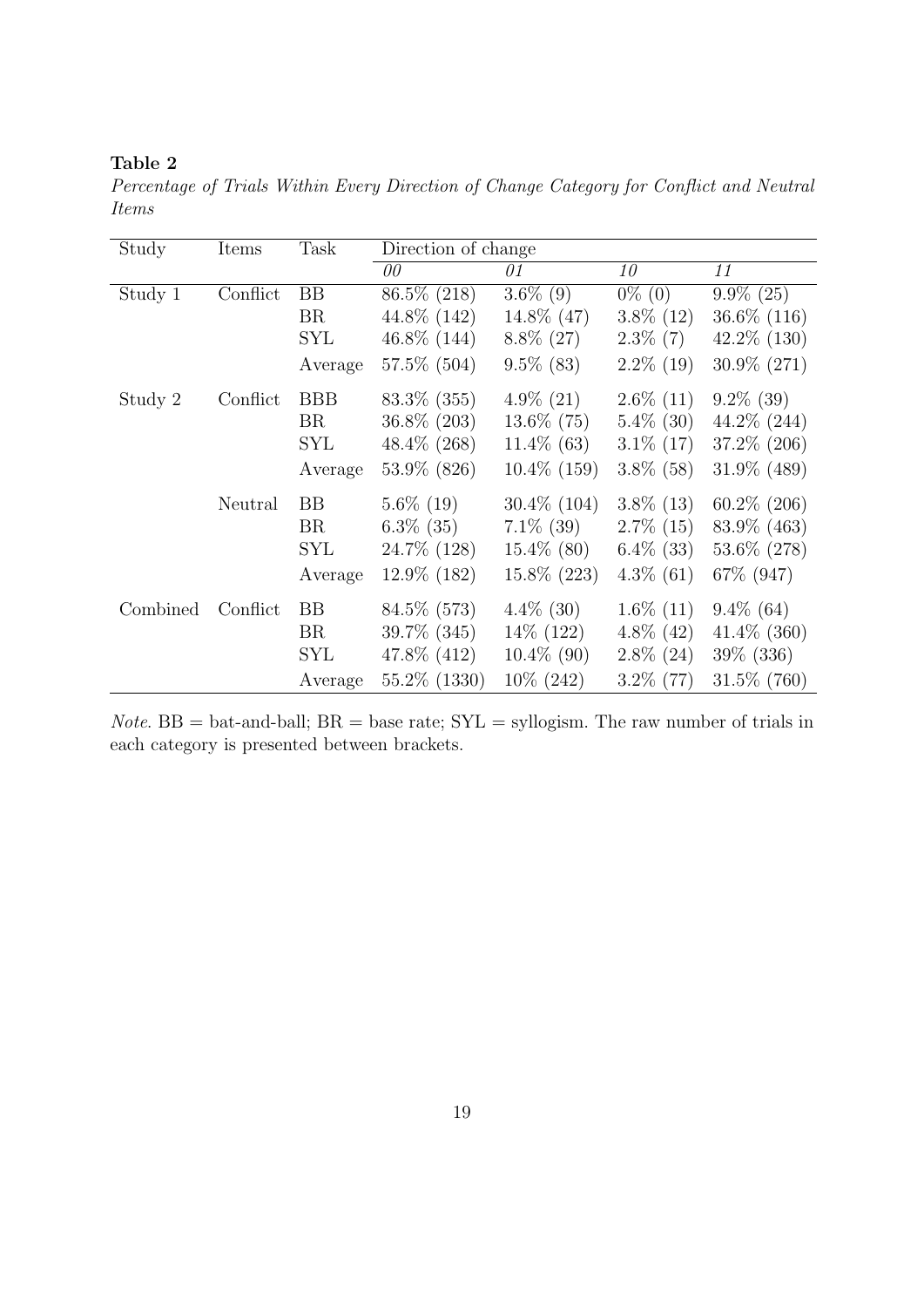## 2.2 Cognitive capacity correlation

**Cognitive capacity scores.** On average, participants scored 4.7 ( $SD = 2.7$ ) on the Raven task and 2.2 ( $SD = 1.2$ ) on the CRT-2. Performance on each task was correlated,  $r(98) = .28$ ,  $p = .005$  (see also Table S2). To get a global measure of cognitive capacity, we computed their respective z-scores and averaged them to create a composite measure of cognitive capacity.<sup>3</sup>

Accuracy correlations. Similarly, accuracies on the individual reasoning tasks were also correlated (see Tables S3 and S4 for an overview). To have a single comprehensive measure of conflict accuracy for all tasks, we took the average of z-scores from each task, both for initial and final conflict accuracy. Note that for participants familiar with the original bat-and-ball problem (or who missed all trials on a task), this reasoning composite was based on the available z-scores. Correlations observed using these composite measures replicated previous findings (Thompson & Johnson, 2014; Thompson et al., 2018): At the composite level, final conflict accuracy was significantly correlated with cognitive capacity,  $r(98) = .55, p < .001$ . This was also the case for initial conflict accuracy, although the correlation was slightly lower,  $r(98) = .49$ ,  $p < .001$ . Table 3 details correlations for the individual tasks and capacity measures.<sup>4</sup> As the table indicates, the trend at the general composite level was robust at the individual task and capacity measure level.

<sup>&</sup>lt;sup>3</sup>Given the rather modest correlation between the two capacity measures one might question whether it is useful to combine them into a composite. We use the composite measure mainly for ease of presentation. Note that in both our studies, the trend at the general composite level was robust at the individual task and capacity measure level (see Table 3 and Table 4)

<sup>4</sup>For completeness, no-conflict correlations can be found in the Supplementary section (Table S5)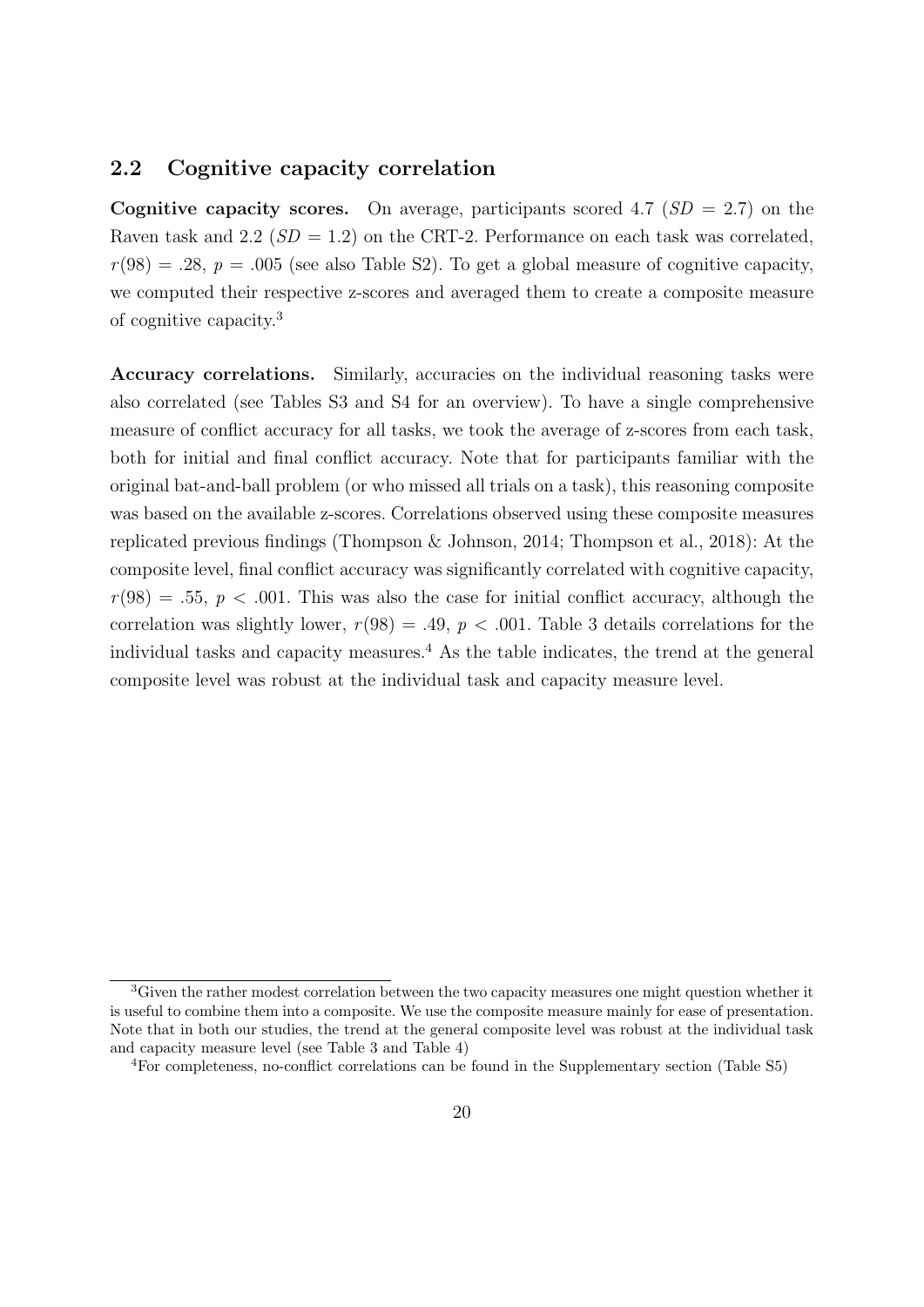#### Table 3

Study Items Task Initial Final $d f$ Raven CRT Composite Raven CRT CompositeStudy <sup>1</sup> Conflict BB .46\*\*\* .20 .41\*\*\* .44\*\*\* .25\* .43\*\*\* 76BR  $34***$  .26\* .37\*\*\* .37\*\*\* .32\*\* .43\*\*\* 95 SYL .17  $23^*$   $25^*$  .27\*\*  $27^{**}$   $34^{***}$  97 Reasoning composite  $.43***$   $.35***$   $.49***$   $.47***$   $.42***$   $.55***$  98 Study <sup>2</sup> Conflict BB .23\*\* .18\* .26\*\* .36\*\*\* .18\* .35\*\*\* 126BR  $12 \t 01 \t 08 \t 27*** \t 09 \t 23*** \t 158$  $\text{SYL}$  .34\*\*\* .21\*\* .35\*\*\* .37\*\*\* .26\*\* .39\*\*\* 157 Reasoning composite  $.33***$   $.19*$   $.32***$   $.44***$   $.25**$   $.44***$   $.158$ Neutral BB .14  $.21^*$   $.22^*$  .23<sup>\*</sup>  $.14$   $.24^{**}$   $.122$ BR .22\*\* .11 .21\*\* .16\* .15 .20\* .158 SYL .06 .07 .08 .22\*\* -.01 .13 .156 Reasoning composite  $.21^{**}$   $.20^*$   $.26^{***}$   $.33^{***}$   $.17^*$   $.31^{***}$  158 Combined Conflict BB .32\*\*\* .18\*\* .32\*\*\* .32\*\*\* .39\*\*\* .39\*\*\* .38\*\*\* 204 BR  $20^{***}$   $09$   $18^{**}$   $31^{***}$   $17^{**}$   $30^{***}$   $255$  $\text{SYL}$  .27\*\*\* .23\*\*\* .31\*\*\* .33\*\*\* .27\*\*\* .37\*\*\* .37 Reasoning composite  $.37***$   $.25***$   $.39***$   $.45***$   $.32***$   $.48***$   $.158$ 

 Correlations Between Task Accuracy and Cognitive Capacity Measures at the Initial and Final Response Stages forConflict and Neutral Items

*Note.* BB = bat-and-ball; BR = base rate;  $SYL = \text{syllogism.}$  \* $p < .05$ ; \*\* $p < .01$ ; \*\*\* $p < .001$ 

 $\overline{2}$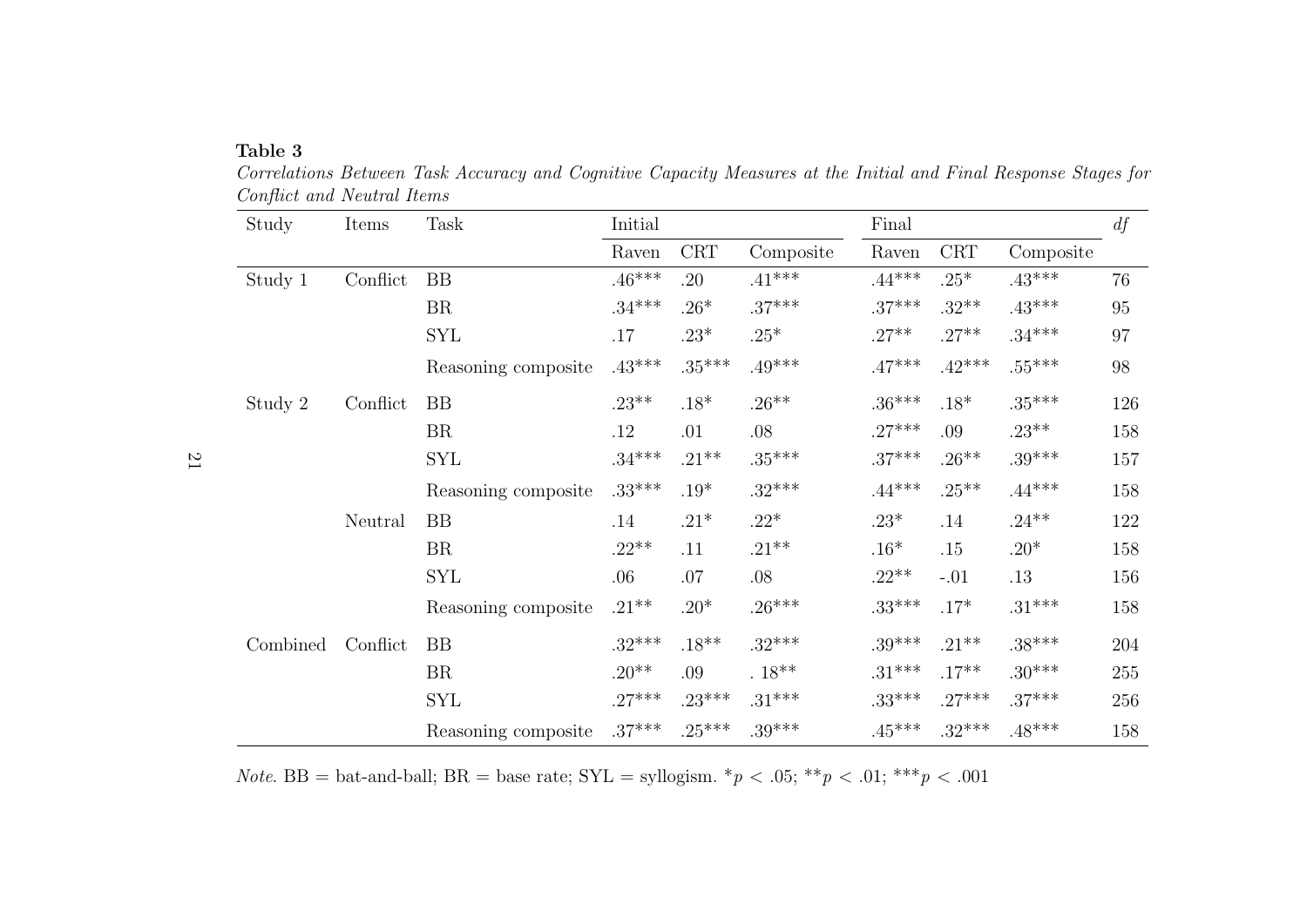Direction of change correlations. To examine the critical relation between the direction of change for conflict trials and cognitive capacity, we calculated the proportion of each direction category in each task for every individual.<sup>5</sup> In addition, we computed a composite measure for each direction category by averaging the corresponding z-scores in the individual tasks. Table 4 shows the results. We focus here on the general composite level but as the table shows, the individual tasks and capacity measures showed the same trends. Globally, cognitive capacity was negatively correlated with the probability to generate a 00 trial,  $r(98) = -.53$ ,  $p < .001$ . People lower in cognitive capacity were more likely to be biased at both the initial and final response stages. Cognitive capacity correlated positively with the probability to generate a  $\theta_1$  trial,  $r(98) = .22$ ,  $p = .031$ , but was even more predictive of the probability to generate a 11 trial,  $r(98) = .52$ ,  $p < .001$ , suggesting that cognitive capacity contributes more to intuitive thinking than deliberate correction. The difference between both  $\theta_1$  and  $\theta_2$  correlation coefficients was statistically significant,  $t(97) = -2.459$ ,  $p = .016$ . For the rare 10 trials, we found a negative correlation that failed to reach significance,  $r(98) = -0.17$ ,  $p = 0.089$ .

For illustrative purposes, Figure 1 shows the direction of change distribution for each quartile of the composite cognitive capacity measure. As the figure indicates, with increasing cognitive capacity the prevalence of  $\theta\theta$  responses decreases and this is especially accompanied by a rise in 11 rather than 01 responses.

<sup>5</sup>This reflects how likely an individual is to show each specific direction of change pattern. Thus, for any individual,  $P(00) + P(01) + P(10) + P(11) = 1$ .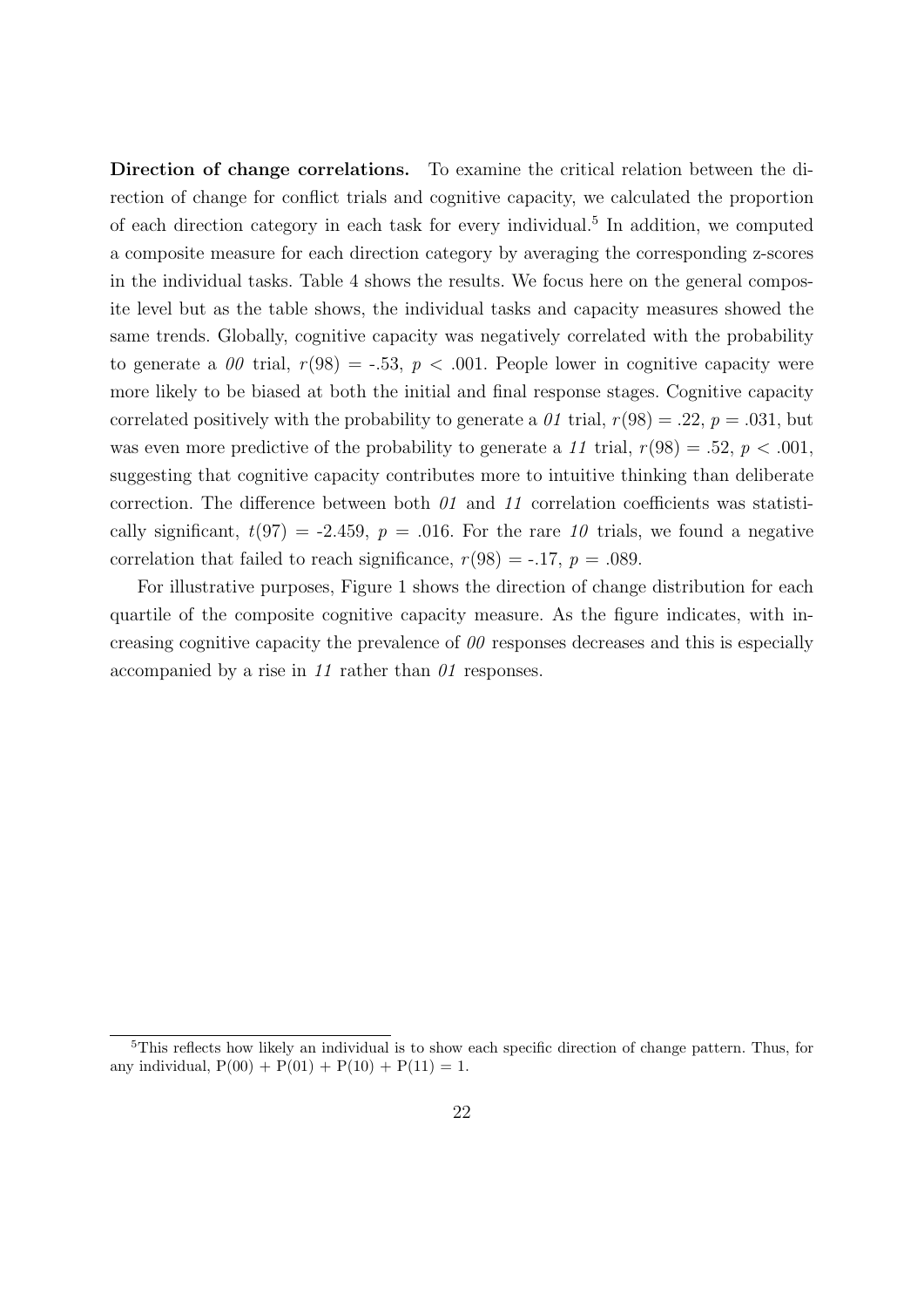

Figure 1. Direction of change distribution for each cognitive capacity quartile. Note. The proportion of trials belonging to each direction of change category is represented for each cognitive capacity quartile ranging from 1 (lowest) to 4 (highest).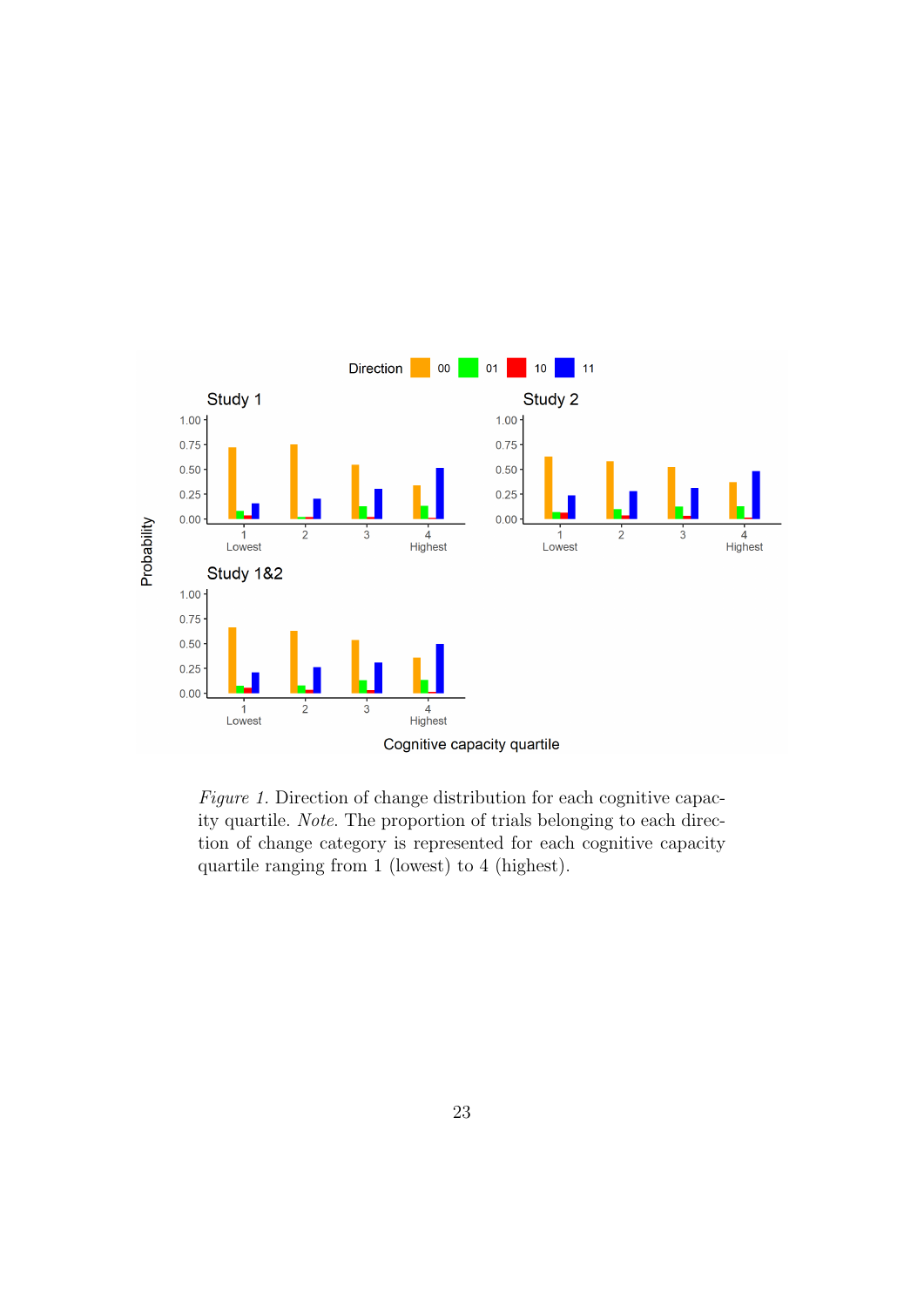## Table 4

Correlations Between Direction of Change Probability and Cognitive Capacity Measures for Conflict and Neutral Items

| Study   | Items    | Direction | Task                | Raven                    | CRT       | Composite         | df       |
|---------|----------|-----------|---------------------|--------------------------|-----------|-------------------|----------|
| Study 1 | Conflict | $00\,$    | BB                  | $-.44***$                | $-.25*$   | $-.43***$         | 76       |
|         |          |           | BR                  | $-.36***$                | $-.29**$  | $-.41***$         | 95       |
|         |          |           | <b>SYL</b>          | $-.24*$                  | $-.26**$  | $-.31^{\ast\ast}$ | 97       |
|         |          |           | Reasoning composite | $-.45***$                | $-.40***$ | $-.53^{***}\,$    | 98       |
|         |          | $\theta1$ | BB                  | .21                      | $.27*$    | $.30**$           | 76       |
|         |          |           | BR                  | $.07\,$                  | $.07\,$   | .09               | $95\,$   |
|         |          |           | <b>SYL</b>          | .11                      | .05       | .10               | $\rm 97$ |
|         |          |           | Reasoning composite | .15                      | .19       | $.22*$            | 98       |
|         |          | $10\,$    | BB                  | $\mathrm{NA}^\mathrm{a}$ | <b>NA</b> | $\mathrm{NA}$     | 76       |
|         |          |           | BR                  | $-.09$                   | $-.15$    | $-.15$            | $95\,$   |
|         |          |           | <b>SYL</b>          | $-.13$                   | $-.04$    | $-.11$            | 97       |
|         |          |           | Reasoning composite | $-.15$                   | $-.13$    | $-.17$            | $98\,$   |
|         |          | $11\,$    | BB                  | $.46***$                 | .20       | $.41***$          | 76       |
|         |          |           | BR                  | $.36***$                 | $.30**$   | $.41***$          | $95\,$   |
|         |          |           | <b>SYL</b>          | $.21^{\ast}$             | $.24*$    | $.28**$           | 97       |
|         |          |           | Reasoning composite | $.46***$                 | $.37***$  | $.52***$          | 98       |
| Study 2 | Conflict | $00\,$    | BB                  | $-.31***$                | $-.13$    | $-.29**$          | 126      |
|         |          |           | BR                  | $-.21**$                 | $-.06$    | $-.17*$           | 158      |
|         |          |           | <b>SYL</b>          | $-.35***$                | $-.26**$  | $-.38***$         | 157      |
|         |          |           | Reasoning composite | $-.39***$                | $-.23**$  | $-.39***$         | 158      |
|         |          | 01        | BB                  | $.32***$                 | $-.01$    | $.20*$            | 126      |
|         |          |           | ${\rm BR}$          | $.16*$                   | .10       | $.16*$            | 158      |
|         |          |           | <b>SYL</b>          | .08                      | $.12\,$   | .12               | 157      |
|         |          |           | Reasoning composite | $.24***$                 | $.12\,$   | $.23**$           | 158      |
|         |          | $10\,$    | BB                  | $-.13$                   | $-.12$    | $-.16$            | 126      |
|         |          |           | BR                  | $-.17*$                  | $-.07$    | $-.15$            | 158      |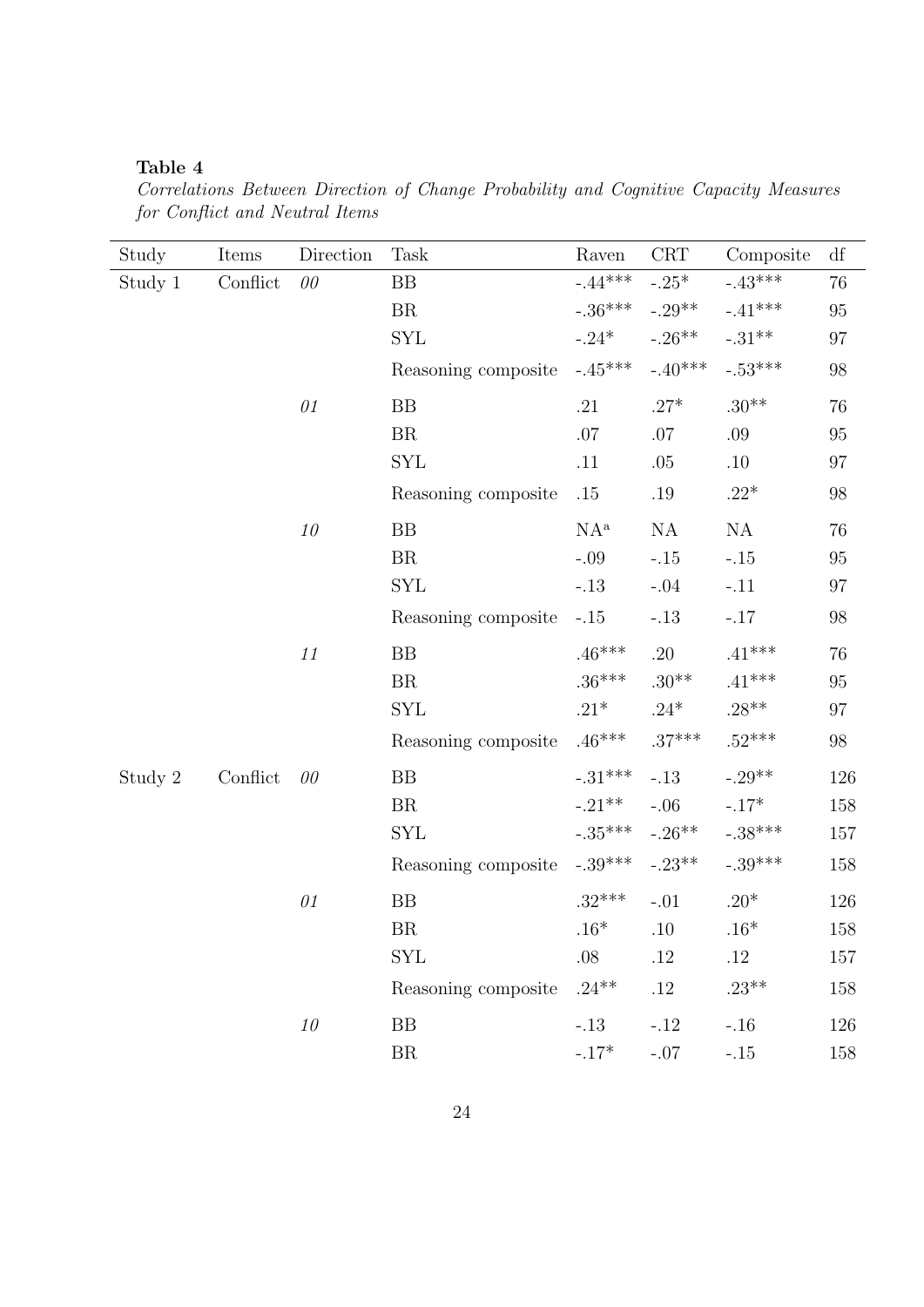# Table 4

(Continued)

| Study    | Items    | $\rm Direction$ | <b>Task</b>                                       | Raven     | CRT                           | Composite | $\mathrm{d}\mathbf{f}$ |
|----------|----------|-----------------|---------------------------------------------------|-----------|-------------------------------|-----------|------------------------|
|          |          |                 | <b>SYL</b>                                        | $-.07$    | $\theta$                      | $-.04$    | 157                    |
|          |          |                 | Reasoning composite                               | $-.19*$   | $-.12$                        | $-.19*$   | 158                    |
|          |          | $11\,$          | BB                                                | $.30***$  | $.24***$                      | $.34***$  | 126                    |
|          |          |                 | BR                                                | .18 $*$   | $.03\,$                       | $.14\,$   | 158                    |
|          |          |                 | <b>SYL</b>                                        | $.36***$  | $.21***$                      | $.36***$  | 157                    |
|          |          |                 | Reasoning composite                               | $.39***$  | $.23***$                      | $.39***$  | 158                    |
|          | Neutral  | 00              | BB                                                | $-.16$    | $-.18*$                       | $-.22*$   | 122                    |
|          |          |                 | <b>BR</b>                                         | $-.15$    | $-.15$                        | $-.19*$   | 158                    |
|          |          |                 | <b>SYL</b>                                        | $-.05$    | $.03\,$                       | $-.01$    | 156                    |
|          |          |                 | Reasoning composite                               | $-.20*$   | $-.17*$                       | $-.23**$  | 158                    |
|          |          | 01              | BB                                                | $-.05$    | $-.11$                        | $-.10$    | 122                    |
|          |          |                 | BR                                                | $-.16*$   | .01                           | $-.09$    | 158                    |
|          |          |                 | <b>SYL</b>                                        | $-.01$    | $-.14$                        | $-.10$    | 156                    |
|          |          |                 | Reasoning composite                               | $-.11$    | $-.12$                        | $-.15$    | 158                    |
|          |          | $10\,$          | BB                                                | $-.19*$   | .01                           | $-.12$    | 122                    |
|          |          |                 | BR                                                | $-.07$    | $-.04$                        | $-.07$    | 158                    |
|          |          |                 | <b>SYL</b>                                        | $-.29***$ | $-.03$                        | $-.21**$  | 156                    |
|          |          |                 | Reasoning composite                               | $-.30***$ | $-.05$                        | $-.23**$  | 158                    |
|          |          | $11\,$          | ${\rm BB}$                                        | $.20*$    | $.19^{\ast}$                  | $.25***$  | 122                    |
|          |          |                 | BR                                                | $.23***$  | .11                           | $.22**$   | 158                    |
|          |          |                 | <b>SYL</b>                                        | $.22**$   | $.10\,$                       | $.20*$    | 156                    |
|          |          |                 | Reasoning composite $.32***$                      |           | $.20*$                        | $.32***$  | 158                    |
| Combined | Conflict | 00              | BB                                                |           | $-.36***$ $-.17*$             | $-.34***$ | 204                    |
|          |          |                 | <b>BR</b>                                         | $-.09$    | $-.08$                        | $-.11$    | 255                    |
|          |          |                 | <b>SYL</b>                                        |           | $-.30***$ $-.26***$ $-.36***$ |           | 256                    |
|          |          |                 | Reasoning composite $-.35***$ $-.27***$ $-.39***$ |           |                               |           | 258                    |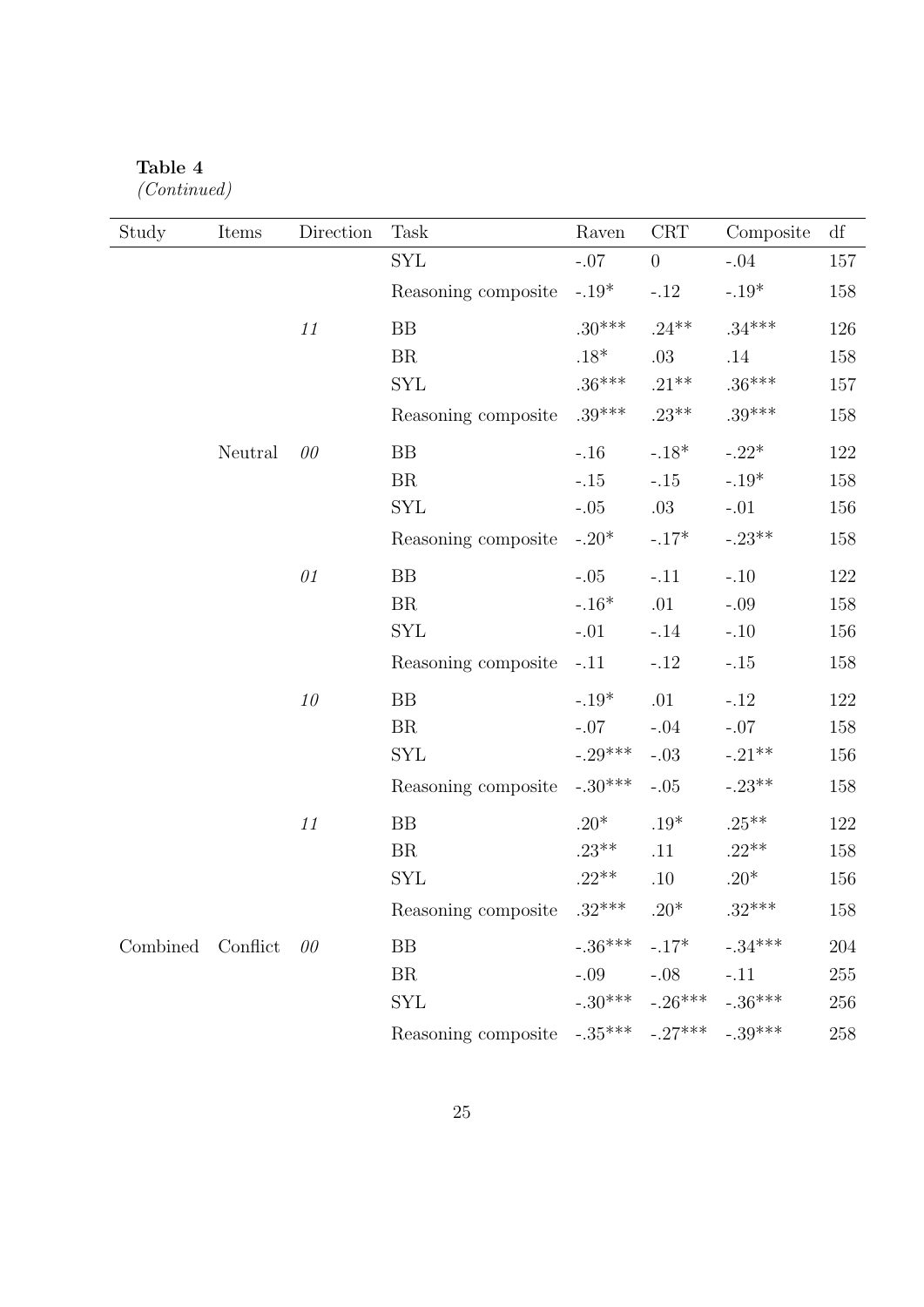| Study | Items | Direction | Task                | Raven    | <b>CRT</b> | Composite | df      |
|-------|-------|-----------|---------------------|----------|------------|-----------|---------|
|       |       | 01        | <b>BB</b>           | $.28***$ | .08        | $.23***$  | 204     |
|       |       |           | <b>BR</b>           | $-.01$   | $-.05$     | $-.04$    | 255     |
|       |       |           | <b>SYL</b>          | .09      | .08        | .11       | 256     |
|       |       |           | Reasoning composite | $.14*$   | .06        | $.13*$    | 258     |
|       |       | 10        | <b>BB</b>           | $-.10$   | $-.10$     | $-.13$    | 204     |
|       |       |           | <b>BR</b>           | $-.09$   | $-.02$     | $-.07$    | 255     |
|       |       |           | <b>SYL</b>          | $-.09$   | $-.02$     | $-.07$    | 256     |
|       |       |           | Reasoning composite | $-.13*$  | $-.08$     | $-.14*$   | 258     |
|       |       | 11        | BB                  | $.36***$ | $.20**$    | $.37***$  | $204\,$ |
|       |       |           | BR                  | $.13*$   | .11        | $.15*$    | 255     |
|       |       |           | <b>SYL</b>          | $.29***$ | $.23***$   | $.33***$  | 256     |
|       |       |           | Reasoning composite | $.37***$ | $.29***$   | $.42***$  | 258     |

Table 4 (Continued)

*Note.* BB = bat-and-ball; BR = base rate;  $SYL =$  syllogism. <sup>a</sup> There was no 10 trial for the bat-and-ball task.  $*_{p}$  < .05;  $**_{p}$  < .01;  $***_{p}$  < .001

# Study 2

Study 1 showed that cognitive capacity primarily predicted the accuracy of intuitive rather than deliberate correction. This lends credence to the smart intuitor hypothesis and suggests that people higher in cognitive capacity reason more accurately because they are especially good at generating correct intuitive responses rather than being good at deliberately overriding erroneous intuitions per se. The main goal of Study 2 was to conduct a second study to test the robustness of our findings. In addition, we also included extra "neutral" items (Frey, Johnson, & De Neys, 2018) to validate the smart intuitor hypothesis further.

Recall that classic conflict items are designed such that they cue an intuitive "heuristic" response that conflicts with the correct response. In control no-conflict items the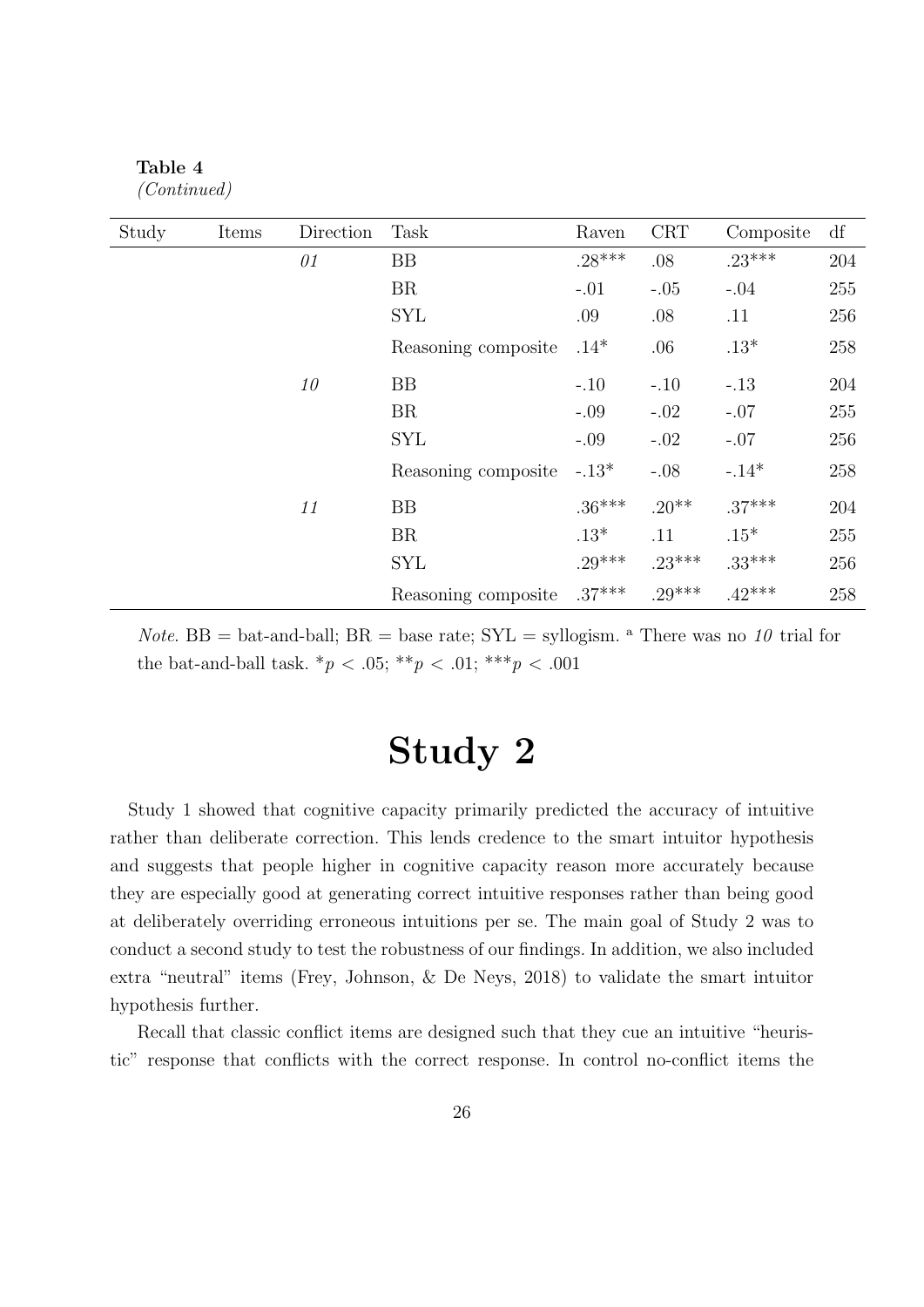"heuristic" response is also correct. Neutral items are designed such that they do not cue a "heuristic" response (e.g., "All X are Y. Z is X. Z is Y"). Hence, in contrast with conflict and no-conflict problems heuristic cues cannot bias or help you. Solving them requires simply an application of the basic logico-mathematical principles underlying each task. These items are traditionally used to track people's knowledge of the underlying principles or "mindware" (Stanovich, 2011). When people are allowed to deliberate, reasoners have little trouble solving them (De Neys & Glumicic, 2008; De Neys, Vartanian, & Goel, 2008; Frey & De Neys, 2017; Frey, Johnson, & De Neys, 2018). However, in the present study we presented neutral items under two-response conditions. Given that neutral problems require the application of the same (or closely related) principles or operations as conflict items, we expected that people who have accurate intuitions when solving the conflict problems should also manage to solve the neutral problems without deliberation. Hence, under the smart intuitor hypothesis, we expected that the tendency to give correct intuitive responses in conflict and neutral problems would be correlated and that both of these would be associated with cognitive capacity.

# 3 Methods

## 3.1 Participants

We tested 160 participants (119 female, Mean age  $= 20.3$  years,  $SD = 3.5$  years), all registered in a psychology course offered at the University of Saskatchewan and recruited through the Psychology Department Participant Pool. They received 2 bonus marks as compensation towards their overall grade in their participating Psychology course. The majority (149) reported high school as their highest level of education, while 10 had a Bachelor degree degree, and 1 didn't report their highest educational level. The sample size allowed us to detect small-to-medium size correlations (.22) with power of .80.

## 3.2 Material

Material was the same as in the first study, with the addition of four neutral items at the end of each of the reasoning tasks. Neutral items were based on the work of Frey & De Neys (2017). Below are examples and rationales for each reasoning task (see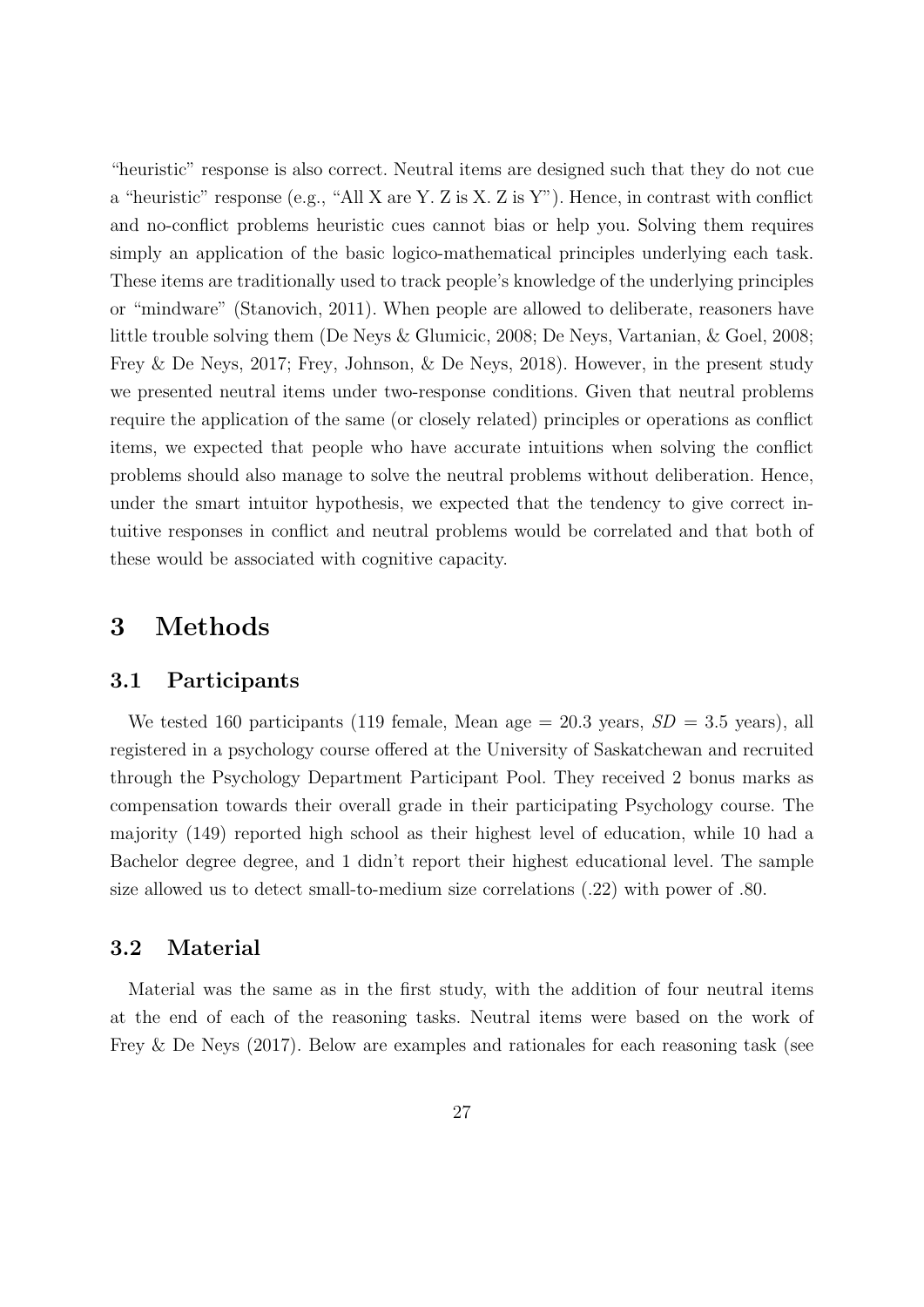Supplementary material for a full list):

Bat-and-ball. In neutral problems, participants were presented with simple addition and multiplication operations expressed in a verbal manner.

In a town, there are Pepsi drinkers and Coke drinkers. There are 30 Pepsi drinkers and 10 times as many Coke drinkers. How many Coke and Pepsi drinkers are there in total? (600/530/110/330)

Syllogisms. Neutral items used the same logical structures as in the the conflict and no-conflict items with abstract, not belief-laden content.

All F are H All Y are F All Y are H Does the conclusion follow logically? (Yes/No)

Base rate. The description of each neutral problem cued an association that applied equally to both groups.

This study contains saxophone players and trumpet players. Person 'R' is musical. There are 995 saxophone players and 5 trumpet players. Is Person 'R' more likely to be: (a saxophone player/a trumpet player)

# 3.3 Procedure

The overall experiment followed the same procedure as in our first study. The four neutral items for each task were presented in a random order after the following explanation:

You completed 8 out of the total 12 problems of this task. The remaining 4 problems have a similar structure but slightly different content.

Please stay focused.

Click next when you're ready to start.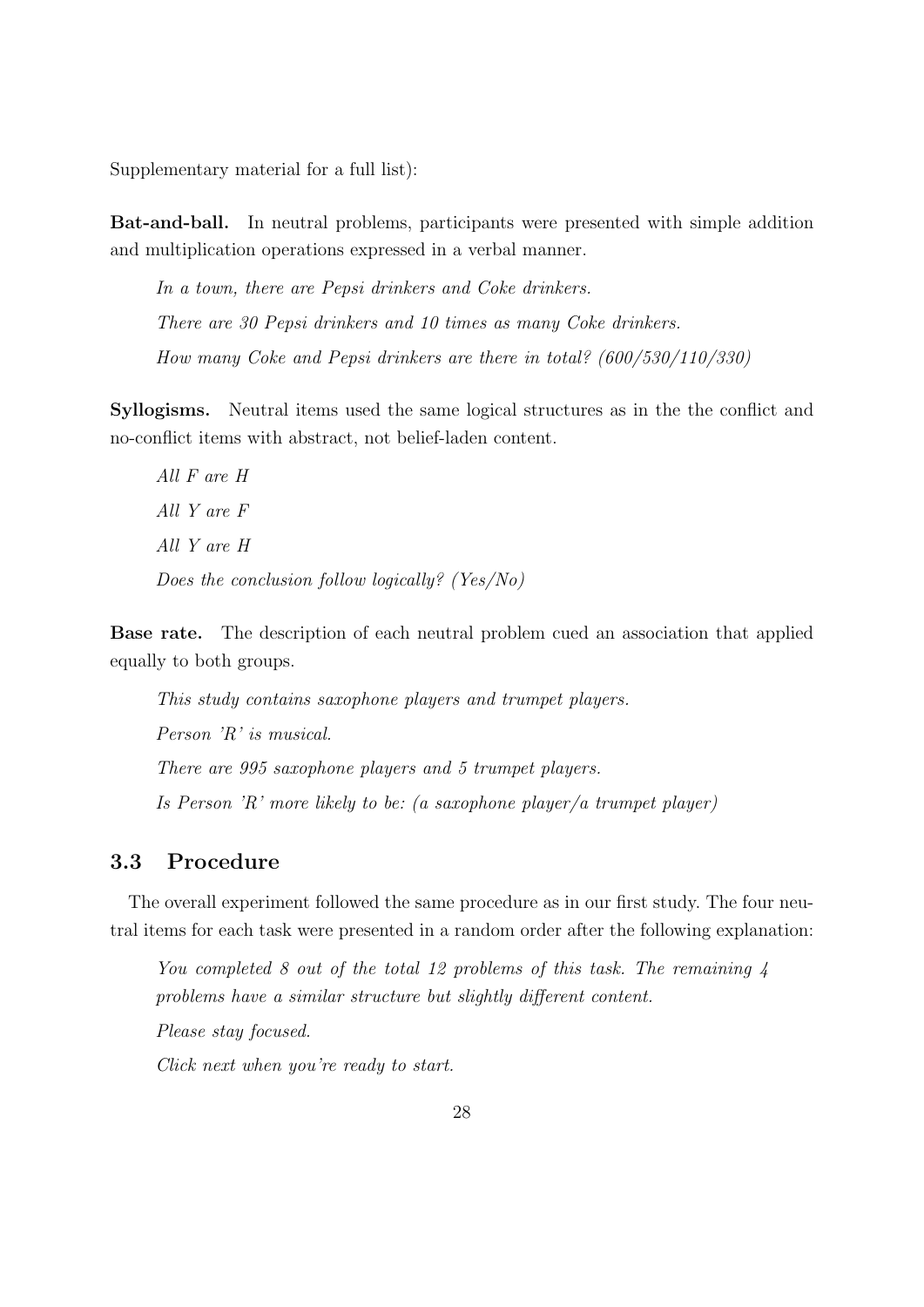Neutral items were always presented after all conflict and no-conflict items so as to avoid interference effects (e.g., possible priming effects of neutral items on conflict problems). The same two-response procedure as with the other items was adopted. We also computed a similar neutral accuracy and direction-of-change composite measure by taking the average of the z-scores on each individual task.

## 3.4 Exclusion criteria

Missed deadline and load task failure. As in study 1, we discarded trials where participants failed to provide a response before the deadline or failed the load memorization task. For bat-and-ball items, participants missed the deadline on 193 trials and further failed the load task on 185 trials, leading to 1542 remaining trials out of 1920 (80%). On average each participant contributed 3.3 ( $SD = 0.8$ ) standard problem trials, 3.6 ( $SD =$ 0.7) control no-conflict trials and 2.8  $(SD = 1)$  neutral trials. For syllogisms, participants missed the deadline on 65 trials and further failed the load task on 234 trials, leading to 1621 remaining trials out of 1920 (84%). On average each participant contributed 3.2 (SD  $= 0.9$ ) standard problem trials, 3.4 ( $SD = 0.8$ ) control no-conflict trials and 3.3 ( $SD = 0.9$ ) 0.8) neutral trials. For the base-rate neglect task, participants missed the deadline on 42 trials and further failed the load task on 205 trials, leading to 1673 remaining trials out of 1920 (87%). On average each participant contributed 3.5 ( $SD = 0.7$ ) standard problem trials, 3.6 ( $SD = 0.8$ ) control no-conflict trials, and 3.5 ( $SD = 0.8$ ) neutral trials.

Bat-and-ball familiarity. The original bat-and-ball problem had been both recognized and correctly solved by 32 participants (out of 160) at the end of the experiment. Consistent with our first study, we discarded their 323 remaining bat-and-ball trials (61 of their bat-and-ball trials were already excluded because of missed deadline and load task failure).

#### 3.5 Composite measures

As in Study 1, for the reasoning performance and cognitive capacity correlation analyses we again computed a composite index of cognitive capacity by averaging the z-scores on each of the individual cognitive capacity tests (i.e., Raven and CRT-2). Likewise, for reasoning performance we created a composite index by averaging the z-scores on each of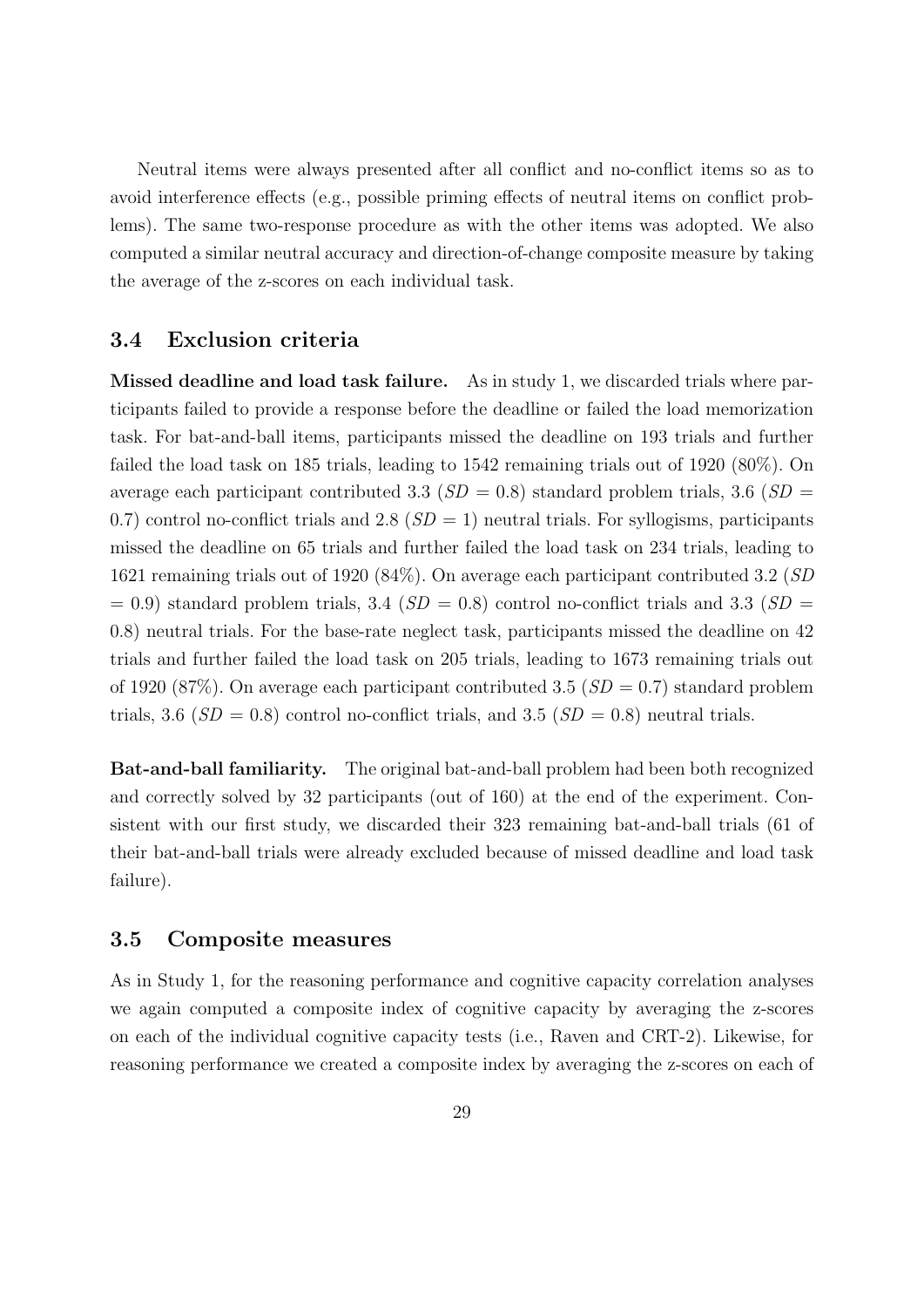the individual reasoning tasks (i.e., syllogisms, base-rate, and bat-and-ball). We calculated a separate reasoning performance composite for initial accuracy, final accuracy, and each direction of change category (see further).

# 4 Results and discussion

## 4.1 Reasoning performances

Accuracy. As Table 1 shows, consistent with our first study, participants were predominantly biased on conflict problems, as indicated by the overall low accuracy both at the initial and final response stages (average initial accuracy:  $M = 36.6$ ,  $SD = 25.6$ ; average final accuracy:  $M = 43.2$ ,  $SD = 30.1$ ). As expected, no-conflict accuracy was much higher (average initial accuracy:  $M = 88.2$ ,  $SD = 12.2$ ; average final accuracy:  $M = 92.2$ ,  $SD =$ 8.9).

Accuracy on neutral items was in-between conflict and no-conflict levels (average initial accuracy:  $M = 70.5$ ,  $SD = 19.1$ ; average final accuracy:  $M = 82.6$ ,  $SD = 15.7$ ).

Direction of change. The direction of change analysis supported our previous findings: the majority of conflict trials were  $\theta\theta$  (53.9% across all tasks), which mirrored the overall low conflict accuracy for both initial and final responses, followed by 11 (31.9%), 01  $(10.4\%)$  and 10 (3.8%) trials. As indicated by Table 2, there were always more 11 than 01 trials on each individual task, consistent with our first study.

For neutral items, the majority of trials consistently belonged to the 11 category (67% for all tasks), followed by 01 (15.8%), 00 (12.9%) and 10 (4.3%). This indicates that participants were typically able to solve the neutral problems correctly without deliberation.

## 4.2 Cognitive capacity correlation

**Cognitive capacity scores.** On average, participants scored 4.7 ( $SD = 2.5$ ) on the Raven task and 1.9 ( $SD = 1.1$ ) on the CRT-2. Performance on each task was correlated,  $r(158) = .26, p < .001.$ 

Conflict items. For consistency with the first study, we first report correlations regarding conflict items.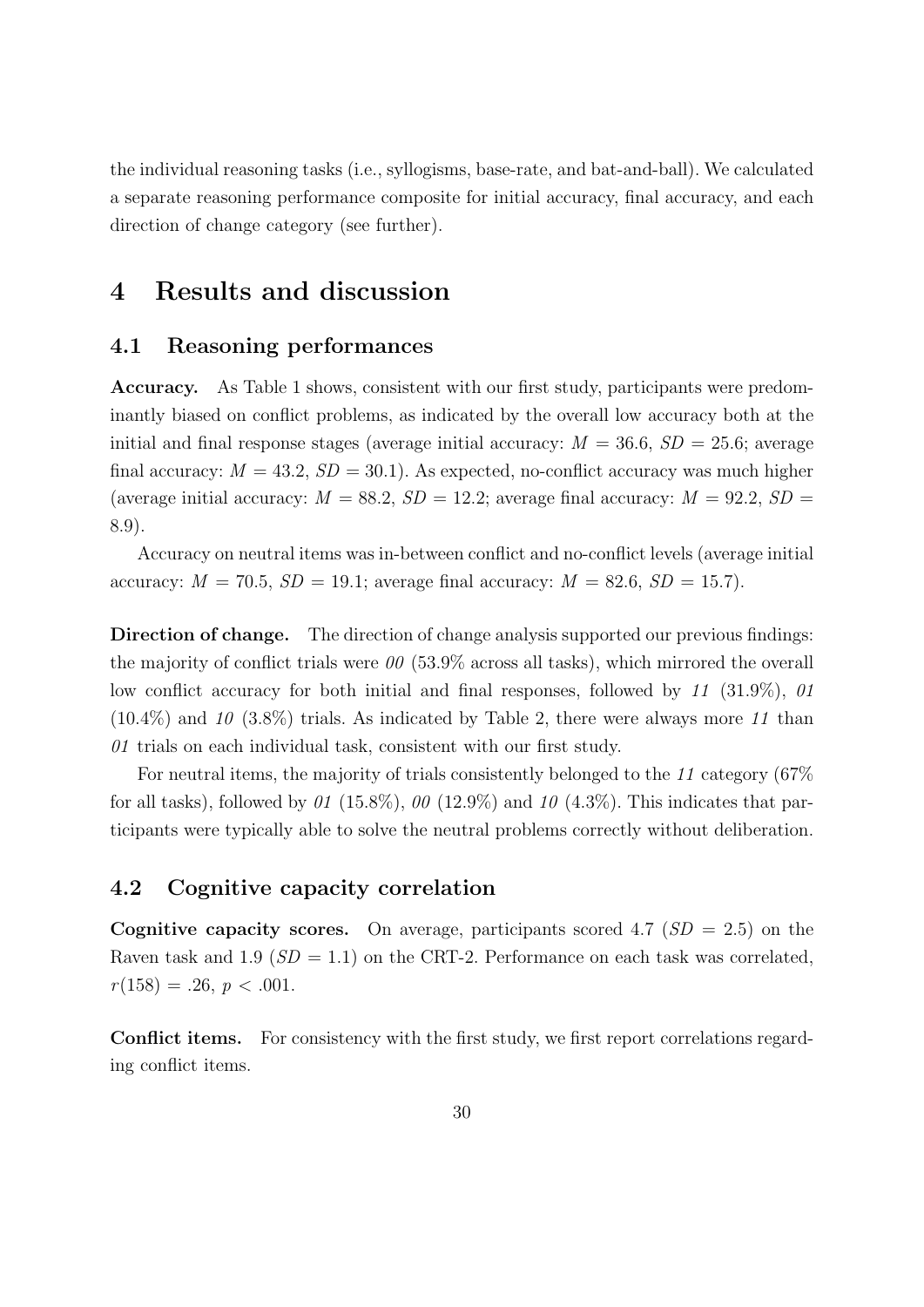Accuracy correlations. Supporting our previous findings, conflict accuracy at the composite level was correlated with cognitive capacity at the initial response stage,  $r(158)$  $= .32, p < .001$ , as well as the final response stage,  $r(158) = .44, p < .001$ . Higher cognitive capacity led to more accurate responses in general. Table 3 shows that individual tasks and measures generally followed the same trend.

Direction of change correlations. Consistent with Study 1, at the composite level, cognitive capacity was negatively correlated with the probability to generate a  $\theta\theta$ trial,  $r(158) = -0.39$ ,  $p < 0.001$ . Further in line with Study 1, cognitive capacity was positively correlated with the probability to generate  $\theta$ 1 trials,  $r(158) = .23$ ,  $p = .003$ , but even more so with 11 trials,  $r(158) = .39$ ,  $p < .001$ . However, the difference between correlation coefficients did not reach significance,  $t(157) = -1.594$ ,  $p = .113$ . The 10 trials showed a negative correlation with cognitive capacity,  $r(158) = -.19$ ,  $p = .014$ . As Table 4 indicates, individual tasks and measures generally showed the same trends as the composite measures with the possible exception of the base-rate task. Figure 1 again illustrates the trends graphically. As in Study 1, the decrease in  $\theta\theta$  responses with increasing cognitive capacity is specifically accompanied by an increase in 11 rather than  $\theta$ 1 responses.

Combined Study 1 and 2 analysis. Since we had two studies with a virtually identical design, we also combined the conflict data from Study 1 and 2 to give us the most general and powerful test. For accuracy and direction of change, Table 1 and Table 2 illustrate that the combined data followed the same trends as each individual study. The cognitive capacity correlations in Table 3 and 4 point to the same conclusions. With respect to the critical direction-of-change correlations, the combined composite analysis indicated that the correlation between cognitive capacity and the probability of generating a 11 response reached  $r(258) = .42$ ,  $p < .001$ , whereas the correlation for 01 trials was  $r(258) = .13, p = .044$ . The difference between those correlations was significant,  $t(257)$  $=-3.51, p < .001.$ 

Taken together, these results confirm our findings from the individual studies and suggest that cognitive capacity contributes more to intuitive rather than deliberate thinking when solving conflict problems. With respect to the capacity correlations we had no strong interest in no-conflict problems because these problems are designed such that intuitive thinking cues correct responses. Consequently, as we observed in the present study, accu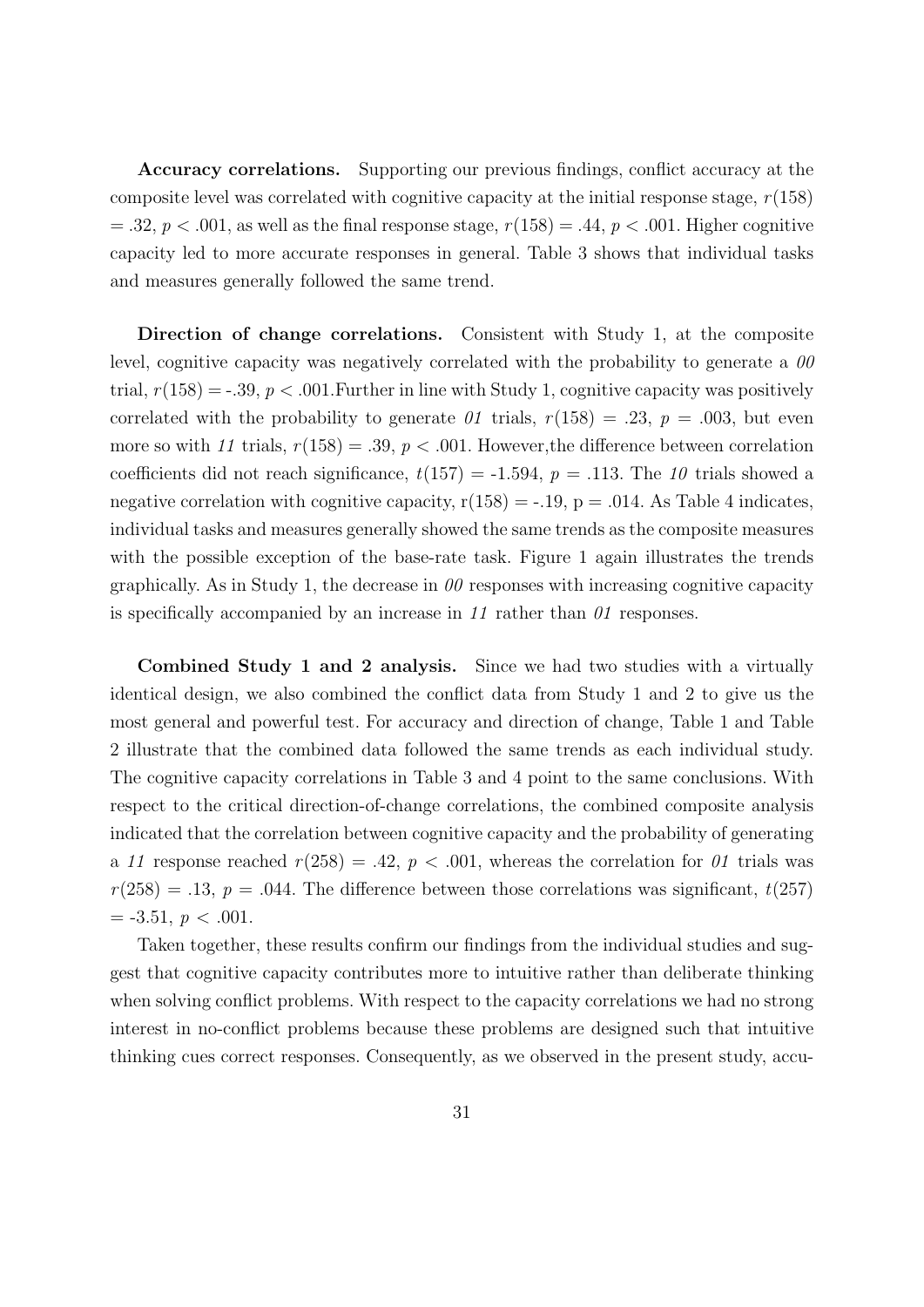racy is typically near ceiling. For completeness, we do note that the combined analysis on the Study 1 and 2 data showed that there was a significant positive association between cognitive capacity and 11 no-conflict responses,  $r(258) = .18$ ,  $p = .005$ . However, the association was small and was not robustly observed on the individual tasks and capacity measures in the two studies (see Supplementary Table S6). Although this finding should be interpreted with caution, it might indicate that participants lowest in cognitive capacity show a somewhat distorted performance because of the general task constraints of the two-response paradigm. What is critical in this respect is that the correlations between cognitive capacity and generation of 11 responses on conflict (and neutral, see below) problems were fare more pronounced and robust.<sup>6</sup>

#### Neutral items.

Accuracy correlations. As can be seen from Table 3, at the composite level cognitive capacity tended to correlate with both final,  $r(158) = .31, p < .001$ , and initial neutral accuracy,  $r(158) = .26$ ,  $p < .001$ . At the individual task level, this pattern was clear for the individual base-rate and bat-and-ball tasks but less so for the syllogisms.

Direction of change correlations. Critically, as Table 4 indicates, at the composite level we observed that cognitive capacity was positively correlated with the probability to generate a neutral 11 trial,  $r(158) = .32$ ,  $p < .001$ . Cognitive capacity was not significantly associated with the probability to generate a neutral  $\theta$  response,  $r(158) = -0.15$ ,  $p = .059$ . This pattern was clear for each of the individual tasks. As expected, there was also a significant correlation between the overall 11 response probability on neutral and conflict items,  $r(158) = .44$ ,  $p < .001$ . This pattern was clear for each of the individual tasks (bat-and-ball:  $r(122) = .18$ ,  $p = .046$ ; base-rate:  $r(158) = .44$ ,  $p < .001$ ; syllogisms:  $r(155) = .27, p < .001$ . Given that neutral problems require the application of similar logico-mathematical operations as conflict items, these results corroborate the claim that people higher in cognitive capacity do not need to deliberate to apply these.

 $6T_0$  illustrate, the cognitive capacity correlation in the combined analysis reached .18 for no-conflict 11 trials whereas it reached .42 for the conflict trials. The difference between these correlation coefficients was significant,  $t = -3.21$ ,  $p < .001$ .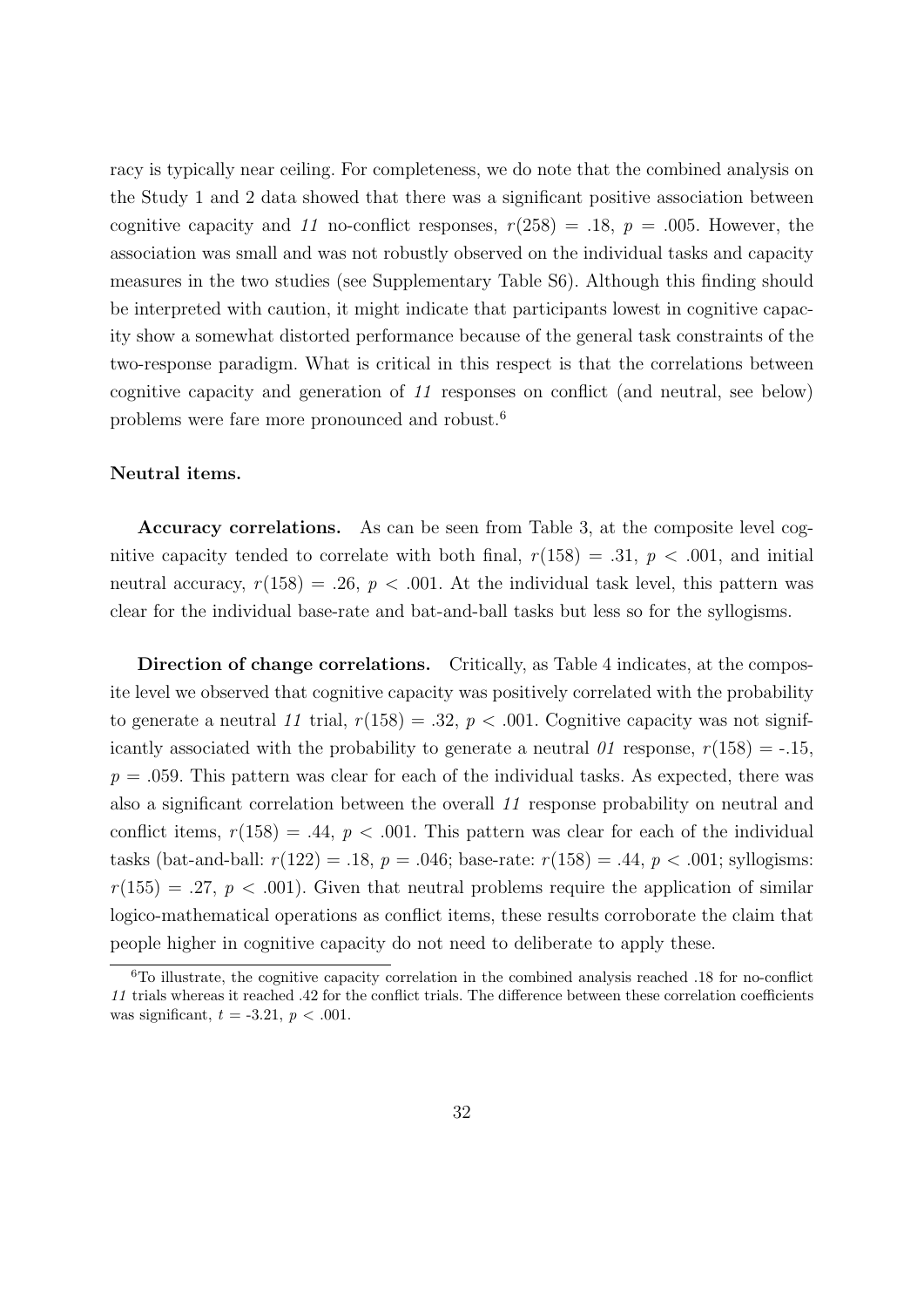# General discussion

In this study we contrasted the predictions of two competing views on the nature of the association between cognitive capacity and reasoning accuracy: Do people higher in cognitive capacity reason more accurately because they are more likely to correct an initially generated erroneous intuition after deliberation (the smart deliberator view)? Or are people higher in cognitive capacity simply more likely to have accurate intuitions from the start (the smart intuitor view). We adopted a two-response paradigm that allowed us to track how reasoners changed or didn't change their initial answer after deliberation. Results consistently indicated that although cognitive capacity was associated with the deliberate correction tendency, it was more predictive of correct intuitive responding. This lends credence to the smart intuitor view. Smarter people do not necessarily reason more accurately because they are better at deliberately correcting erroneous intuitions but because they intuit better.

These findings force us to rethink the nature of sound reasoning and the role of cognitive capacity in reasoning. This has critical implications for the dual process field. We noted that the smart deliberator view plays a central role in traditional dual process models (Evans, 2008; Evans & Stanovich, 2013; Kahneman, 2011; Sloman, 1996). A key assumption of these models is that avoiding biased responding and reasoning in line with elementary logico-mathematical principles in classic reasoning tasks requires switching from intuitive to cognitively demanding, deliberate reasoning. The association between reasoning accuracy (or bias susceptibility) and cognitive capacity has been taken as prima facie evidence for this characterization (e.g., De Neys, 2006a, 2006b; Evans & Stanovich, 2013; Kahneman, 2011): The more resources you have, the more likely that the demanding deliberate correction will be successful. The smart intuitor results argue directly against this characterization. Avoiding biased responding is driven more by having accurate intuitions than by deliberate correction.

Interestingly, the smart intuitor findings do fit with more recent advances in dual process theorizing. In recent—sometimes referred to as "hybrid"—dual process models, the view of the intuitive reasoning system is being upgraded (e.g., Bago & De Neys, 2017, De Neys, 2017, Handley, Newstead, & Trippas, 2011, Pennycook, Fugelsang, & Koehler, 2015, Thompson et al., 2018; for reviews see De Neys, 2017, De Neys & Pennycook, 2019). Put simply, these models assume that the response that is traditionally believed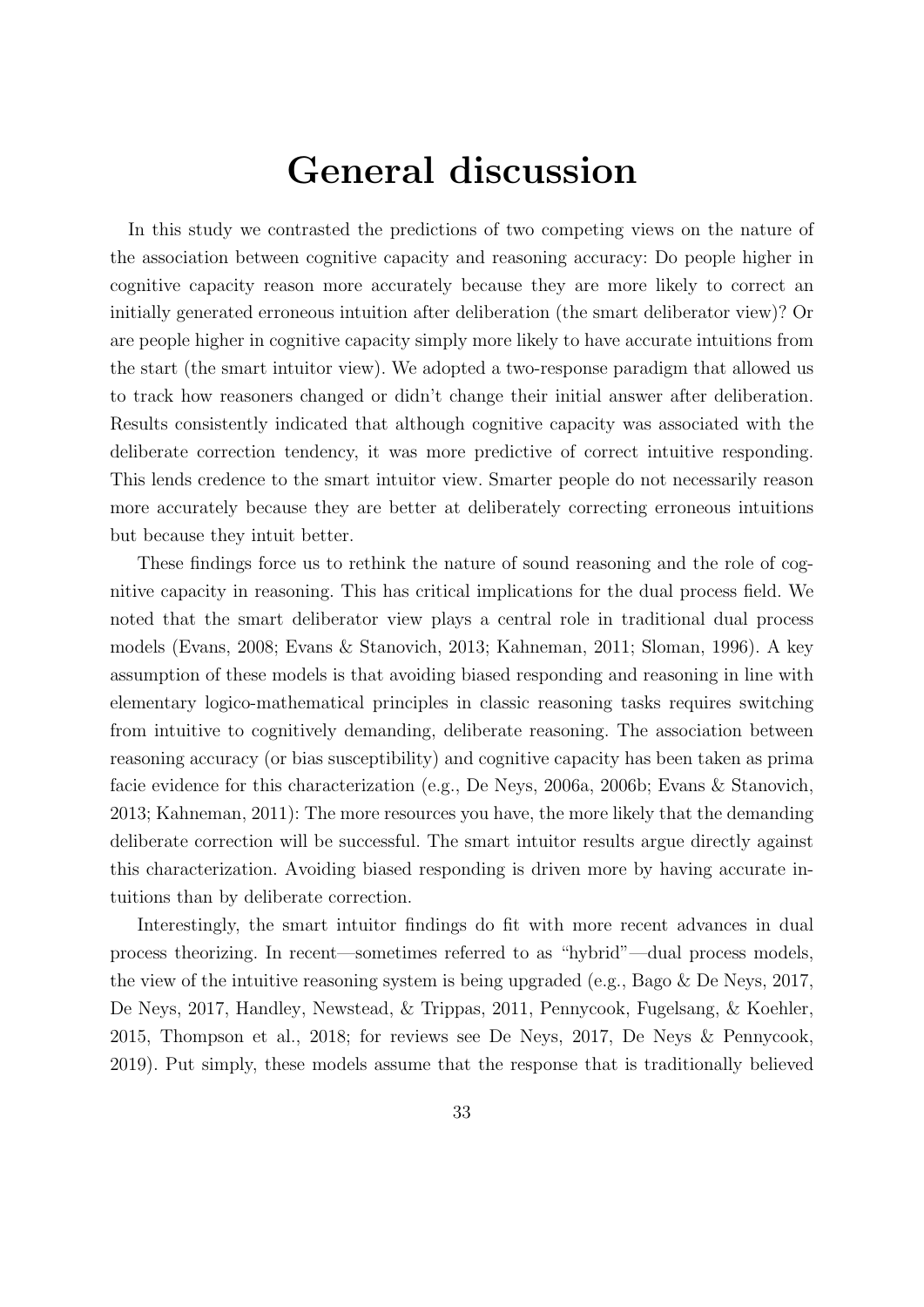to require demanding deliberation can also be cued intuitively. Hence, under this view, the elementary logico-mathematical principles and operations that are evoked in classic reasoning tasks can also be processed intuitively. The basic idea is that people would generate different types of intuitions when faced with a reasoning problem. One might be the classic "heuristic" intuition based on stereotypical associations and background beliefs. A second "logical" intuition would be based on knowledge of elementary logicomathematical principles. Repeated exposure and practice with these elementary principles (e.g., through schooling, education, and/or daily life experiences) would have allowed adult reasoners to practice the operations to automation (De Neys, 2012; De Neys & Pennycook, 2019). Consequently, the necessary "mindware" (Stanovich, 2011) will be intuitively activated and applied when faced with a reasoning problem. The strength of the resulting logical intuition (or put differently, the degree of mindware automatization, Stanovich, 2018) would be a key determinant of reasoning performance (Bago & De Neys, 2017; De Neys & Pennycook, 2019; Pennycook, Fugelsang, & Koehler, 2015). The stronger the logical intuition (i.e., the more the operations have been automatized), the more likely that the logical intuition will dominate the competing heuristic one, and that the correct response can be generated intuitively without further deliberation. In the light of this framework, the present findings suggest that people higher in cognitive capacity are more likely to have dominant logical intuitions (Thompson et al., 2018). As Stanovich (2018) might put it, their logical "mindware" has been more automatized and is therefore better instantiated than that of others.

In addition to the dual process implications, the present findings also force us to revise popular beliefs about what cognitive capacity tests measure. Our pattern of results was very similar for the two specific cognitive capacity tests we adopted–Raven matrices and the Cognitive Reflection Test (CRT). Especially the CRT has been proven to be a potent predictor of performance in a wide range of tasks (e.g., Bialek & Pennycook, 2017; Pennycook, 2017; Toplak, West, & Stanovich, 2014). The predictive power is believed to result from the fact that it captures both the ability and disposition to engage in deliberation to overcome readily available but incorrect intuitive responses (Toplak, West, & Stanovich, 2011). It is therefore widely conceived to be a prime measure of people's cognitive miserliness: The tendency to refrain from deliberation and stick to default intuitive responses (Frederick, 2005; Kahneman, 2011; Toplak, West, & Stanovich, 2011, 2014). The current results force us to at least partly reconsider this popular characterization. Low accura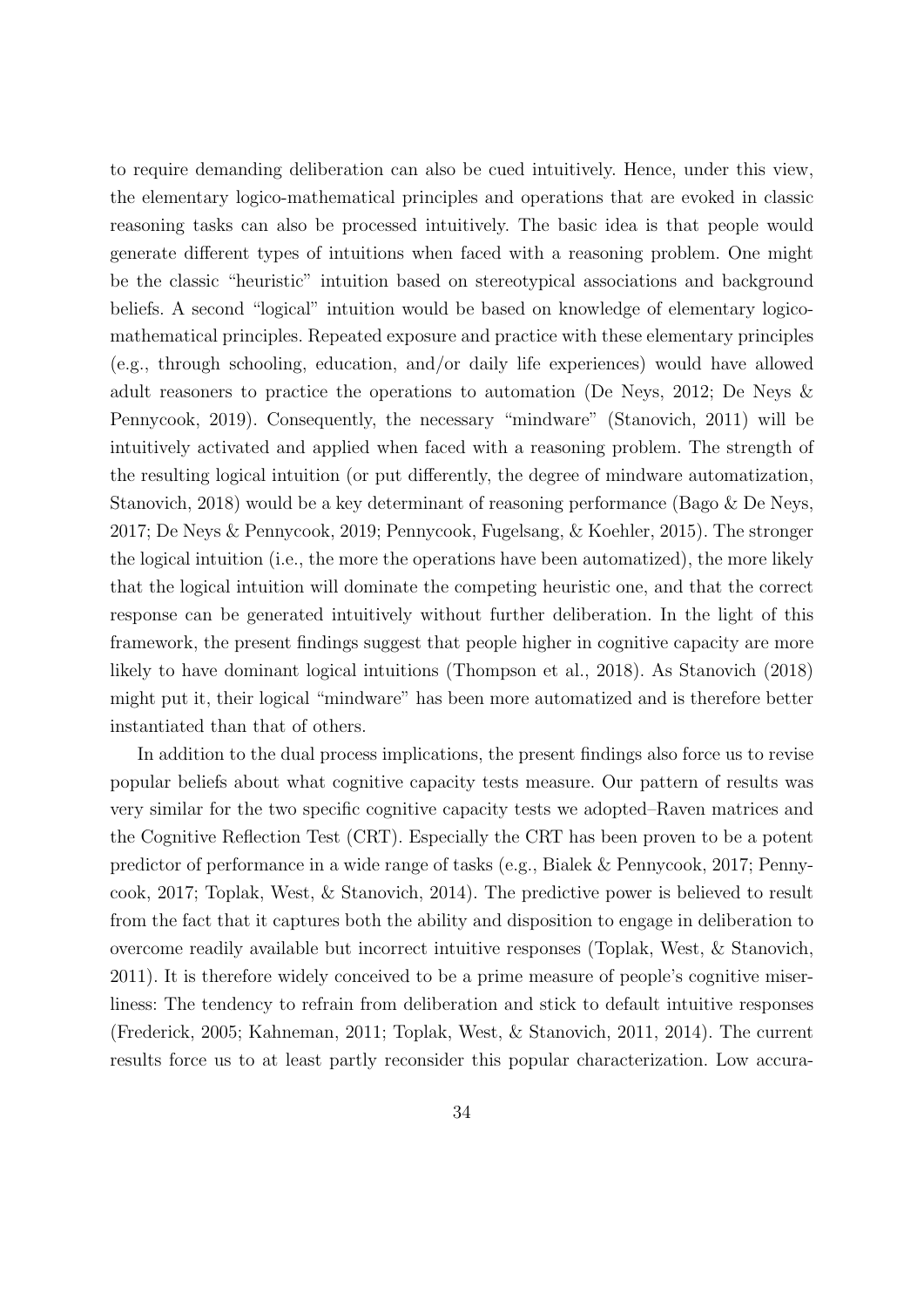cies on the CRT might result from a failure to engage deliberate processing. That is, the smart intuitor findings do not deny that biased reasoners might benefit from engaging in deliberation. Hence, people might score low on the CRT because they are indeed cognitive misers. However, our results take issue with the complement of this conjecture; the idea that people higher in cognitive capacity score well on the CRT because they are "cognitive spenders". Scoring well on the CRT does not necessarily reflect the capacity or disposition to engage in demanding deliberation and think hard. It rather seems to measure the capacity to reason accurately without having to think hard (Peters, 2012; Sinayev & Peters, 2015). Within the dual process framework we discussed above, one can argue that high CRT scores primarily reflect the degree to which the necessary mindware has been automatized (Stanovich, 2018).

Our current findings also fit well with the work of Reyna and colleagues (e.g., Reyna, 2012; Reyna & Brainerd, 2011) who were one of the earliest proponents of a "Smart Intuitor" view. Their fuzzy-trace theory has long put intuitive processing at the developmental apex of cognitive functioning (Reyna, 2004). They have argued that this is mediated by a switch from more verbatim to more intuitive gist-based representations (e.g., Reyna et al., 2017, for review). Although our tow-response findings are agnostic about the underlying representations, they clearly lend credence to Reyna et al.'s central claim about the importance of sound intuiting in human reasoning.

We believe that the present results may have far stretching implications for the reasoning and decision-making field. It is therefore also important to discuss a number of possible misconceptions and qualifications to avoid confusion about what exactly the results show (and do not show). First, it should be clear that our findings do not argue against the role of deliberation per se. We focused on one specific hypothesized function of deliberation. The results indicate that smarter reasoners do not engage in deliberation to correct their initial intuition. However, people higher in cognitive capacity might engage in deliberation for other reasons. For example, after reasoners have arrived at an intuitive correct response, they might engage in deliberate processing to come up with an explicit justification (e.g., Bago & De Neys, 2019). Although such justification (or rationalization, if one wishes) might not alter their response, it might be important for other reasons (Cushman, 2019; De Neys & Pennycook, 2019; Evans, 2019; Mercier & Sperber, 2017). Hence, it should be stressed that our findings do not imply that people higher in cognitive capacity are not more likely to engage in deliberation than people lower in cognitive ca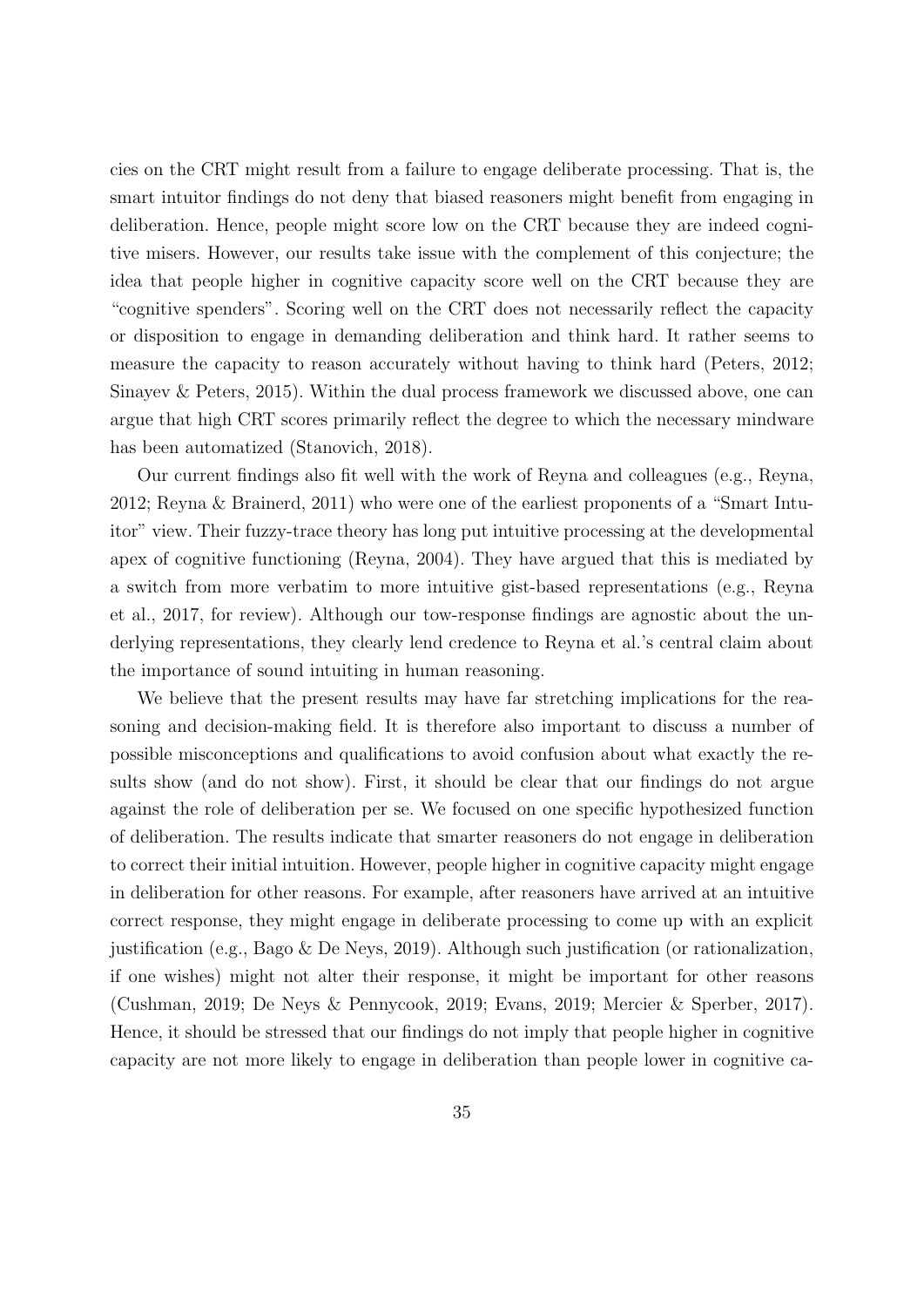pacity. Our critique focuses on the nature of this deliberate processing: the current result should make it clear that its core function does not lie in a correction process.

Second, our results do also not entail that people never correct their intuition or that correction is completely independent of cognitive capacity. We always observed corrective (i.e.,  $\mathscr{C}(I)^n$ ) instances and these were also associated with cognitive capacity. This fits with the observation that burdening cognitive resources has often been shown to decrease correct response rates on classic reasoning tasks (e.g., De Neys, 2006a, 2006b). The point is that the corrective association was weak and that cognitive capacity was more predictive of the accuracy of intuitive responding. Hence, the bottom line is that the smart deliberator view has given too much weight to the deliberate correction process and underestimated the role and potential of intuition.

Third, our results show that people higher in cognitive capacity are more likely to have accurate intuitions. However, this does not imply that people lower in cognitive capacity cannot reason correctly or cannot have correct intuitions. Indeed, as Figure 1 indicated, even for those lowest in cognitive capacity we observed some correct intuitive responding. Moreover, although correct responding was overall rarer among lower capacity reasoners, whenever it did occur it was typically more likely to result from correct intuiting than from corrective deliberation (i.e., 11 responses were more prevalent than  $\theta$ 1 responses), just as it was for higher capacity reasoners. This suggests that having correct intuitions is not necessarily a fringe phenomenon that is only observed for a small subset of highly gifted reasoners.

One possible counterargument against the above point is that correct intuitive responding among people lower in cognitive capacity might have simply resulted from guessing. Indeed, our deadline and load task demands are challenging. This might have prevented some participants from simply reading the problems and forced them to respond randomly. However, our no-conflict control items argue against such a general guessing confound. Overall, initial response accuracy on no-conflict trials was consistently very high in our studies (overall  $M = 88.2\%, SD = 12.1\%$ ) and this was the case even for the group of participants in the bottom quartile of the cognitive capacity distribution ( $M = 85.5\%$ , SD  $= 16.8\%$ ). If participants had to guess because they could not process the material, they should also have guessed on the no-conflict items and scored much worse. Nevertheless, even though a systematic guessing confound might be unlikely, we cannot exclude that guessing affected performance on some trials. The point we want to make is simply that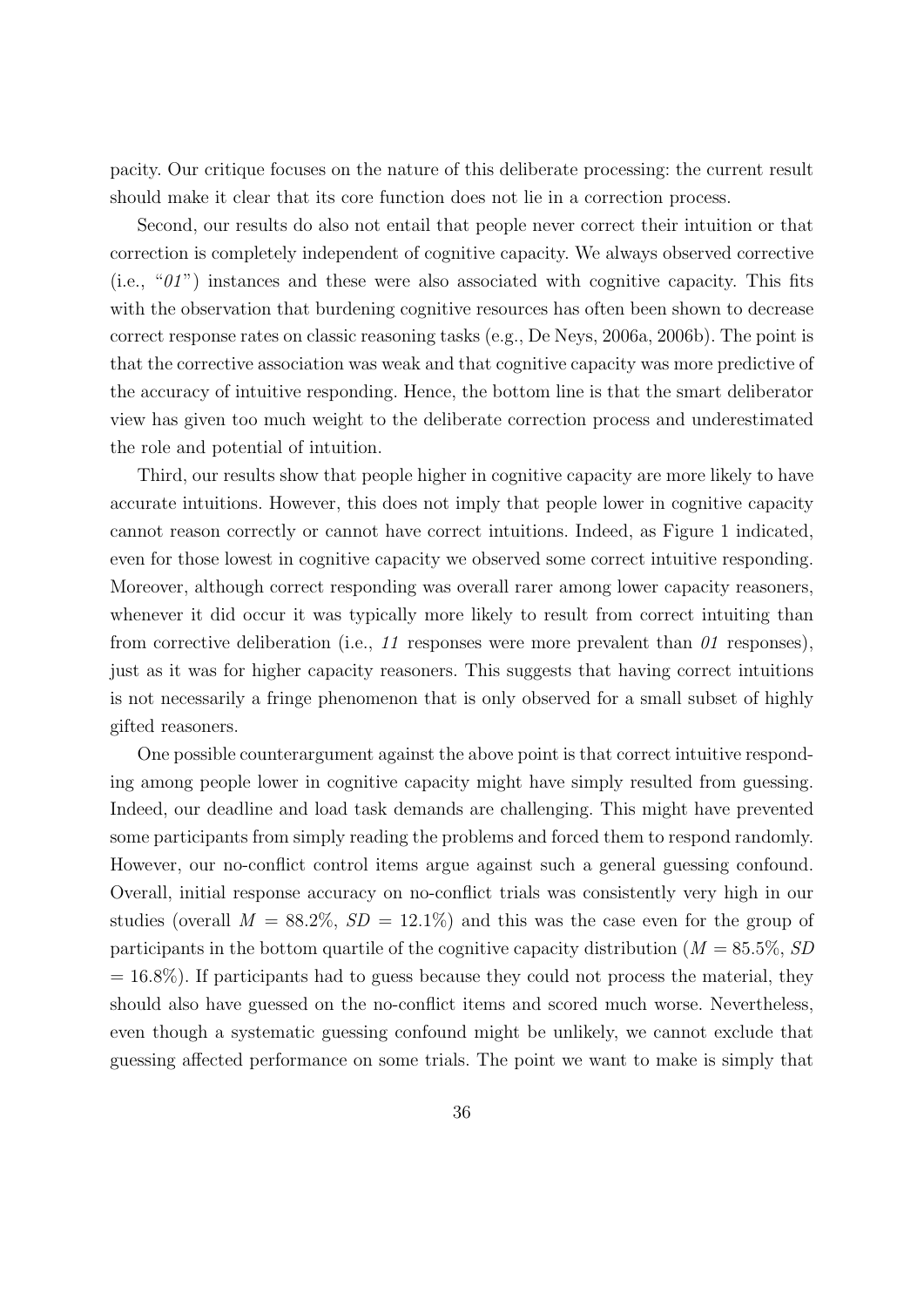the fact that intuitive correct responding is more likely among people higher in cognitive capacity should not be taken to imply that intuitive correct responding is necessarily absent among those lower on the capacity spectrum. Care should be taken to refrain from a strict categorical interpretation (e.g., "high capacity = correct intuitions, low capacity = biased") of our correlational findings.

Fourth, our results do also not imply that intervention or training programs that aim to boost deliberate correction are pointless. The findings indicate that correct responding is predominately intuitive in nature. However, in absolute numbers correct responding is overall rare and most participants are typically biased when solving our tasks. Clearly, any intervention that could push people to engage in corrective deliberation might be helpful for these participants.<sup>7</sup>

At the theoretical level, we should specify that our critique of the traditional dual process models applies to both so-called default-interventionist (e.g., Evans & Stanovich, 2013; Kahneman, 2011) and parallel (e.g., Epstein, 1994; Sloman, 1996) dual process versions. The parallel dual process version assumes that intuitive and deliberate reasoning are always activated in parallel from the start of the reasoning process. The defaultinterventionist version assumes that people rely purely on intuitive reasoning at the start of the reasoning process. Engagement of deliberative processing is believed to be optional and to only occur later int he reasoning process. What is critical in the current context is that both versions share the same view on the role of cognitive capacity for sound reasoning. According to the parallel view "biased" reasoners in classic reasoning tasks will not complete the demanding deliberate processing, according to the serial view they will simply not engage in it. However, both views assume that the nature of this deliberate processing lies in the correction of the conflicting intuitive response and that people higher in cognitive capacity are more likely to complete it successfully. Hence, the traditional default-interventionist and parallel dual process versions both endorse the "smart deliberator" view.

Relatedly, our findings and our conceptualization in terms of dual process models should not be taken as a critique of single process models (e.g., Kruglanski & Gigerenzer, 2011; Osman, 2004). Dual process models assume there is a strict, qualitative boundary

<sup>&</sup>lt;sup>7</sup>In this light one might also speculate whether such interventions might help people to ultimately develop correct intuitions by helping them to automatize the application of logical rules (e.g., Purcell, 2019).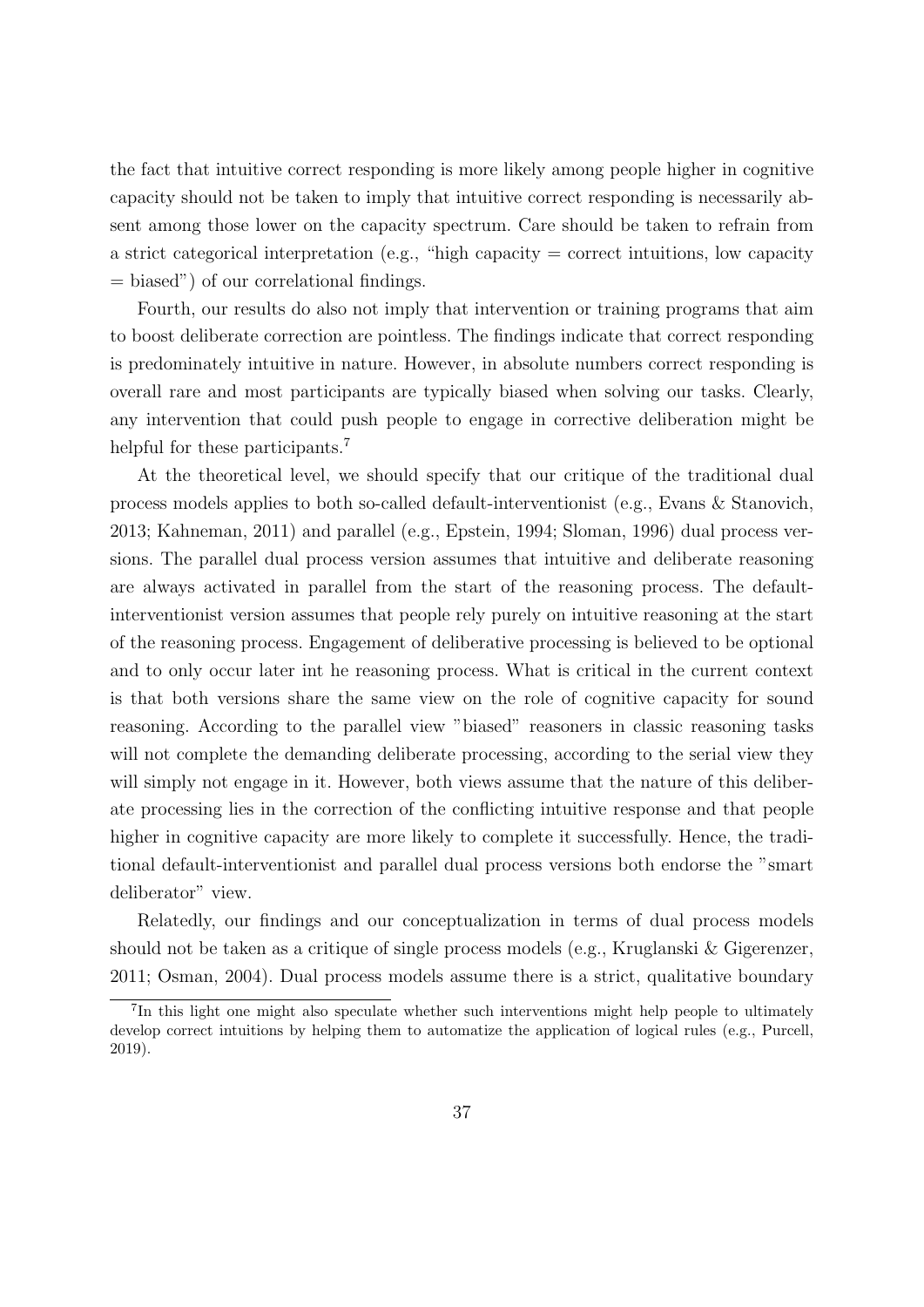between intuition and deliberation. According to single process models, intuition and deliberation lie on a continuum and are only quantitatively different. Our present research question and findings are orthogonal to this debate. Our suggestion that people higher in cognitive capacity have more dominant logical intuitions or more automatized "mindware" can be equally well captured by single and dual process models.

We also need to consider potential methodological objections against our study. Obviously, our conclusions only hold in as far as the two-response paradigm validly tracks intuitive and deliberate processing. A critic might try to discard the results by arguing that smarter reasoners simply managed to deliberate during the initial response stage. Hence, the findings would not indicate that correct responses are generated intuitively but that the constraints were not sufficient to prevent deliberation among people highest in cognitive capacity. It is important to stress here that our paradigm has been extensively validated (Bago & De Neys, 2017; Thompson, Prowse Turner, & Pennycook, 2011). Previous studies have used instructions, time-pressure, or cognitive load designs in isolation to experimentally prevent participants from deliberating. In the present study we combined all three techniques. This creates an extremely demanding test condition (Bago & De Neys, 2019). More specifically, it should be noted that our load task has been shown to hinder deliberation even among people in the top quartile of cognitive capacity within a sample of university students (De Neys, 2006b). Hence, there is direct evidence against the suggestion that our manipulation would be ineffective to burden higher spans cognitive resources.

Furthermore, given that deliberate reasoning is assumed to be more time-consuming, one can predict that if correct initial responding resulted from residual deliberation, correct initial responses should take longer than incorrect initial responses. An analysis of our combined response time data indicated that this was not the case (mean correct initial conflict = 1.81 s,  $SD = .59$ ; mean incorrect initial conflict = 1.88 s,  $SD = .81$ ). Likewise, participants higher in cognitive capacity were overall also not slower to enter an initial response than those lower in cognitive capacity,  $r(258) = -0.01$ ,  $p = 0.899$ . A possible further counterargument might be that higher capacity reasoners simply can do more in less time. Higher capacity reasoners might be faster at reading the problem information, selecting a response, etc. Consequently, they would have more time than lower capacity reasoners to allocate to deliberation when solving conflict problems. However, if higher capacity reasoners are generally faster, this should also show up on the no-conflict problems. On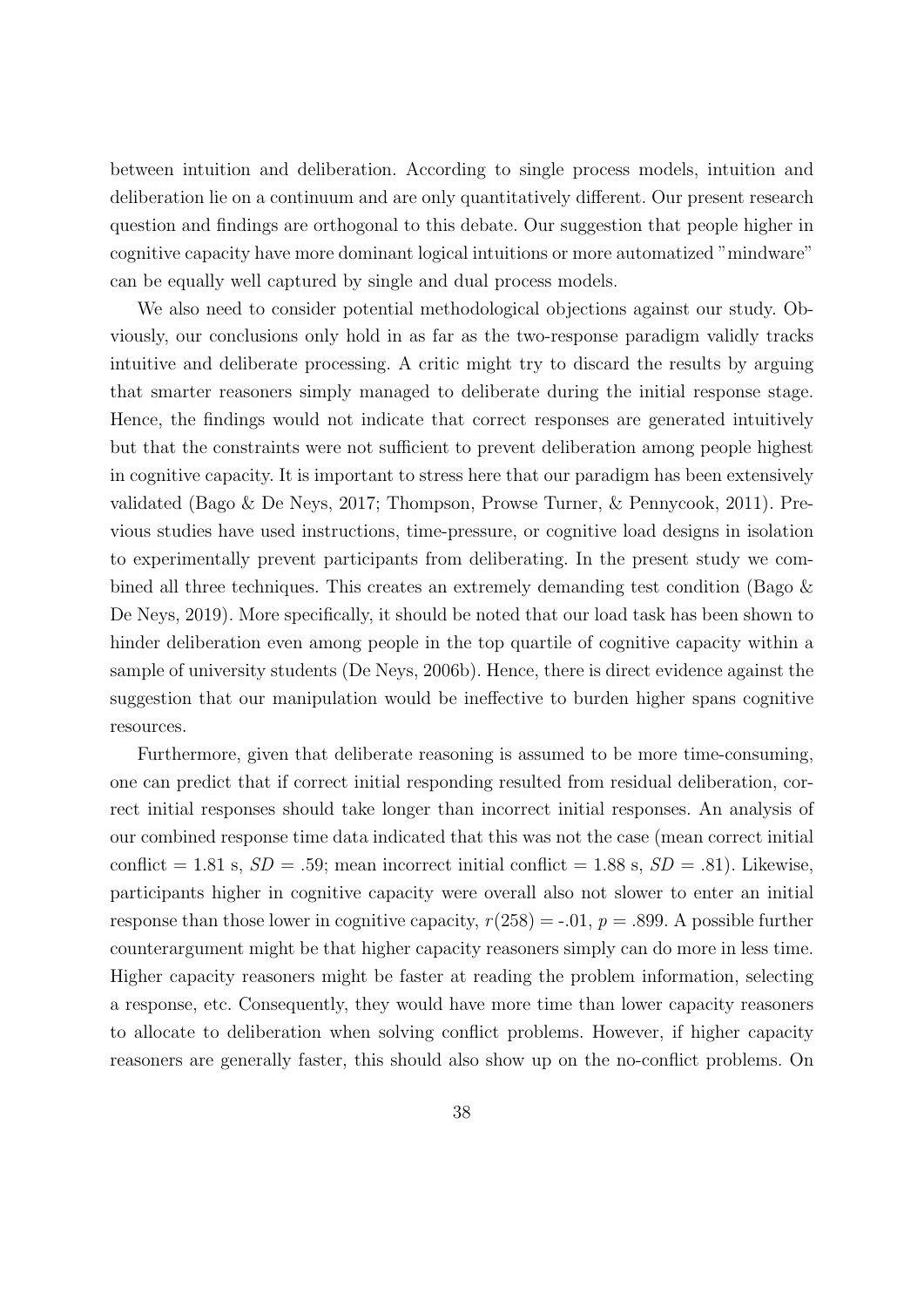no-conflict problems correct responding never requires deliberation and everyone shows high accuracy. Consequently, if high capacity reasoners process general problem information faster, they should be faster than lower capacity people to solve the no-conflict problems correctly. Our combined response data showed that this was not the case. Correct intuitive responses on the no-conflict problems were not given faster by people higher in cognitive capacity,  $r(128) = -.07$ ,  $p = .245$ . Taken together, this suggests that deliberation was successfully minimized in our two-response paradigm. That being said, we readily acknowledge that one can never be completely sure that a paradigm excludes all possible deliberation (e.g., Bago & De Neys, 2019<sup>8</sup>).

In closing, we would like to stress that the smart intuitor view does not entail that people will have accurate intuitions about each and every problem or task they face in life. The claims concern the typical classic "bias" tasks in which a cued "heuristic" intuition conflicts with an elementary logico-mathematical principle. We focused on three popular bias tasks that have been widely used to argue in favor of the smart deliberator view (De Neys, 2006b; Franssens & Neys, 2009; Frederick, 2005; Kahneman, 2011; Stanovich & West, 2000; Toplak, West, & Stanovich, 2011, 2014). In this sense, our study presents a valid test of the outstanding issue. However, it will be clear that although many reasoners fail to solve these "bias" tasks, they typically evoke but the most basic and common elementary logico-mathematical principles (Bringsjord & Yang, 2003; De Neys, 2012, 2014). Hence, care should be taken to avoid using the present data to make general claims about the superiority of intuitive over deliberate processing. At the same time, the data do indicate that the reasoning and decision-making field have traditionally overestimated the role of deliberate correction and underestimated the accuracy of intuitive processing. We believe that the smart intuitor findings indicate that the field needs to correct this mistaken characterization.

<sup>8</sup>The general problem is that dual (and single, for that matter) process theories are underspecified. It is posited that deliberation is slower and more demanding than intuitive processing but the theory does not present an unequivocal a priori criterion that allows us to classify a process as intuitive or deliberate (e.g., takes at least x time, or x amount of load). We can only make claims within practical boundaries here. We do believe that the combination of an instruction, time-pressure, and load approach combined with our control findings presents a strong practical test.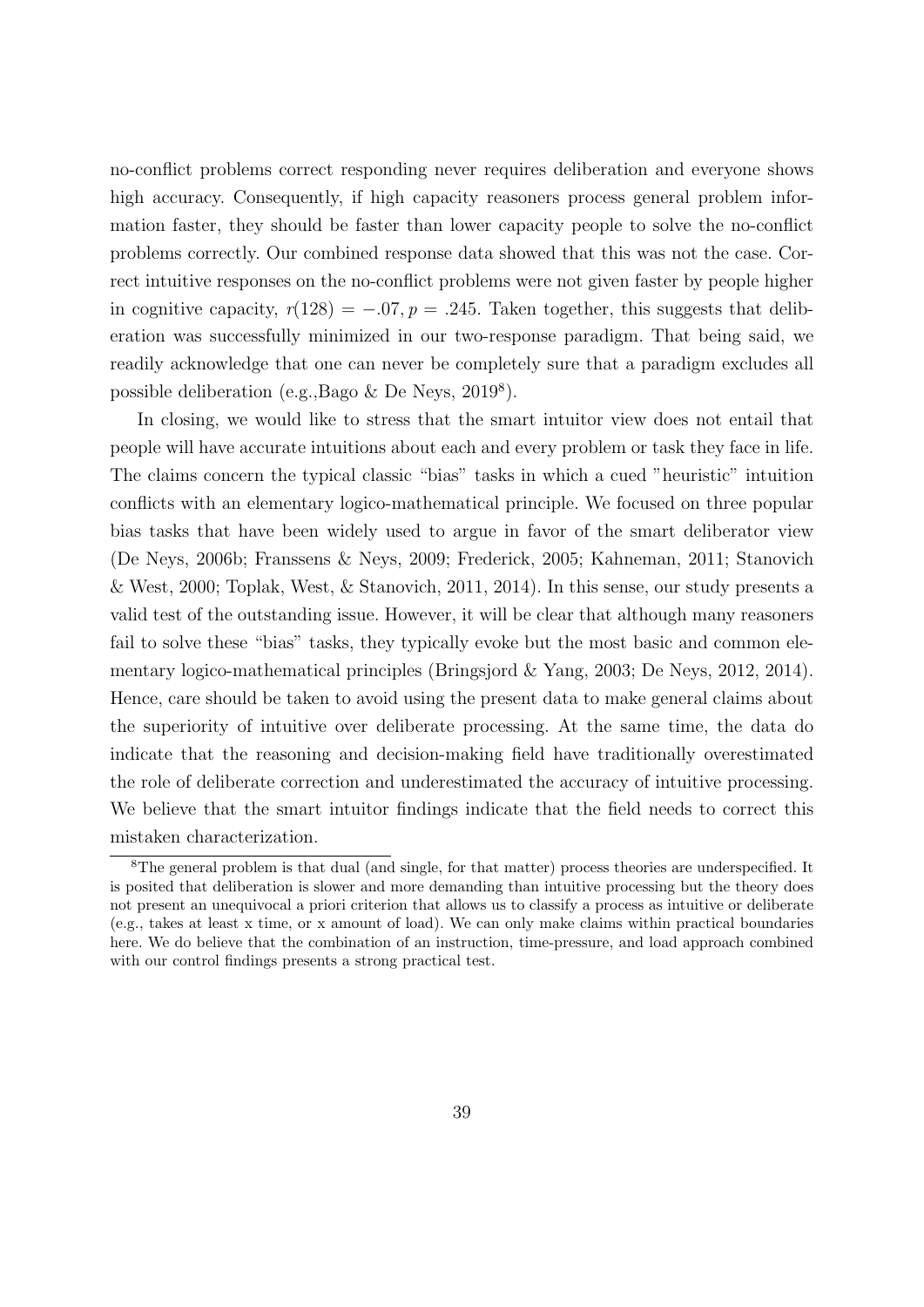# Acknowledgments

This research was supported by a research grant (DIAGNOR, ANR-16-CE28-0010-01) from the Agence Nationale de la Recherche, France and in part by a Discovery Grant from the Natural Sciences and Engineering Research Council of Canada (RGPIN-2018- 04466) to the second author. We thank Dakota T. Zirk for his help running Study 2. Declaration of interest: none.

# Open data statement

Raw data (2019) can be downloaded from our OSF page (https://osf.io/3gvqp/).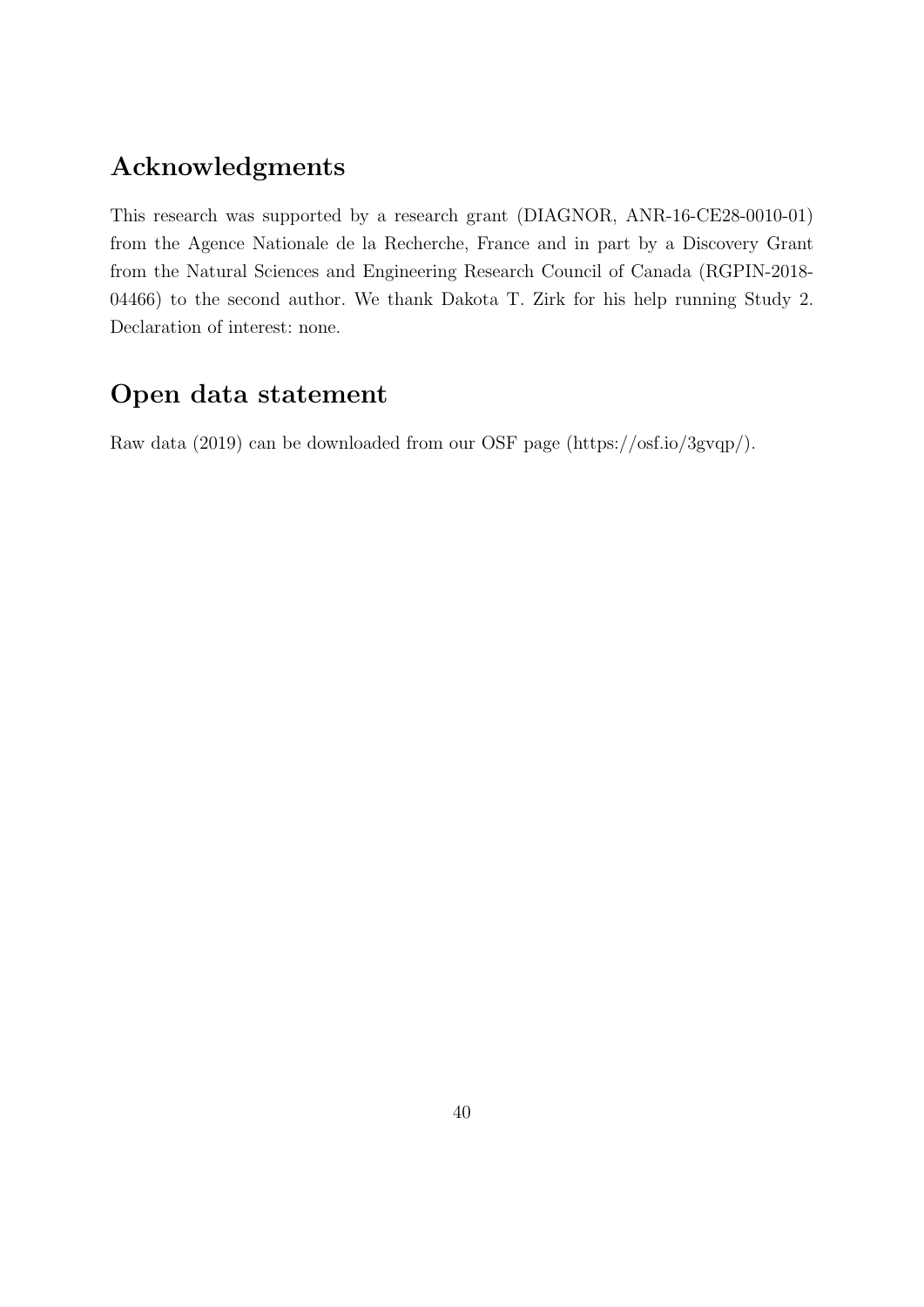# References

- Bago, B., & De Neys, W. (2017). Fast logic?: Examining the time course assumption of dual process theory. *Cognition*, 158, 90–109. https://doi.org/10.1016/j.cognition. 2016.10.014
- Bago, B., & De Neys, W. (2019). The smart system 1: Evidence for the intuitive nature of correct responding on the bat-and-ball problem. Thinking  $\mathcal C$  Reasoning, 25(3), 257–299. https://doi.org/10.1080/13546783.2018.1507949
- Barbey, A. K., & Sloman, S. A. (2007). Base-rate respect: From ecological rationality to dual processes. Behavioral and Brain Sciences,  $30(3)$ , 241–254. https://doi.org/ 10.1017/S0140525X07001653
- Bialek, M., & Pennycook, G. (2017). The cognitive reflection test is robust to multiple exposures. Behavior Research Methods, 1–7. https://doi.org/10.3758/s13428-017- 0963-x
- Bors, D. A., & Stokes, T. L. (1998). Raven's advanced progressive matrices: Norms for first-year university students and the development of a short form. Educational and Psychological Measurement, 58 (3), 382–398. https://doi.org/10.1177/ 0013164498058003002
- Bringsjord, S., & Yang, Y. (2003). The problems that generate the rationality debate are too easy, given what our economy now demands. Behavioral and Brain Sciences, 26 (4), 528–530. https://doi.org/10.1017/S0140525X03220112
- Conway, A. R., Cowan, N., Bunting, M. F., Therriault, D. J., & Minkoff, S. R. (2002). A latent variable analysis of working memory capacity, short-term memory capacity, processing speed, and general fluid intelligence. *Intelligence*,  $30(2)$ , 163–183. https: //doi.org/10.1016/S0160-2896(01)00096-4
- Cushman, F. (2019). Rationalization is rational. Behavioral and Brain Sciences, 1–69. https://doi.org/10.1017/S0140525X19001730
- [dataset]Raoelison, M., Thompson, V. A., & De Neys, W. (2019). Smart intuitor behavioral data[dataset]. https://doi.org/10.17605/OSF.IO/3GVQP
- De Neys, W. (2006a). Automatic–heuristic and executive–analytic processing during reasoning: Chronometric and dual-task considerations. The Quarterly Journal of Experimental Psychology, 59 (6), 1070–1100. https://doi.org/10.1080/02724980543000123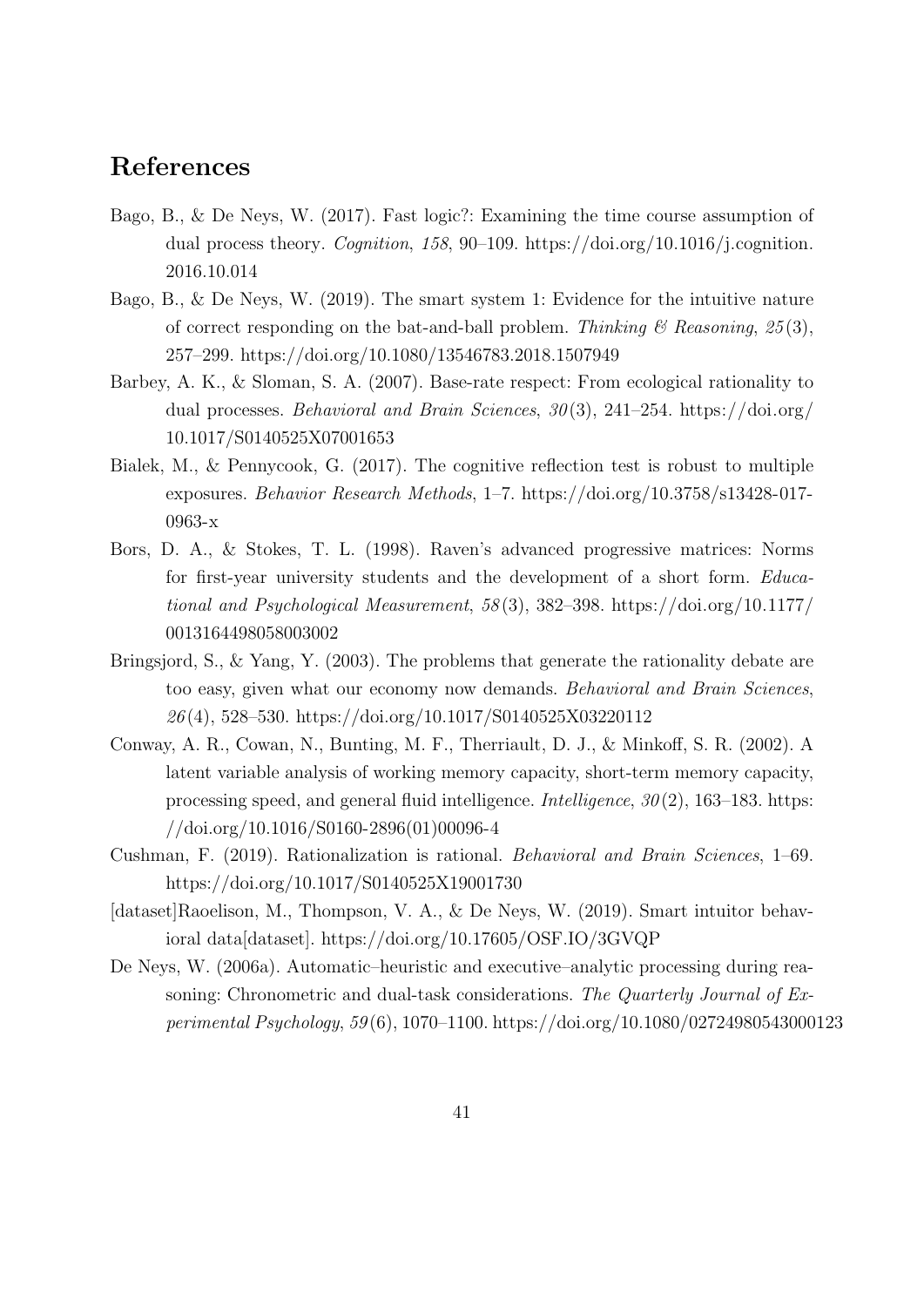- De Neys, W. (2006b). Dual processing in reasoning: Two systems but one reasoner [PMID: 16683931]. Psychological Science, 17 (5), 428–433. https://doi.org/10.1111/j.1467- 9280.2006.01723.x
- De Neys, W. (2012). Bias and conflict: A case for logical intuitions. Perspectives on Psychological Science,  $7(1)$ , 28–38. https://doi.org/10.1177/1745691611429354
- De Neys, W. (2014). Conflict detection, dual processes, and logical intuitions: Some clarifications. Thinking & Reasoning,  $20(2)$ , 169–187. https://doi.org/10.1080/ 13546783.2013.854725
- De Neys, W. (Ed.). (2017). Dual process theory 2.0. Routledge. https://doi.org/10.4324/ 9781315204550
- De Neys, W., & Glumicic, T. (2008). Conflict monitoring in dual process theories of thinking. Cognition, 106 (3), 1248–1299. https://doi.org/10.1016/j.cognition.2007. 06.002
- De Neys, W., & Pennycook, G. (2019). Logic, fast and slow: Advances in dual-process theorizing. Current Directions in Psychological Science, 28 (5), 503–509. https : //doi.org/10.1177/0963721419855658
- De Neys, W., Vartanian, O., & Goel, V. (2008). Smarter than we think: When our brains detect that we are biased [PMID: 18466410]. Psychological Science, 19(5), 483– 489. https://doi.org/10.1111/j.1467-9280.2008.02113.x
- De Neys, W., & Verschueren, N. (2006). Working memory capacity and a notorious brain teaser: The case of the monty hall dilemma. Experimental psychology, 53(2), 123– 131. https://doi.org/10.1027/1618-3169.53.1.123
- Engle, R. W., Tuholski, S. W., Laughlin, J. E., & Conway, A. R. A. (1999). Working memory, short-term memory, and general fluid intelligence: A latent-variable approach. Journal of experimental psychology. General, 128 (3), 309–331. https://doi.org/10. 1037/0096-3445.128.3.309
- Epstein, S. (1994). Integration of the cognitive and the psychodynamic unconscious. The American psychologist, 49 (8), 709–24. https://doi.org/10.1037//0003-066X.49.8. 709
- Evans, J. S. B. T. (2008). Dual-processing accounts of reasoning, judgment, and social cognition [PMID: 18154502]. Annual Review of Psychology, 59, 255–278. https: //doi.org/10.1146/annurev.psych.59.103006.093629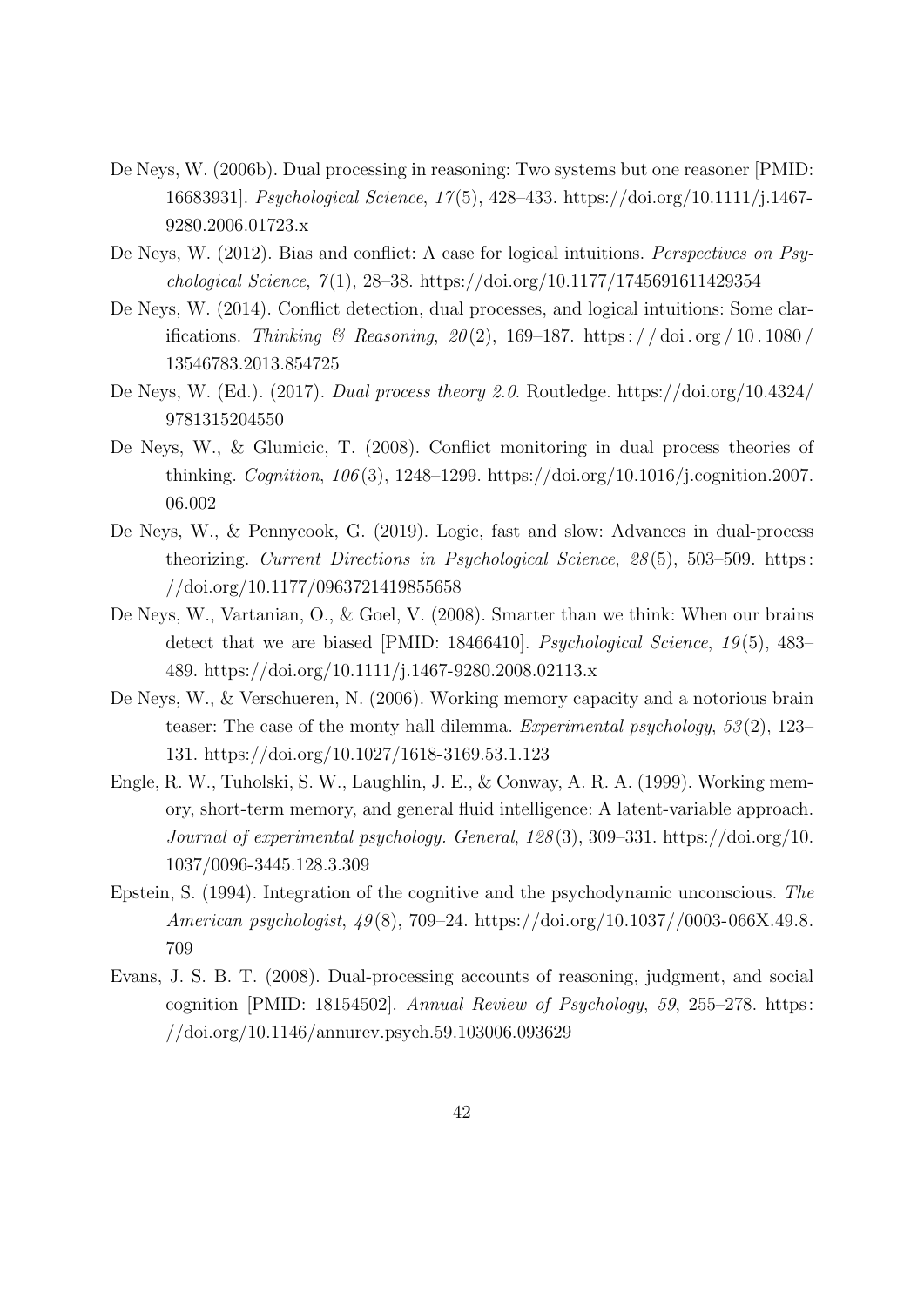- Evans, J. S. B. T. (2019). Reflections on reflection: The nature and function of type 2 processes in dual-process theories of reasoning. Thinking  $\mathcal C$  Reasoning, 25(4), 383– 415. https://doi.org/10.1080/13546783.2019.1623071
- Evans, J. S. B. T., & Stanovich, K. E. (2013). Dual-process theories of higher cognition: Advancing the debate. *Perspectives on Psychological Science*,  $8(3)$ , 223–241. https: //doi.org/10.1177/1745691612460685
- Franssens, S., & Neys, W. D. (2009). The effortless nature of conflict detection during thinking. Thinking & Reasoning, 15(2), 105–128. https://doi.org/10.1080/ 13546780802711185
- Frederick, S. (2005). Cognitive reflection and decision making. The Journal of Economic Perspectives, 19 (4), 25–42. https://doi.org/10.1257/089533005775196732
- Frey, D., & De Neys, W. (2017). Is conflict detection in reasoning domain general? Proceedings of the Annual Meeting of the Cognitive Science Society, 39, 391–396.
- Frey, D., Johnson, E. D., & De Neys, W. (2018). Individual differences in conflict detection during reasoning. The Quarterly Journal of Experimental Psychology, 71 (5), 1188– 1208. https://doi.org/10.1080/17470218.2017.1313283
- Gigerenzer, G., Hell, W., & Blank, H. (1988). Presentation and content: The use of base rates as a continuous variable. Journal of Experimental Psychology: Human Perception and Performance, 14 (3), 513–525. https://doi.org/10.1037/0096-1523.14. 3.513
- Handley, S. J., Newstead, S. E., & Trippas, D. (2011). Logic, beliefs, and instruction: A test of the default interventionist account of belief bias. Journal of experimental psychology. Learning, memory, and cognition,  $37(1)$ ,  $28-43$ . https://doi.org/10. 1037/a0021098
- Hoover, J. D., & Healy, A. F. (2017). Algebraic reasoning and bat-and-ball problem variants: Solving isomorphic algebra first facilitates problem solving later. Psychonomic Bulletin & Review, 24(6), 1922-1928. https://doi.org/10.3758/s13423-017-1241-8
- Johnson, E. D., Tubau, E., & De Neys, W. (2016). The doubting system 1: Evidence for automatic substitution sensitivity. Acta psychologica, 164, 56–64.
- Kahneman, D. (2011). Thinking, fast and slow. Farrar, Straus; Giroux.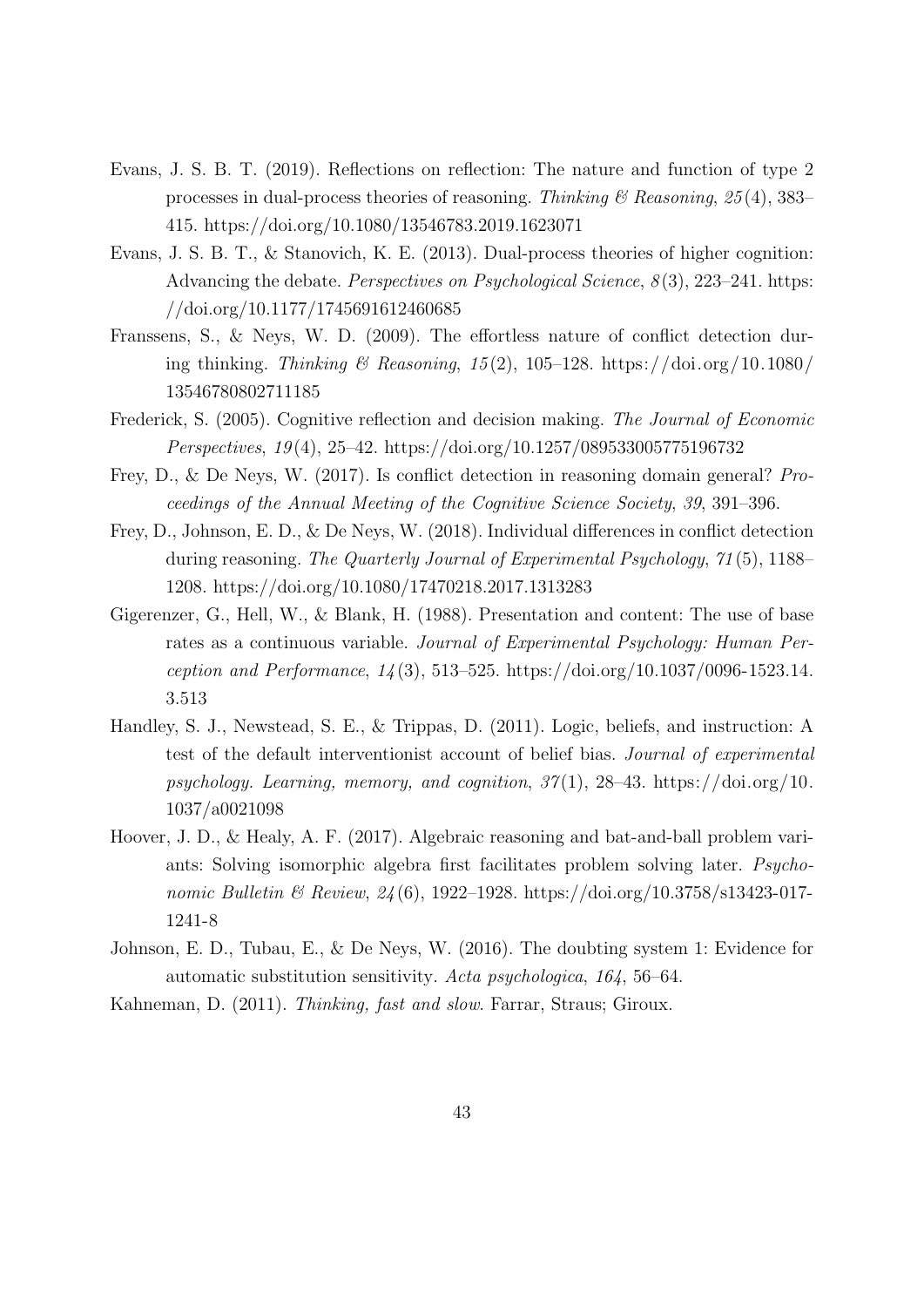- Kahneman, D., & Frederick, S. (2005). A model of heuristic judgment. In K. J. Holyoak & R. G. Morrison (Eds.), The cambridge handbook of thinking and reasoning (pp. 267– 293). Cambridge University Press.
- Kane, M. J., Hambrick, D. Z., Tuholski, S. W., Wilhelm, O., Payne, T. W., & Engle, R. W. (2004). The generality of working memory capacity: A latent-variable approach to verbal and visuospatial memory span and reasoning. Journal of experimental psychology. General, 133 (2), 189–217. https://doi.org/10.1037/0096-3445.133.2. 189
- Kruglanski, A., & Gigerenzer, G. (2011). Intuitive and deliberate judgments are based on common principles. Psychological review, 118, 97–109. https://doi.org/10.1037/ a0020762
- Markovits, H., & Nantel, G. (1989). The belief-bias effect in the production and evaluation of logical conclusions. Memory & cognition,  $17(1)$ ,  $11-17$ . https://doi.org/10.3758/ bf03199552
- Mercier, H., & Sperber, D. (2017). The enigma of reason. Harvard University Press.
- Miyake, A., Friedman, N. P., Rettinger, D. A., Shah, P., & Hegarty, M. (2001). How are visuospatial working memory, executive functioning, and spatial abilities related? a latent-variable analysis. Journal of experimental psychology: General, 130(4), 621. https://doi.org/10.1037/0096-3445.130.4.621
- Newman, I. R., Gibb, M., & Thompson, V. A. (2017). Rule-based reasoning is fast and belief-based reasoning can be slow: Challenging current explanations of belief-bias and base-rate neglect. Journal of experimental psychology. Learning, memory, and cognition, 43 (7), 1154–1170. https://doi.org/10.1037/xlm0000372
- Osman, M. (2004). An evaluation of dual-process theories of reasoning. Psychonomic bulletin & review, 11, 988-1010. https://doi.org/10.3758/BF03196730
- Pennycook, G. (2017). A perspective on the theoretical foundation of dual process models. In W. De Neys (Ed.), *Dual process theory 2.0* (p. 34). Routledge. https://doi.org/ 10.4324/9781315204550-2
- Pennycook, G., Cheyne, J. A., Barr, N., Koehler, D. J., & Fugelsang, J. A. (2014). Cognitive style and religiosity: The role of conflict detection. Memory  $\mathcal C$  Cognition,  $42(1)$ , 1–10. https://doi.org/10.3758/s13421-013-0340-7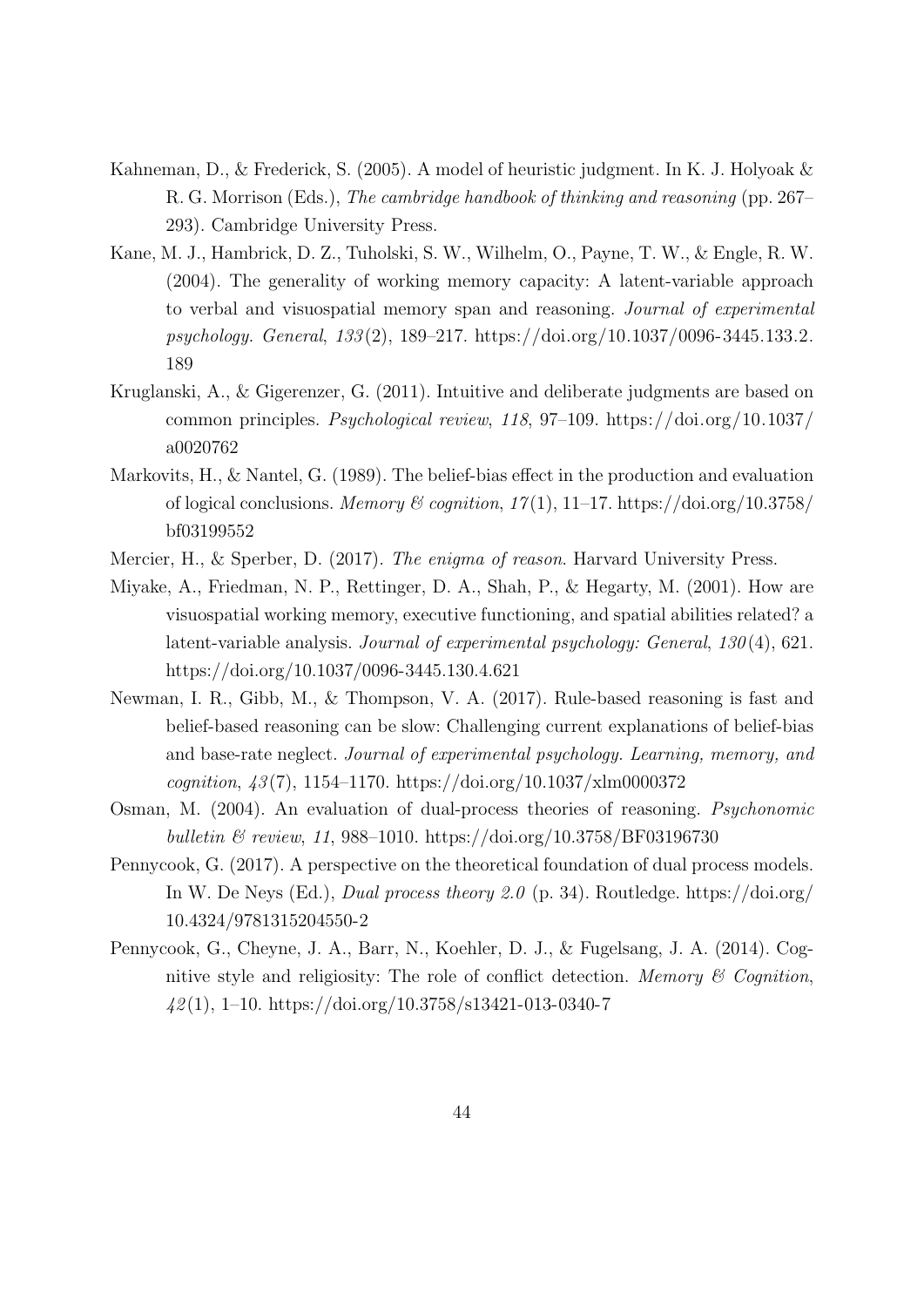- Pennycook, G., Fugelsang, J. A., & Koehler, D. J. (2015). What makes us think? a threestage dual-process model of analytic engagement. Cognitive Psychology, 80, 34–72. https://doi.org/10.1016/j.cogpsych.2015.05.001
- Peters, E. (2012). Beyond comprehension: The role of numeracy in judgments and decisions. Current Directions in Psychological Science, 21 (1), 31–35. https://doi.org/ 10.1177/0963721411429960
- Purcell, Z. (2019). From type 2 to type 1 reasoning: Experience, conflict, and working memory engagement. (Doctoral dissertation). Macquarie Univerisy. Australia.
- Raoelison, M., & De Neys, W. (2019). Do we de-bias ourselves?: The impact of repeated presentation on the bat-and-ball problem. Judgment and Decision Making, 14 (2), 170–178.
- Raven, J., Raven, J., & Court, J. (1998). Manual for raven's progressive matrices and vocabulary scales. section 4: The advanced progressive matrices.
- Reyna, V. F. (2004). How people make decisions that involve risk: A dual-processes approach. Current Directions in Psychological Science, 13 (2), 60–66. https://doi. org/10.1111/j.0963-7214.2004.00275.x
- Reyna, V. F. (2012). A new intuitionism: Meaning, memory, and development in fuzzytrace theory. [PMID: 25530822]. Judgment & Decision Making,  $7(3)$ , 332-359.
- Reyna, V. F., & Brainerd, C. J. (2011). Dual processes in decision making and developmental neuroscience: A fuzzy-trace model [Special Issue: Dual-Process Theories of Cognitive Development]. Developmental Review, 31 (2), 180–206. https://doi.org/ 10.1016/j.dr.2011.07.004
- Reyna, V. F., Rahimi-Golkhandan, S., Garavito, D. M. N., & Helm, R. K. (2017). The fuzzy-trace dual-process model. In W. De Neys (Ed.), Dual process theory 2.0 (pp. 90–107). Routledge.
- Sinayev, A., & Peters, E. (2015). Cognitive reflection vs. calculation in decision making. Frontiers in Psychology, 6, 532. https://doi.org/10.3389/fpsyg.2015.00532
- Sloman, S. (1996). The empirical case for two systems of reasoning. Psychological Bulletin, 119, 3–. https://doi.org/10.1037/0033-2909.119.1.3
- Stanovich, K. E. (2011). Rationality and the reflective mind. Oxford University Press.
- Stanovich, K. E. (2018). Miserliness in human cognition: The interaction of detection, override and mindware. Thinking & Reasoning,  $24(4)$ , 423–444. https://doi.org/ 10.1080/13546783.2018.1459314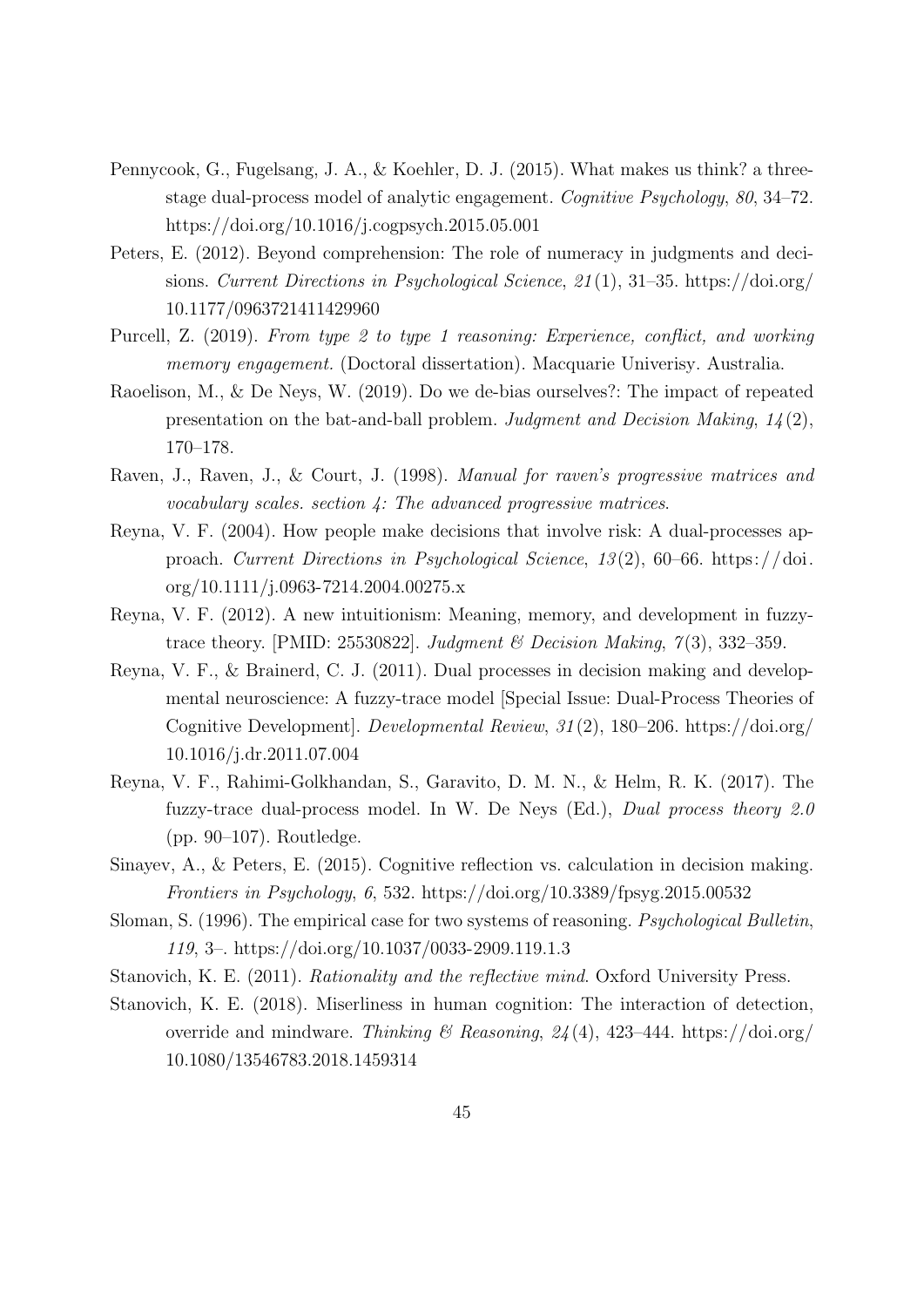- Stanovich, K. E., & West, R. F. (1999). Discrepancies between normative and descriptive models of decision making and the understanding/acceptance principle. Cognitive Psychology, 38 (3), 349–385. https://doi.org/10.1006/cogp.1998.0700
- Stanovich, K. E., & West, R. F. (2000). Individual differences in reasoning: Implications for the rationality debate? Behavioral and Brain Sciences, 23 (5), 645–665.
- Stanovich, K. E., & West, R. F. (2008). On the relative independence of thinking biases and cognitive ability. Journal of personality and social psychology, 94 (4), 672–695. https://doi.org/10.1037/0022-3514.94.4.672
- Thompson, V. A., & Johnson, S. C. (2014). Conflict, metacognition, and analytic thinking. Thinking & Reasoning,  $20(2)$ , 215–244. https://doi.org/10.1080/13546783.2013. 869763
- Thompson, V. A., Pennycook, G., Trippas, D., & Evans, J. S. (2018). Do smart people have better intuitions? *Journal of experimental psychology. General, 147 7, 945*– 961.
- Thompson, V. A., Prowse Turner, J. A., & Pennycook, G. (2011). Intuition, reason, and metacognition. Cognitive Psychology,  $63(3)$ ,  $107-140$ . https://doi.org/10.1016/j. cogpsych.2011.06.001
- Thomson, K. S., & Oppenheimer, D. M. (2016). Investigating an alternate form of the cognitive reflection test. Judgment & Decision Making,  $11(1)$ , 99–113.
- Toplak, M. E., West, R. F., & Stanovich, K. E. (2011). The cognitive reflection test as a predictor of performance on heuristics-and-biases tasks. Memory  $\mathcal C$  Cognition, 39 (7), 1275. https://doi.org/10.3758/s13421-011-0104-1
- Toplak, M. E., West, R. F., & Stanovich, K. E. (2014). Assessing miserly information processing: An expansion of the cognitive reflection test. Thinking  $\mathcal B$  Reasoning,  $20(2)$ , 147–168. https://doi.org/10.1080/13546783.2013.844729
- Unsworth, N., & Engle, R. W. (2005). Working memory capacity and fluid abilities: Examining the correlation between operation span and raven. *Intelligence*, 33(1), 67–81. https://doi.org/10.1016/j.intell.2004.08.003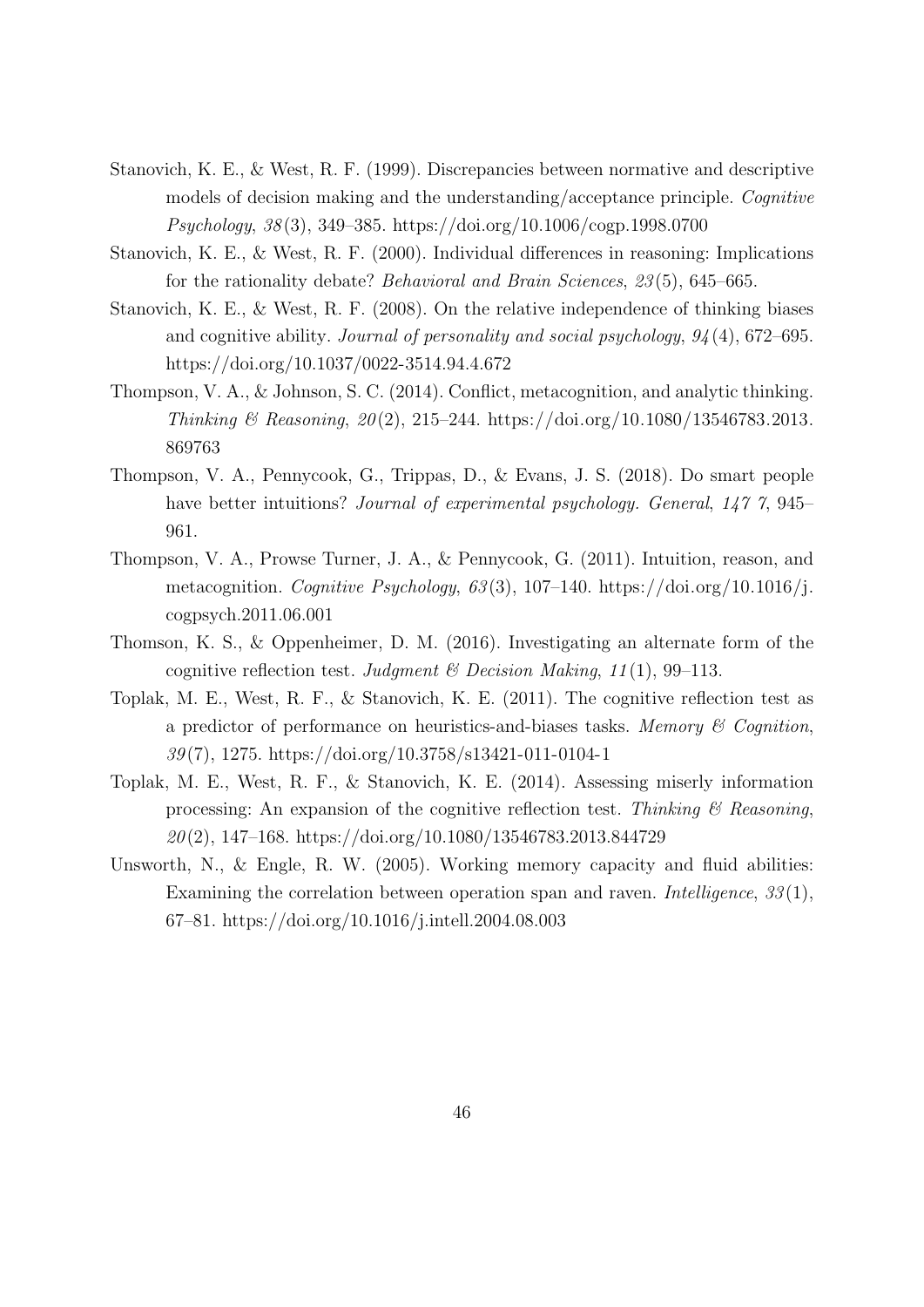# Supplementary material

# A Full task instructions

After a common general introduction to each reasoning task (see Methods section), specific instructions were presented as follows:

# Bat-and-ball instructions

You will be presented with different problems. There will be 4 choices for each problem and you will have to pick a single answer when asked. Below you can see an example of the problems.

Marc has \$4 in his pocket. Marc gives \$1 to his friend, Tom. How much money does Marc have left in his pocket? - \$0 - \$1 - \$2 - \$3

We are going to start with a couple of practice problems. First, a fixation cross will appear. Then, the first sentence of the problem is going to be presented for 2 seconds. Next, the rest of the problem will be presented

As we told you we are interested in your initial, intuitive response. First, we want you to respond with the very first answer that comes to mind. You don't need to think about it. Just give the first answer that intuitively comes to mind as quickly as possible.

To assure this, a time limit was set for the first response, which is going to be 5 seconds. When there is 1 second left, the background colour will turn to yellow to let you know that the deadline is approaching. Please make sure to answer before the deadline passes. Next, the problem will be presented again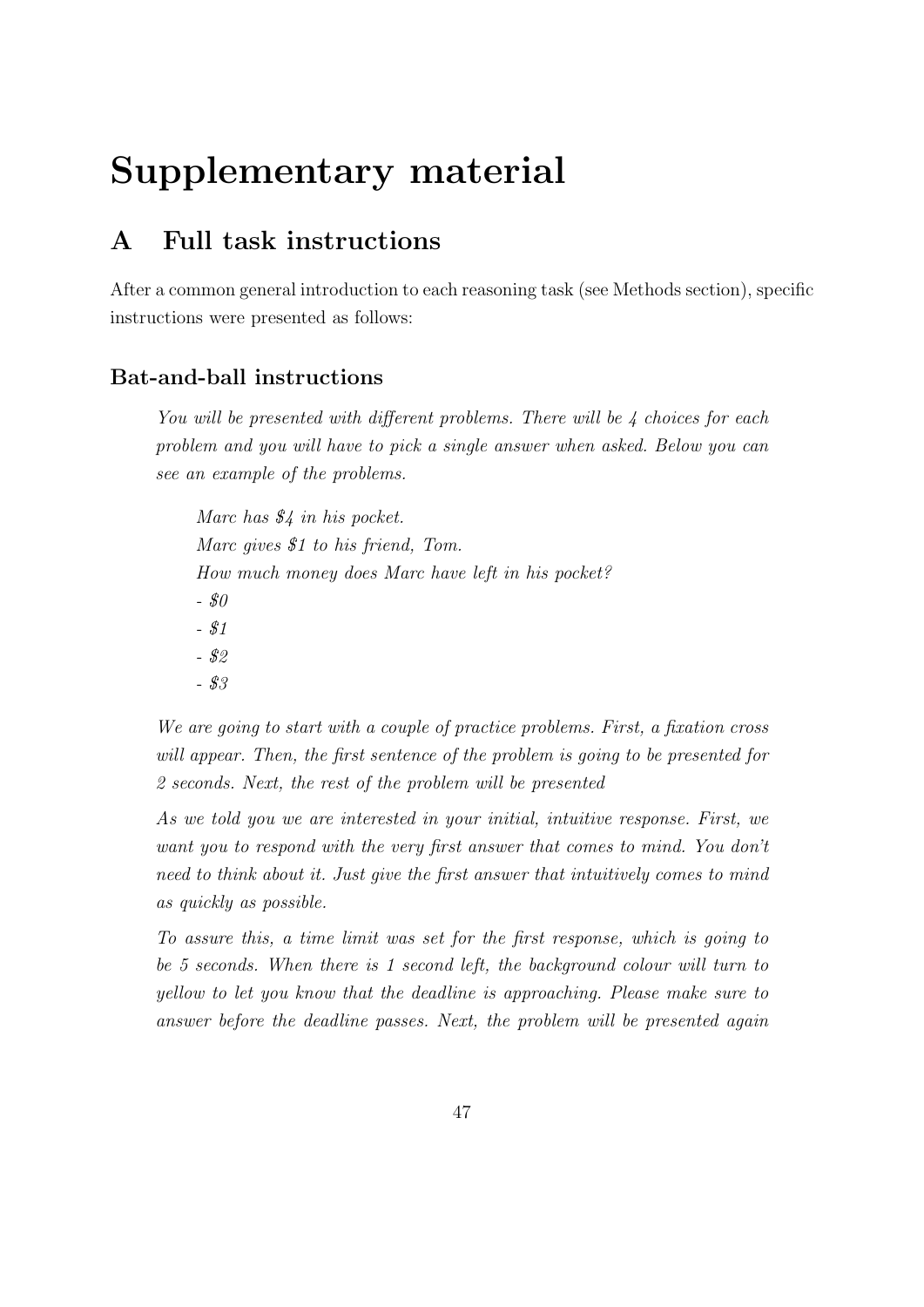and you can take all the time you want to actively reflect on it. Once you have made up your mind you enter your final response.

After you made your choice and clicked on it, you will be automatically taken to the next page.

After you have entered your first and final answer we will also ask you to indicate your confidence in the correctness of your response.

We will let you practice the task now. Click on Next when you are ready to start the practice session.

## Base rate task instructions

In a big research project a large number of studies were carried out where a psychologist made short personality descriptions of the participants.

In every study there were participants from two population groups (e.g., carpenters and policemen).

In each study one participant was drawn at random from the sample. You'll get to see one personality trait of this randomly chosen participant. You'll also get information about the composition of the population groups tested in the study in question.

You'll be asked to indicate to which population group the participant most likely belongs.

Below you can see an example of the problems:

This study contains doctors and farmers. Person 'A' is intelligent. There are 995 doctors and 5 farmers. Is Person 'A' more likely to be: a doctor? a farmer?

We are going to start with a couple of practice problems. First, a fixation cross will appear. Then, the different parts of the problem will be presented one by one. Once the question and answer options appear you can select your answer.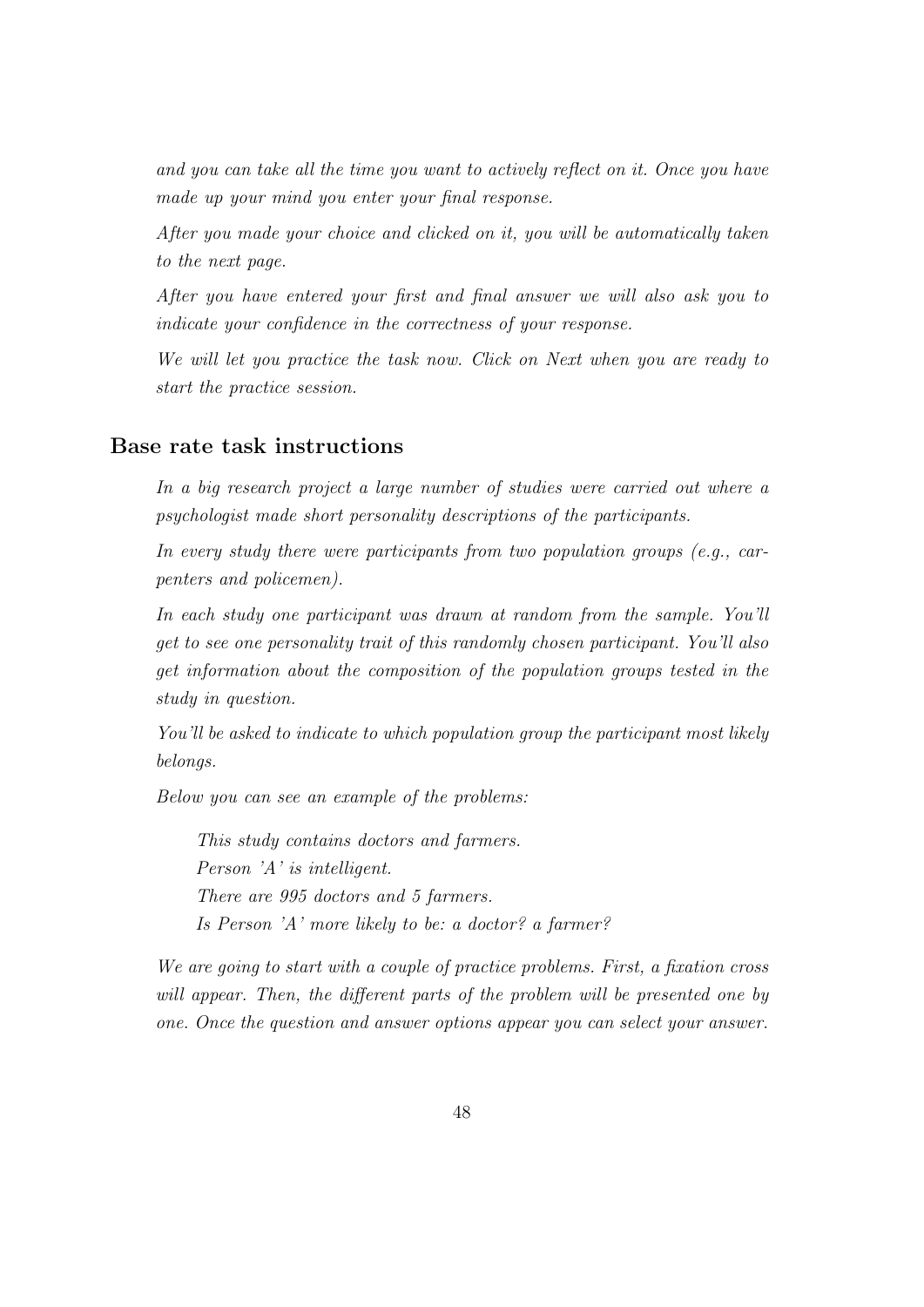As we told you we are interested in your initial, intuitive response. First, we want you to respond with the very first answer that comes to mind. You don't need to think about it. Just give the first answer that intuitively comes to mind as quickly as possible.

To assure this, a time limit was set for the first response, which is going to be 3 seconds. When there is 1 second left, the background colour will turn to yellow to let you know that the deadline is approaching. Please make sure to answer before the deadline passes.

Next, the problem will be presented again and you can take all the time you want to actively reflect on it. Once you have made up your mind you enter your final response.

After you made your choice and clicked on it, you will be automatically taken to the next page. After you have entered your first and final answer we will also ask you to indicate your confidence in the correctness of your response.

We will let you practice the task now. Click on Next when you are ready to start the practice session.

# Syllogisms instructions

In this part of this experiment you will need to solve a number of reasoning problems. At the beginning you are going to get two premises, which you have to assume being true. Then a conclusion will be presented. You have to indicate whether the conclusion follows logically from the premises or not. You have to assume that the premises are all true. This is very important. Below you can see an example of the problems.

Premise 1: All dogs have four legs Premise 2: Puppies are dogs Conclusion: Puppies have four legs Does the conclusion follow logically? - Yes

- No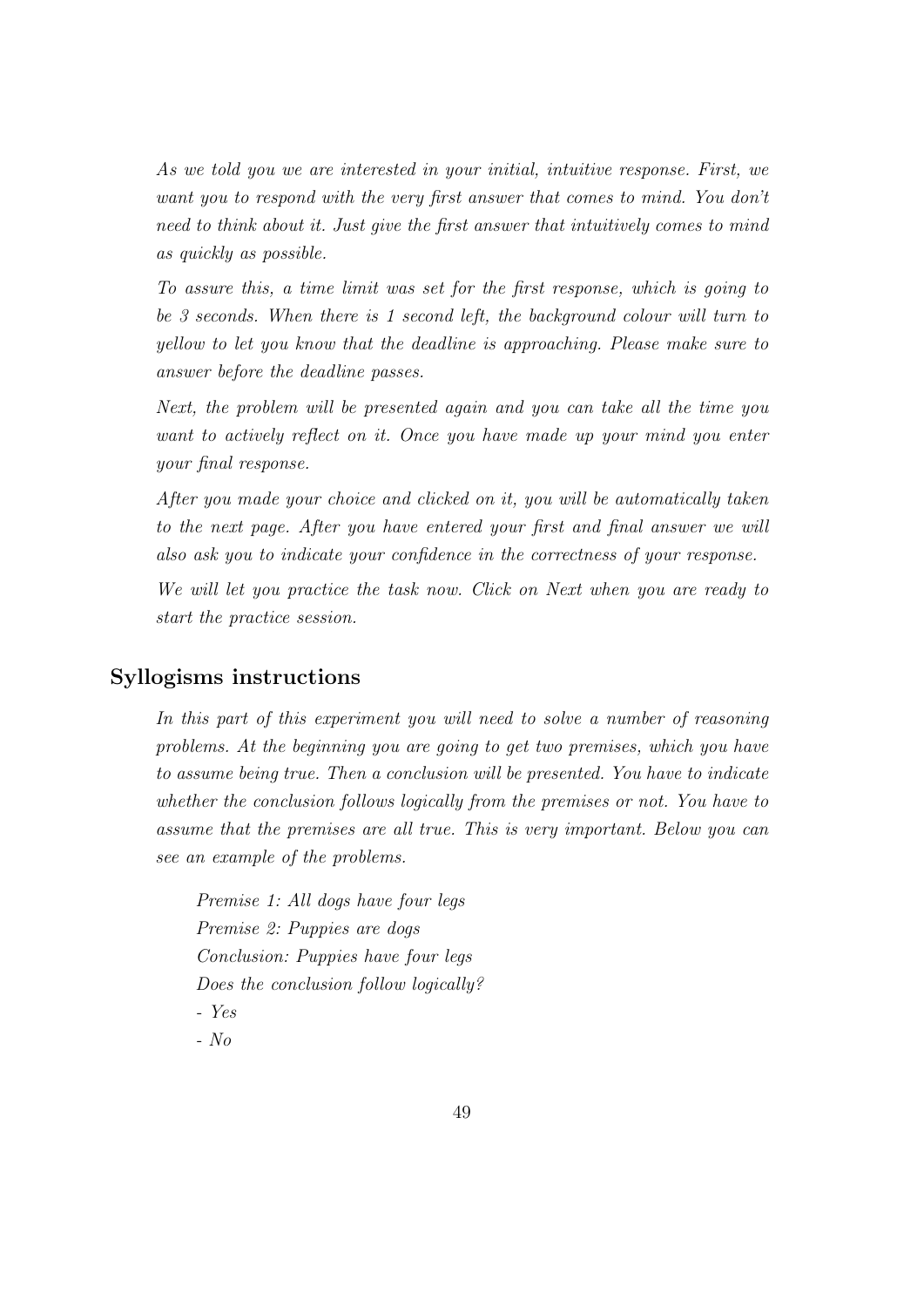The two premises and the conclusion will be presented on the screen one by one. Once the conclusion is presented you can enter your response.

As we told you we are interested in your initial, intuitive response. First, we want you to respond with the very first answer that comes to mind. You don't need to think about it. Just give the first answer that intuitively comes to mind as quickly as possible.

To assure this, a time limit was set for the first response, which is going to be 3 seconds. When there is 1 second left, the background colour will turn to yellow to let you know that the deadline is approaching. Please make sure to answer before the deadline passes.

Next, the problem will be presented again and you can take all the time you want to actively reflect on it. Once you have made up your mind you enter your final response.

After you made your choice and clicked on it, you will be automatically taken to the next page.

After you have entered your first and final answer we will also ask you to indicate your confidence in the correctness of your response.

We will let you practice the task now. Click on Next when you are ready to start the practice session.

# Load memorization task instructions

Participants were introduced to the load memorization task during practice with the following instructions:

In the actual study you will be presented with a memorization task along with the reasoning problems. You will briefly see a matrix with crosses, and you must memorize where they were located.

We will let you practice the memorization task now.

You will first get to see the pattern for 2 seconds. After that, you will have to choose the correct pattern from 4 different options.

Click on Next to continue.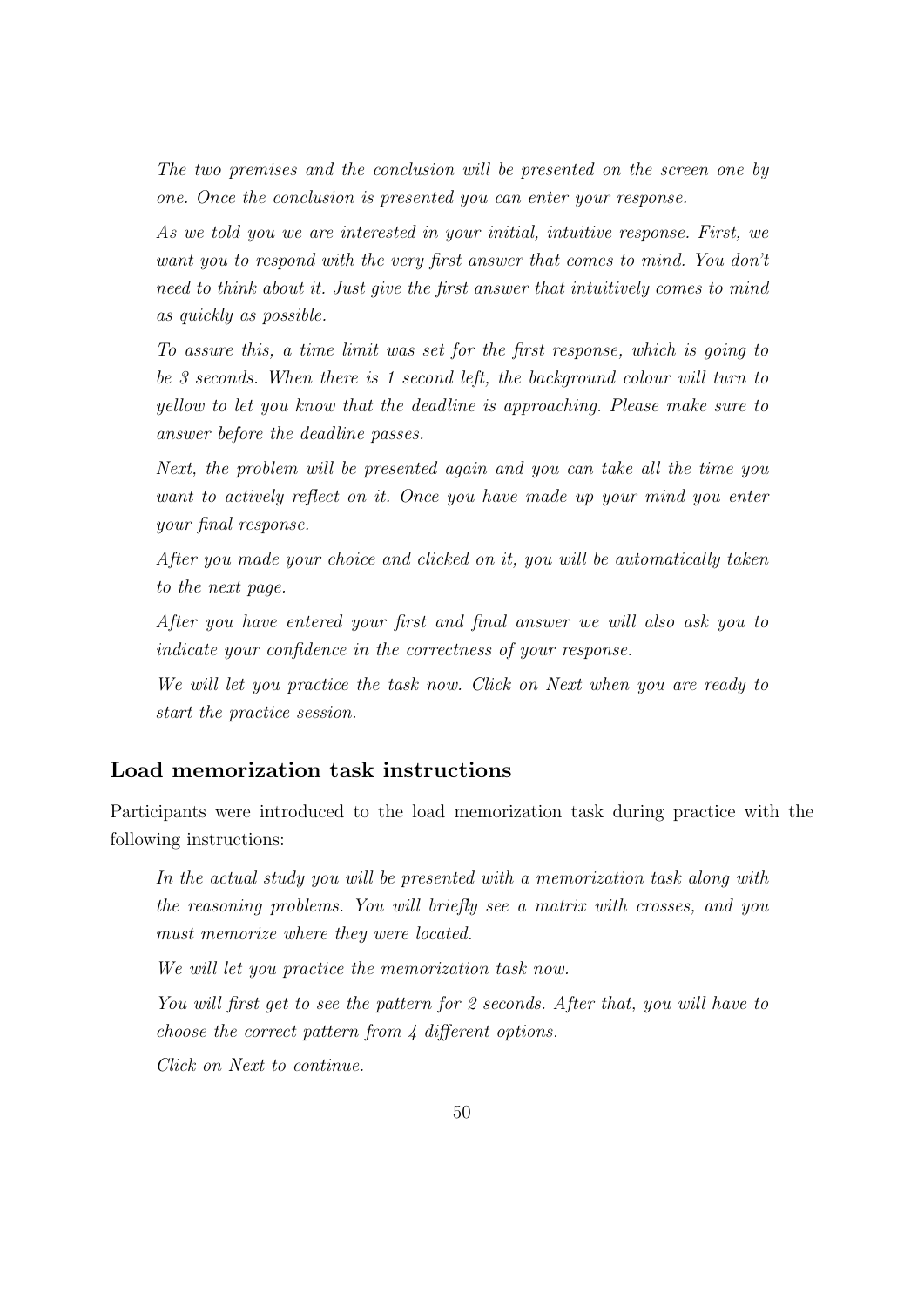## Final load memorization task instructions

After the initial practice with the load memorization task, participants were explained that it would we concurrent with the reasoning task. The final practice in real conditions was introduced by the following:

In the actual study you will need to memorize the pattern while you solve the reasoning problem. The pattern is briefly presented before each problem.

The difficulty of the pattern might vary. Always try to memorize as many crosses as possible. Each cross counts!

We know that it is not always easy to memorize the pattern while you are also thinking about the reasoning problem. The most important thing is to correctly memorize the pattern.

First, try to concentrate on the memorization task, and then try to solve the reasoning task.

As a next step, you can practice this with two reasoning problems. Click on Next to proceed.

# B Neutral items used in Study 2

# Syllogisms

```
1. All F are H
  All Y are F
  All Y are H (VALID)
2. All D are K
  All X are D
  All X are K (VALID)
3. All L are P
  All Z are P
  All Z are L (INVALID)
```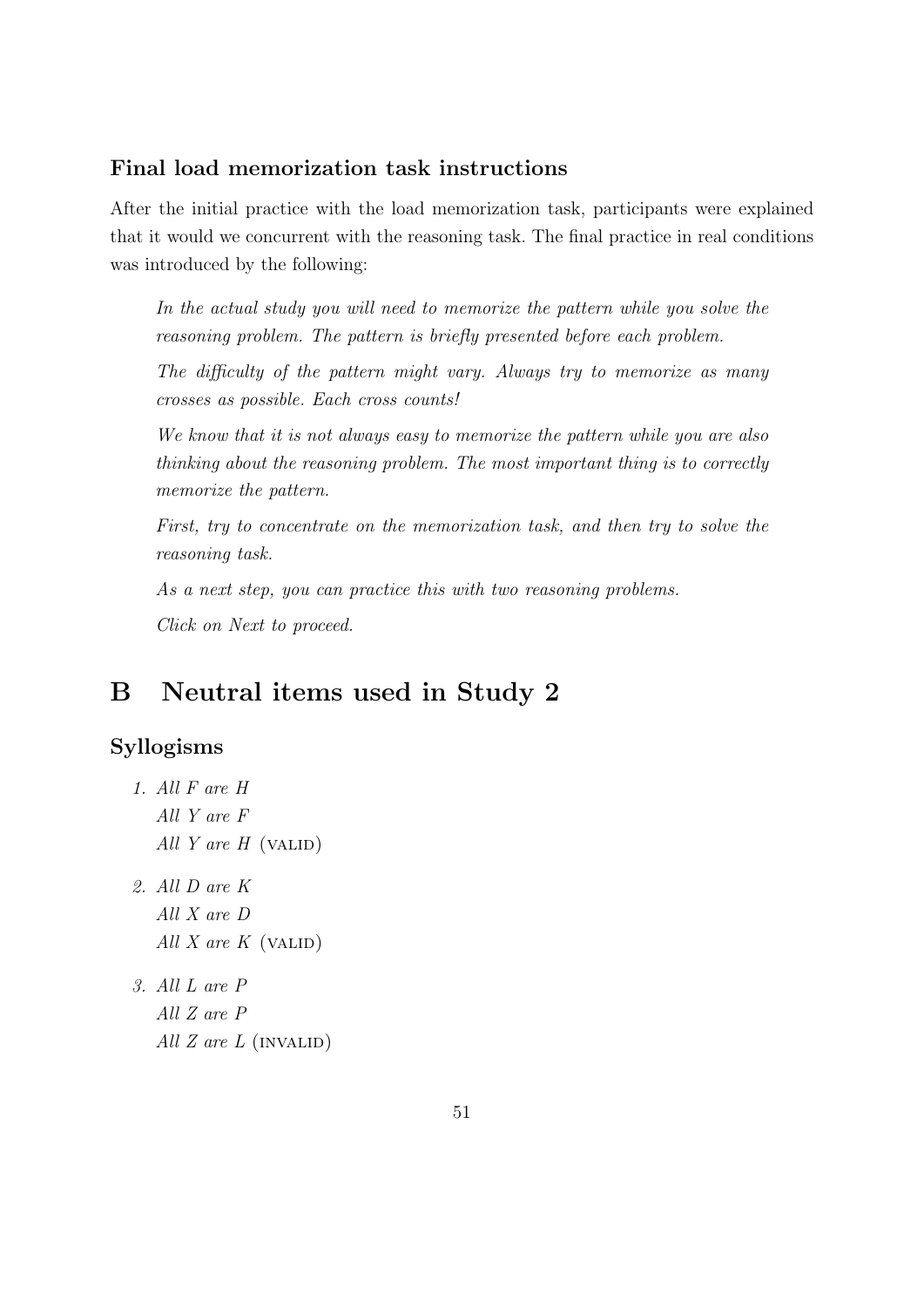4. All S are T All Q are T All  $Q$  are  $S$  (INVALID)

# Base rate items

- 1. This study contains saxophone players and trumpet players. Person 'R' is musical. There are 995 saxophone players and 5 trumpet players.
- 2. This study contains boys and girls. Person 'T' is young. There are 5 boys and 995 girls.
- 3. This study contains doctors and lawyers. Person 'Y' is rich. There are 995 doctors and 5 lawyers.
- 4. This study contains grandfathers and grandmothers. Person 'U' is old. There are 5 grandfathers and 995 grandmothers.

# C Additional tables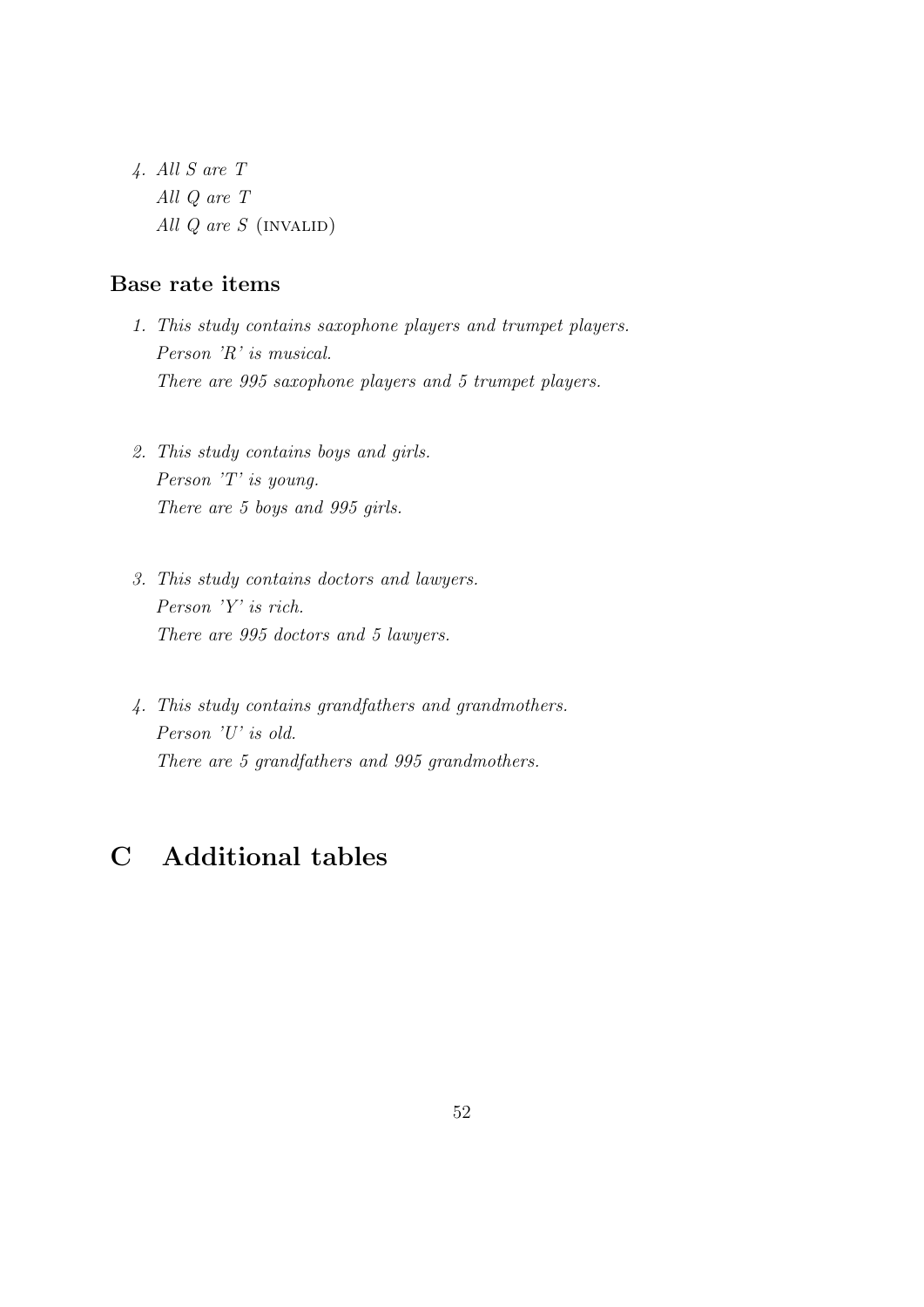Percentage of Trials Within Every Direction of Change Category for No-Conflict Items

| Study    | Task       | Direction of change |                        |                |                |
|----------|------------|---------------------|------------------------|----------------|----------------|
|          |            | $\theta\theta$      | 01                     | 10             | 11             |
| Study 1  | <b>BB</b>  | $1.2\%$ (3)         | $\overline{1.5\%}$ (4) | $1.9\%$ (5)    | $95.4\%$ (248) |
|          | <b>BR</b>  | $2.5\%$ (8)         | $4.7\%$ (15)           | $1.6\%$ (5)    | $91.2\%$ (292) |
|          | <b>SYL</b> | $19.1\%$ (61)       | $5.3\%$ (17)           | $4.7\%$ (15)   | $70.9\%$ (227) |
|          | Average    | $8\%$ (72)          | $4\%$ (36)             | $2.8\%$ (25)   | 85.2\% (767)   |
| Study 2  | <b>BB</b>  | $0.9\%$ (4)         | $4.2\%$ (19)           | $\overline{0}$ | $94.9\%$ (428) |
|          | BR         | $0.7\%$ (4)         | $3\%$ (17)             | $1.6\%$ (9)    | 94.7% (539)    |
|          | <b>SYL</b> | $18.4\%$ (101)      | $7.7\%$ (42)           | $2\%$ (11)     | $71.9\%$ (394) |
|          | Average    | $7\%$ (109)         | $5\%$ (78)             | $1.3\%$ (20)   | 86.8\% (1361)  |
| Combined | <b>BB</b>  | $1\%$ (7)           | $3.2\%$ (23)           | $0.7\%$ (5)    | $95.1\% (676)$ |
|          | <b>BR</b>  | $1.3\%$ (12)        | $3.6\%$ (32)           | $1.6\%$ (14)   | 93.5\% 831)    |
|          | <b>SYL</b> | 18.7% (162)         | $6.8\%$ (59)           | $3\% (26)$     | $71.5\%$ (621) |
|          | Average    | $7.3\%$ $(181)$     | $4.6\%$ (114)          | $1.8\%$ (45)   | 86.2\% (2128)  |

*Note.* BB = bat-and-ball;  $BR =$  base rate;  $SYL =$  syllogism. The raw number of trials in each category is presented between brackets.

### Table S2

Mean Score (SD) and Correlations for Cognitive Capacity Measures

| Study    | Raven    | CRT-2    |          | $d\mathfrak{f}$ |
|----------|----------|----------|----------|-----------------|
| Study 1  | 4.7(2.7) | 2.2(1.2) | $.28**$  | 98              |
| Study 2  | 4.7(2.5) | 1.9(1.1) | $26***$  | 158             |
| Combined | 4.7(2.7) | 2(1.1)   | $.27***$ | 258             |

Note. \*\*p < .01; \*\*\*p < .001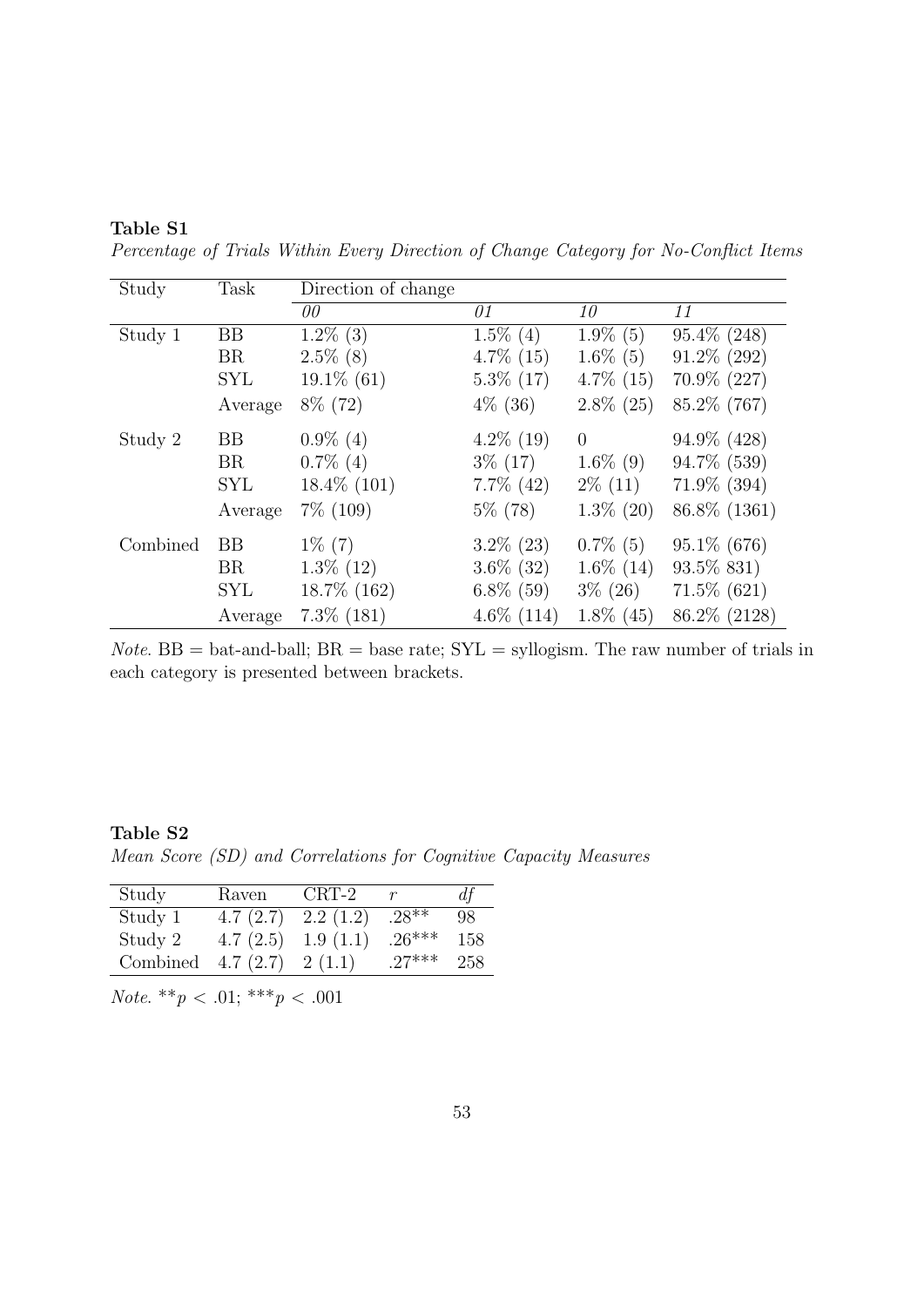| Table S3                                            |  |  |
|-----------------------------------------------------|--|--|
| Inter-Task Accuracy Correlations for Conflict Items |  |  |

| Study    | Task       | Initial |              |                | Final     |                            |                |
|----------|------------|---------|--------------|----------------|-----------|----------------------------|----------------|
|          |            | BB      | <b>BR</b>    | <b>SYL</b>     | <b>BB</b> | <b>BR</b>                  | <b>SYL</b>     |
| Study 1  | BB         |         | $.30(74)$ ** | .10(75)        |           | $.42(74)^{\overline{***}}$ | $.19(75)$ **   |
|          | <b>BR</b>  |         |              | $.37(95)$ ***  |           |                            | $.37(95)$ ***  |
|          | <b>SYL</b> |         |              |                |           |                            |                |
| Study 2  | BB         |         | .06(126)     | $.25(125)$ **  |           | .13(126)                   | $.27(125)$ **  |
|          | <b>BR</b>  |         |              | $.23(157)$ **  |           |                            | $.33(157)$ *** |
|          | <b>SYL</b> |         |              |                |           |                            |                |
| Combined | <b>BB</b>  |         | $.15(202)*$  | $.19(202)$ **  |           | $.24(202)$ ***             | $.24(202)$ *** |
|          | BR         |         |              | $.27(254)$ *** |           |                            | $.34(254)$ *** |
|          | <b>SYL</b> |         |              |                |           |                            |                |

 $Note. BB = bat- and-ball; BR = base rate; SYL = syllogism.$ \*p < .05; \*\*p < .01; \*\*\*p < .001

## Table S4

Inter-Task Correlations Between Probabilities to Generate Conflict 11 Trials

| Study    | Task       | ВB | BR.              | SYL            |
|----------|------------|----|------------------|----------------|
| Study 1  | ΒB         |    | $***$<br>.32(74) | .13(75)        |
|          | ΒR         |    |                  | $.32(95)$ **   |
|          | <b>SYL</b> |    |                  |                |
| Study 2  | ВB         |    | .09(126)         | $.30(125)$ *** |
|          | ΒR         |    |                  | $.24(157)$ **  |
|          | <b>SYL</b> |    |                  |                |
| Combined | ΒB         |    | $.18(202)*$      | $.23(202)$ *** |
|          | ΒR         |    |                  | .26(254) ***   |
|          | SYL        |    |                  |                |

*Note.* BB = bat-and-ball;  $BR =$  base rate;  $SYL =$  syllogism. \*\* $p < .01$ ; \*\*\* $p < .001$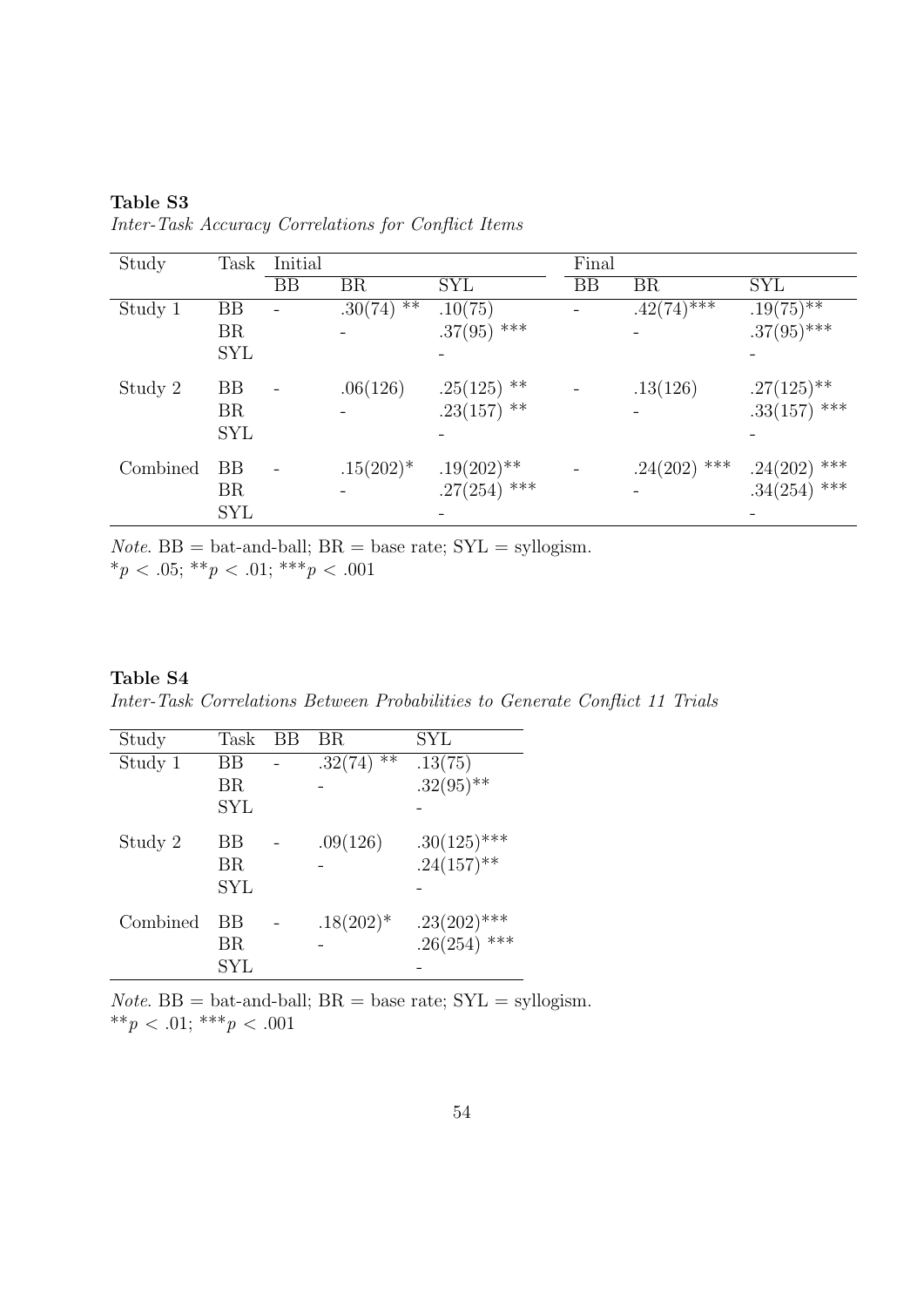| Study    | Task                | Initial  |            |           | Final    |            |           | df  |
|----------|---------------------|----------|------------|-----------|----------|------------|-----------|-----|
|          |                     | Raven    | <b>CRT</b> | Composite | Raven    | <b>CRT</b> | Composite |     |
| Study 1  | <b>BB</b>           | $-.21$   | $-.09$     | $-.18$    | .10      | .13        | .14       | 78  |
|          | <b>BR</b>           | $.27**$  | $.22*$     | $.31***$  | $.26***$ | .15        | $.26**$   | 95  |
|          | <b>SYL</b>          | .14      | .03        | .11       | $.21*$   | .16        | $.23*$    | 98  |
|          | Reasoning composite | .17      | .10        | .17       | $.28**$  | $.22*$     | $.31***$  | 98  |
| Study 2  | <b>BB</b>           | .06      | .06        | .08       | .03      | $-.01$     | .01       | 126 |
|          | <b>BR</b>           | $.16*$   | .03        | .12       | .15      | .01        | .11       | 158 |
|          | <b>SYL</b>          | .03      | .09        | .08       | .09      | $.16*$     | .15       | 157 |
|          | Reasoning composite | .12      | .10        | .14       | .14      | .12        | $.17*$    | 158 |
| Combined | BB                  | $-.01$   | .03        | .01       | .06      | .06        | .08       | 206 |
|          | <b>BR</b>           | $.21***$ | .10        | $.19**$   | $.20**$  | .07        | $.17**$   | 255 |
|          | <b>SYL</b>          | .08      | .07        | .09       | $.14*$   | $.15*$     | $.18**$   | 257 |
|          | Reasoning composite | $.15*$   | .11        | $.17**$   | $.20**$  | $.16*$     | $.23***$  | 258 |

 Correlations Between Task Accuracy and Cognitive Capacity Measures at the Initial and Final Response Stages forNo-Conflict Items

*Note.* BB = bat-and-ball; BR = base rate;  $SYL = \text{syllogism.}$  \* $p < .05$ ; \*\* $p < .01$ ; \*\*\* $p < .001$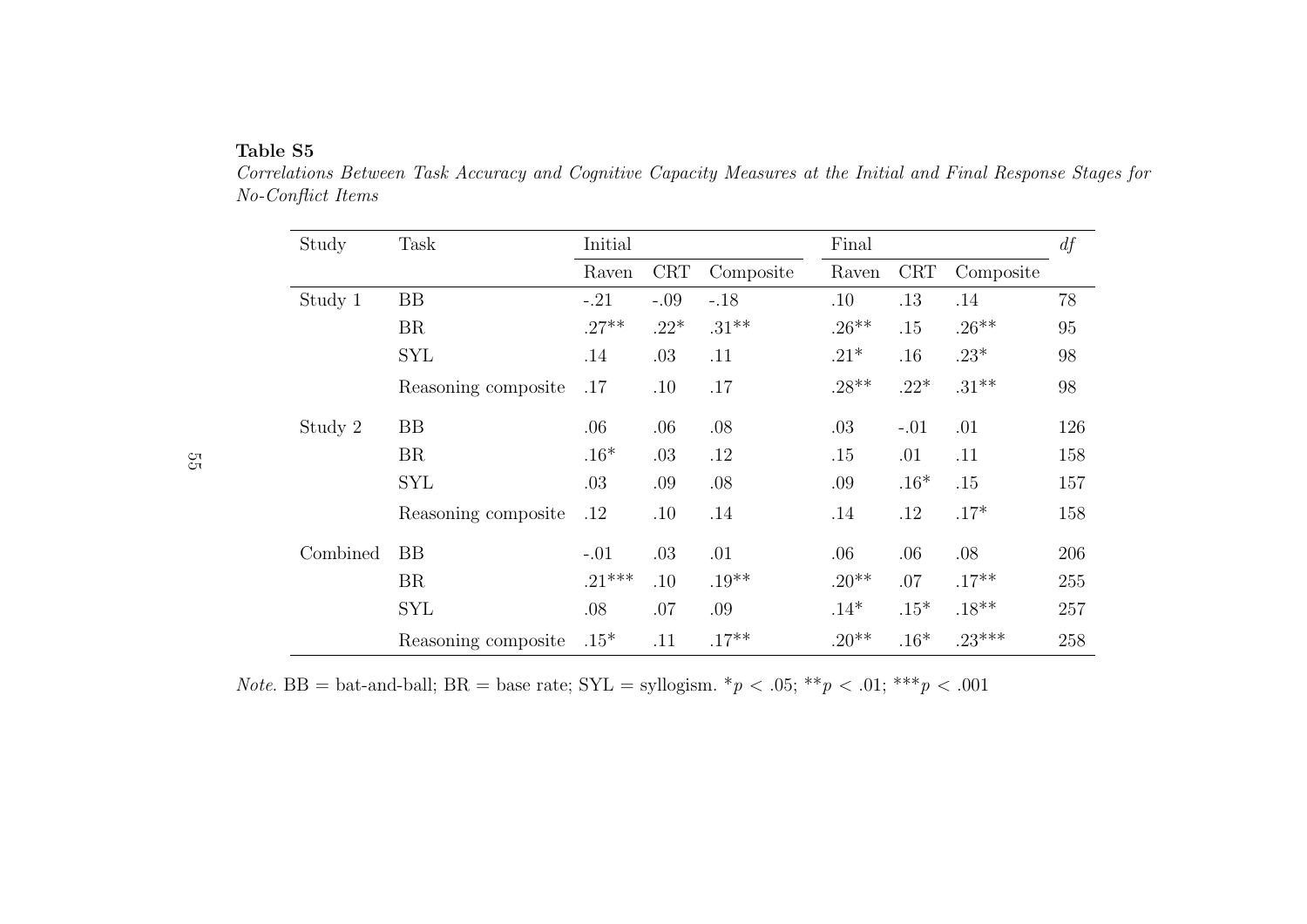Correlations Between Direction of Change Probability and Cognitive Capacity Measures for No-Conflict Items

| Study   | Direction | Task                | Raven    | CRT      | Composite | df       |
|---------|-----------|---------------------|----------|----------|-----------|----------|
| Study 1 | 00        | BB                  | .20      | $\theta$ | $.13\,$   | 78       |
|         |           | BR                  | $-.22*$  | $-.19$   | $-.26*$   | 95       |
|         |           | <b>SYL</b>          | $-.17$   | $-.10$   | $-.17$    | 98       |
|         |           | Reasoning composite | $-.14$   | $-.16$   | $-.19$    | 98       |
|         | $\theta1$ | BB                  | .06      | .16      | .14       | 78       |
|         |           | BR                  | $-.16$   | $-.12$   | $-.18$    | 95       |
|         |           | <b>SYL</b>          | .01      | .13      | .08       | $98\,$   |
|         |           | Reasoning composite | $-.07$   | $.08\,$  | .01       | $98\,$   |
|         | $10\,$    | BB                  | $-.24*$  | $-.16$   | $-.25*$   | 78       |
|         |           | BR                  | $-.15$   | .01      | $-.09$    | 95       |
|         |           | <b>SYL</b>          | $-.12$   | $-.12$   | $-.15$    | 98       |
|         |           | Reasoning composite | $-.25*$  | $-.16$   | $-.25*$   | 98       |
|         | $11\,$    | <b>BB</b>           | $.07\,$  | $.08\,$  | $.09\,$   | $78\,$   |
|         |           | BR                  | $.31***$ | .20      | $.32**$   | $\rm 95$ |
|         |           | <b>SYL</b>          | $.20*$   | .09      | $.18$     | $98\,$   |
|         |           | Reasoning composite | $.31***$ | .19      | $.31***$  | 98       |
| Study 2 | 00        | <b>BB</b>           | $-.03$   | $.01*$   | $-.01$    | 126      |
|         |           | BR                  | $-.09$   | $-.09$   | $-.11$    | 158      |
|         |           | SYL                 | $-.05$   | $-.15$   | $-.13$    | 157      |
|         |           | Reasoning composite | $-.09$   | $-.15$   | $-.15$    | 158      |
|         | $\theta1$ | <b>BB</b>           | $-.07$   | $-.08$   | $-.09$    | 126      |
|         |           | BR                  | $-.15$   | .01      | $-.08$    | 158      |
|         |           | <b>SYL</b>          | $.03\,$  | .08      | $.07\,$   | 157      |
|         |           | Reasoning composite | $-.10$   | $.02\,$  | $-.05$    | 158      |
|         | $10\,$    | BB                  | $NA^a$   | NA       | $\rm NA$  | 126      |